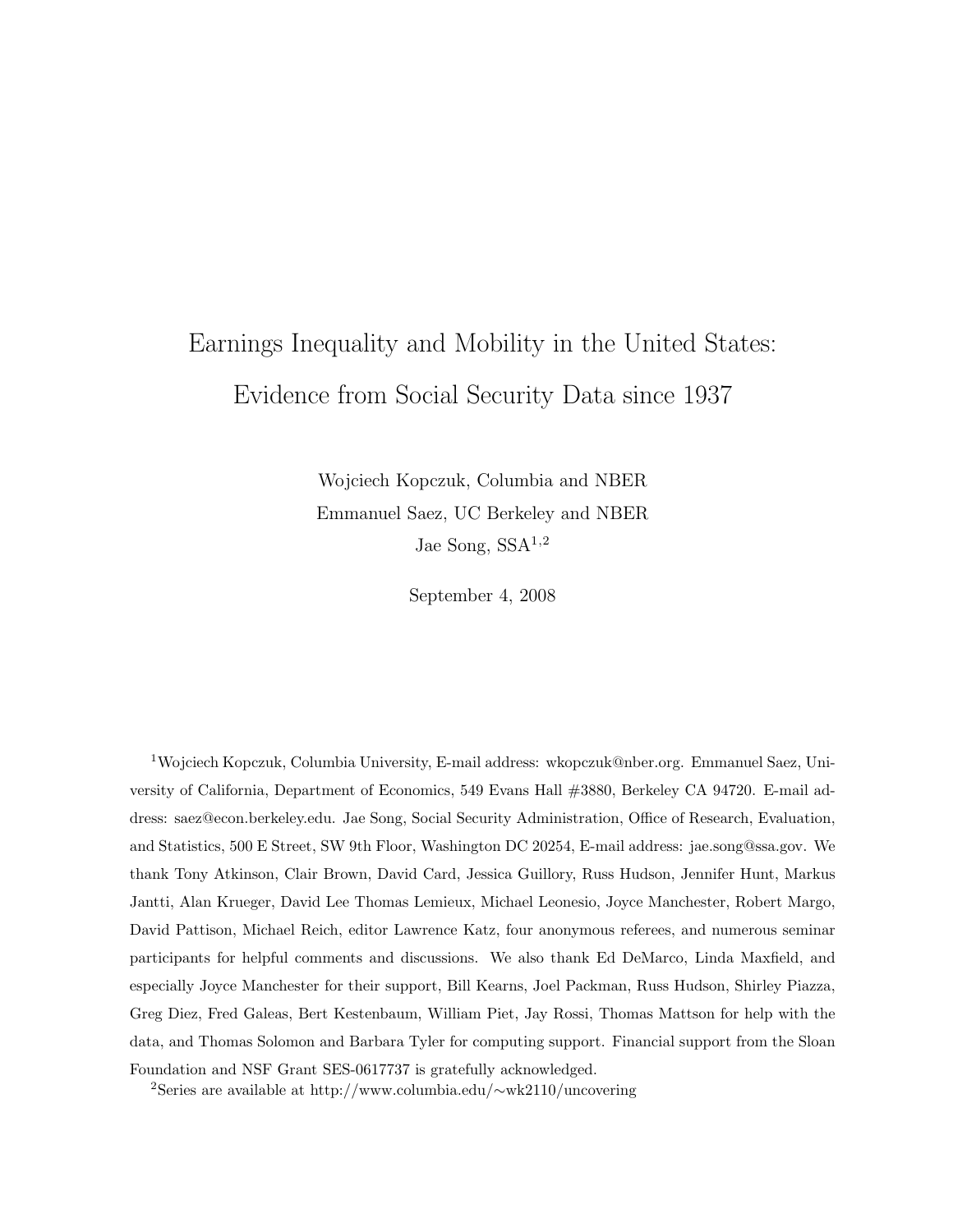### Abstract

This paper uses Social Security Administration longitudinal earnings micro data since 1937 to analyze the evolution of inequality and mobility in the United States. Annual earnings inequality follows a U-shape pattern, decreasing sharply up to 1953 and increasing steadily afterwards to the present. Short-term earnings mobility measures have been much more stable over the full period except for a temporary surge during World War II. Therefore, the series of annual earnings inequality and multi-year earnings inequality measures follow close patterns overtime. We find that virtually all of the increase in the variance in annual (log) earnings since 1970 is due to the increase in the variance of permanent earnings (as opposed to transitory earnings). Mobility at the top of the earnings distribution has also been very stable and has not mitigated the dramatic increase in annual earnings concentration since the 1970s. We find increases in long-term mobility series among all workers since the 1950s but slight decreases among men, especially in recent decades. The decrease in the gender earnings gap and the resulting substantial increase in upward mobility over a lifetime for women is the driving force behind the increase in long-term mobility among all workers.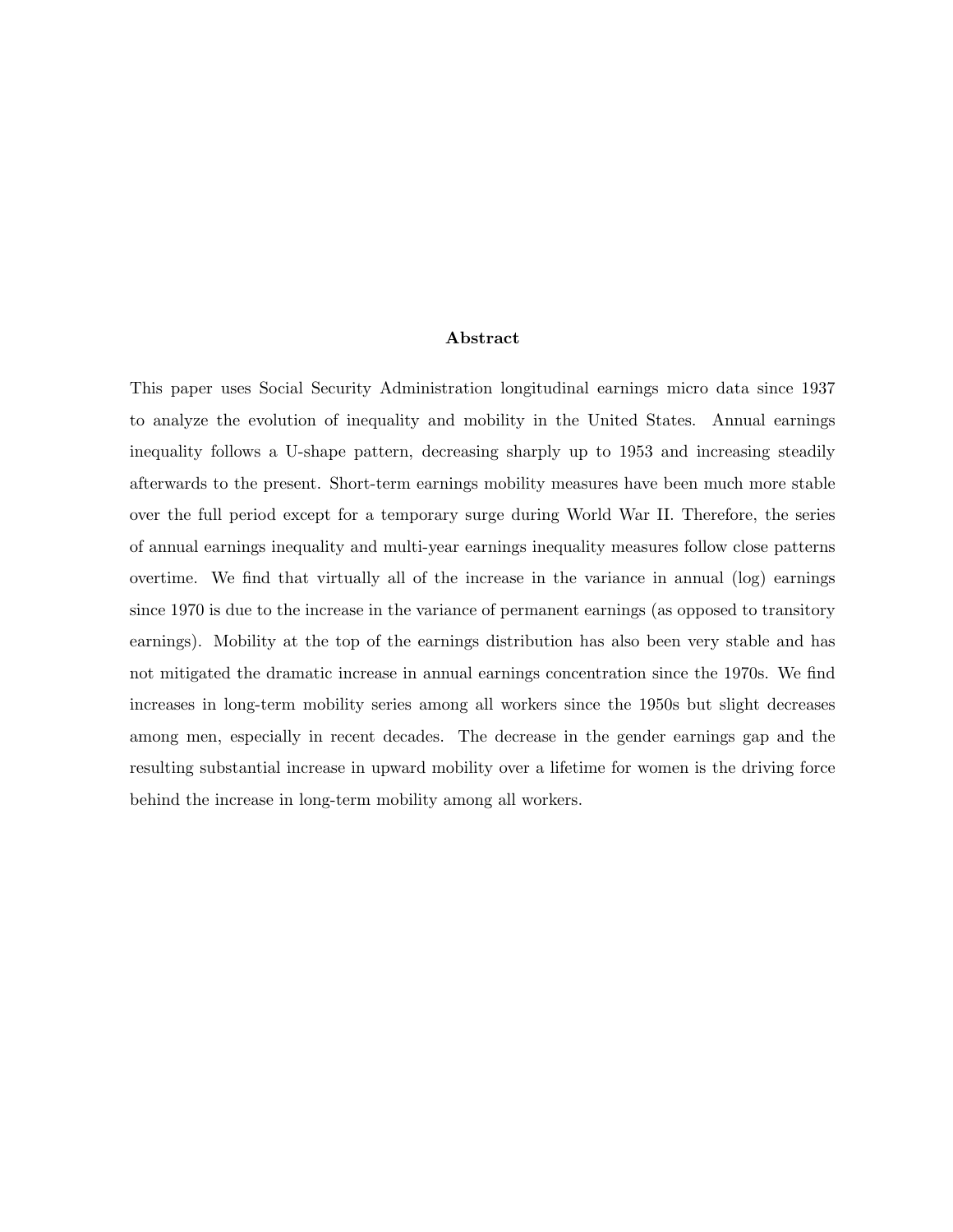### 1 Introduction

Market economies are praised for creating macro-economic growth but blamed for economic disparities among individuals they generate. Economic inequality is often measured using annual income. However, market economies also generate substantial mobility in earnings over a working lifetime. As a result, annual earnings inequality might substantially exaggerate the extent of true economic disparity among individuals. To the extent that individuals can smooth changes in earnings using savings and credit markets, inequality based on longer periods than a year is a better measure of economic disparity. Thus, a comprehensive analysis of disparity requires studying both inequality and mobility.

A large body of academic work has indeed analyzed earnings inequality and mobility in the United States. A number of key facts from the pre-World War II years to the present have been established using four main data sources:<sup>1</sup> (1) Decennial Census data show that earnings inequality decreased substantially during the "Great Compression" from 1939 to 1949 (Goldin and Margo, 1992) and remained low over the next two decades, (2) the annual Current Population Surveys (CPS) show that earnings inequality has increased substantially since the 1970s and especially during the 1980s (Katz and Murphy, 1992; Katz and Autor, 1999), (3) income tax statistics show that the top of the annual earnings distribution experienced enormous gains over the last 25 years (Piketty and Saez, 2003), (4) panel survey data (primarily the Panel Survey of Income Dynamics) show that short-term rank-based mobility has remained fairly stable (Gottschalk, 1997) since the 1970s, (5) the gender gap has narrowed substantially since the 1970s (Goldin, 1990; Blau, 1998; Goldin, 2006). There are, however, important questions that remain open due primarily to lack of homogenous and longitudinal earnings data covering a long period of time.

First, no annual earnings survey data covering most of the US workforce are available before the 1960s so that it is difficult to measure overall earnings inequality on a consistent basis before the 1960s, and in particular analyze the exact timing of the Great Compression. Second, studies of mobility have focused primarily on short term mobility measures due to lack of long and large longitudinal data. Therefore, little is known about earnings mobility across an entire

 $1<sup>1</sup>$  A number of studies have also analyzed inequality and mobility in America in earlier periods (see Lindert, 2000, for a survey on inequality and Ferrie, 2000, for an analysis of occupational mobility).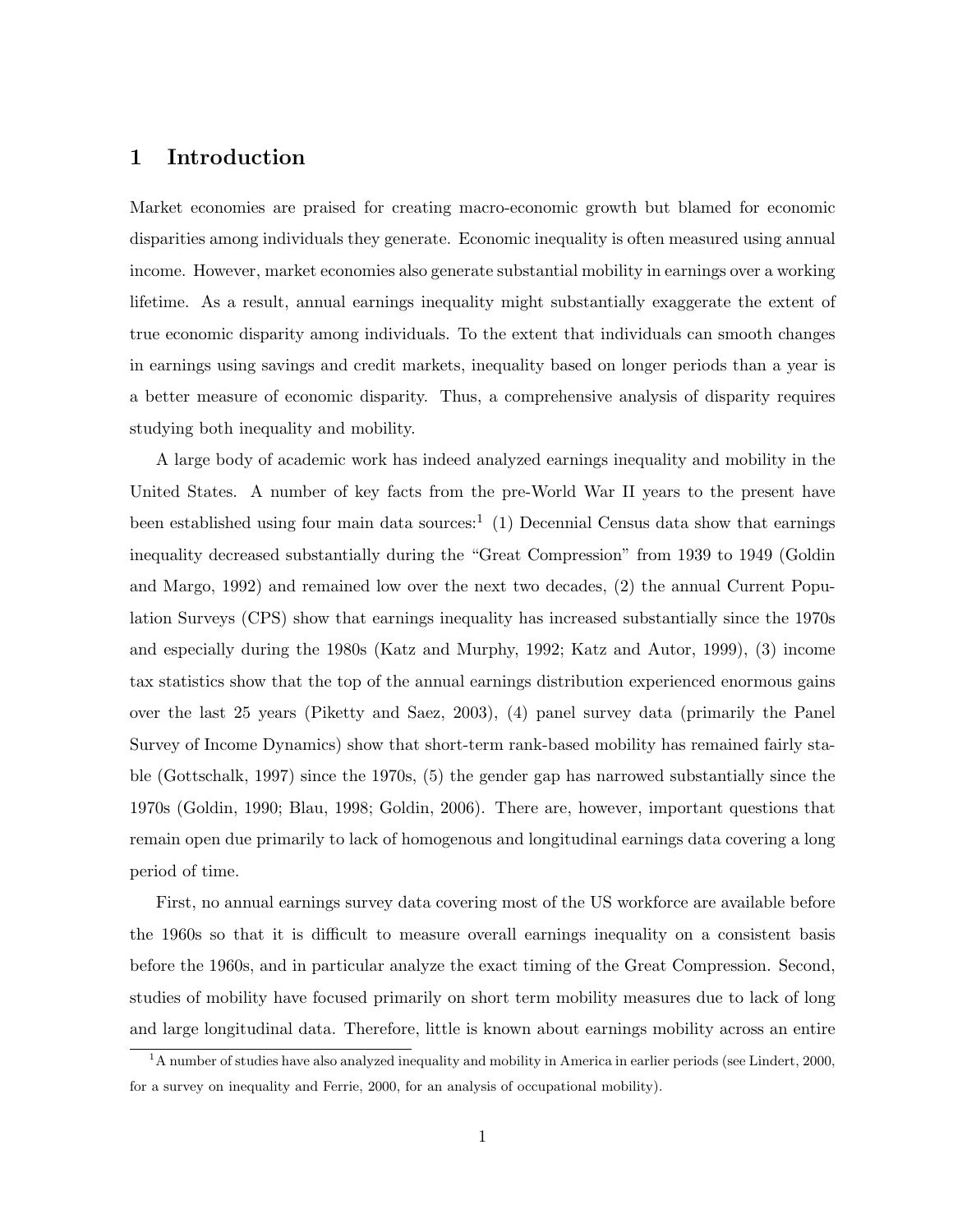working life, let alone how such long term mobility has evolved over time. Third and related, there is a controversial debate on whether the increase in inequality since the 1970s has been offset by increases in earnings mobility, and whether consumption inequality has increased to the same extent as income inequality.<sup>2</sup> In particular, the development of performance pay such as bonuses and stock-options for highly compensated employees might have increased substantially variability at the top of earnings distribution so that the trends documented in (Piketty and Saez, 2003) could be misleading.

The goal of this paper is to use the large Social Security Administration (SSA) micro data available since 1937 to make progress on those questions. The SSA data we use combine four key advantages relative to the data that have been used in previous studies on inequality and mobility in the United States. First, the SSA data we use for our research purposes are very large: a  $1\%$  sample of the full US covered workforce is available since 1957, and a  $0.1\%$  sample since 1937. Second, the SSA data are annual and cover a very long time period of almost 70 years. Third, the SSA data are longitudinal balanced panels as samples are selected based on the same Social Security Number endings every year. Finally, the earnings data have very little measurement error and are fully uncapped (with no top code) since 1978.

Although Social Security earnings data have been used in a number of previous studies (often matched to survey data such as the Current Population Survey), the data we have assembled for this study overcome three important previous limitations. First, from 1951 to 1977, we use quarterly earnings information to extrapolate earnings up to 4 times the Social Security annual cap.<sup>3</sup> Coarser quarterly earnings information from 1946 to 1950, and the fact that top code censoring was above the top quintile from 1937 to 1945 allows us to study earnings up to the top quintile over the full period. Second, we can match the data to employers and industry information starting in 1957 allowing us to control for expansions in Social Security coverage which started in the 1950s. Finally, to our knowledge, the Social Security annual earnings data before 1951 have not been used outside SSA for research purposes since Robert Solow unpublished Ph.D. thesis in 1951 (Solow, 1951).

<sup>2</sup>See e.g., Cutler and Katz (1991), Krueger and Perri (2006), Slesnick (2001), Attanasio et al. (2007).

<sup>&</sup>lt;sup>3</sup>Previous work using SSA data before the 1980s has almost always used data capped at the Social Security annual maximum (which was around the median in the 1960s) making it impossible to study the top half of the distribution.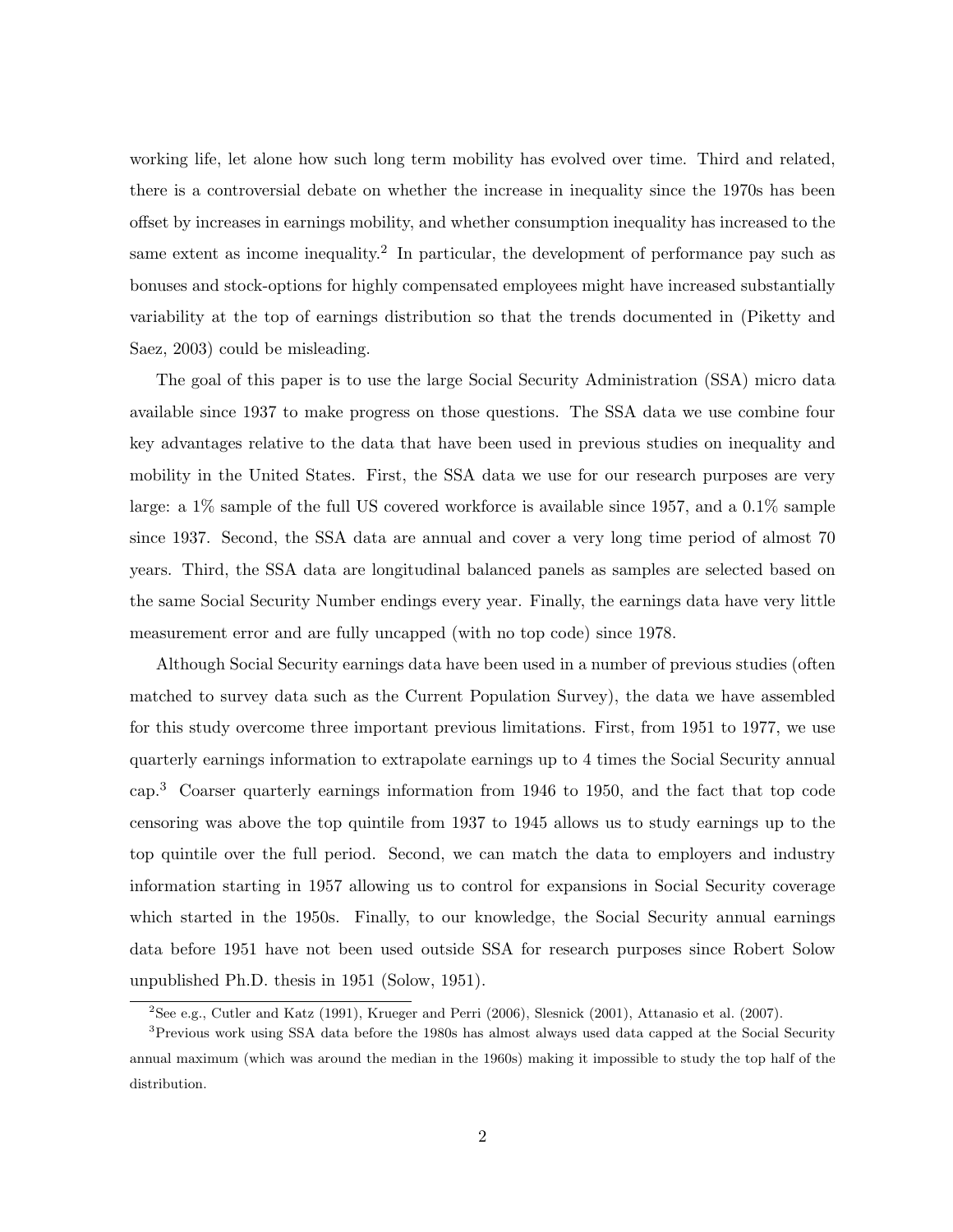Few socio-demographic variables are available in the SSA data relative to standard survey data. Date of birth, gender, place of birth (including a foreign country birth place), and race are available since 1937. Employer information (including geographic location, industry, and size) is available since 1957. Because we do not have information on important variables such as family structure, education, and hours of work, our analysis will focus only on earnings rather than wage rates and will not attempt to explain the links between family structure, education, labor supply and earnings, as many previous studies have done. In contrast to studies relying on income tax returns, the whole analysis is also based on individual rather than family-level data. Furthermore, we focus only on employment earnings and hence exclude self-employment earnings as well as all other forms of income such as capital income, business income, and transfers. We further restrict our analysis to employment earnings from commerce and industry workers which represents about 70% of all US employees as this is the core group always covered by Social Security since 1937. This is an important limitation when analyzing mobility as individuals may move in and out of the commerce and industry sector.<sup>4</sup>

Our analysis allows us to uncover three main findings. First, our annual series confirm the U-shape pattern of earnings inequality since the 1930s. Inequality decreases sharply up to 1953 and increases steadily and continuously afterwards. The U-shape pattern of inequality is also present within each gender group and is more pronounced for men. Percentile ratio series show that (1) the compression in the upper part of the distribution took place from 1942 to 1950 and was followed a steady and continuous widening ever since the early 1950s, (2) the compression in the lower part of the distribution took place primarily in the post war period from 1946 to the last 1960s and unravelled quickly from 1970 to 1983, especially for men, and has been fairly stable over the last two decades.

Second, we find that short-term mobility measures such as rank correlation measures, Shorrock indices comparing annual vs. multi-year earnings inequality has been quite stable over the full period except for a temporary surge during World War  $II^{5,6}$  In particular, the short-term mo-

<sup>4</sup>Since in recent decades Social Security covers over 95% of earnings, we show in appendix (XX) that our findings for recent decades are robust to including all covered workers. However, we cannot perform such a robustness check for earlier periods when coverage was much less complete.

<sup>5</sup>Such a surge is not surprising in light of the large turnover in the labor market generated by the War.

 $6$ An earlier version of this paper (Kopczuk et al., 2007) shows that particular elements of rank transition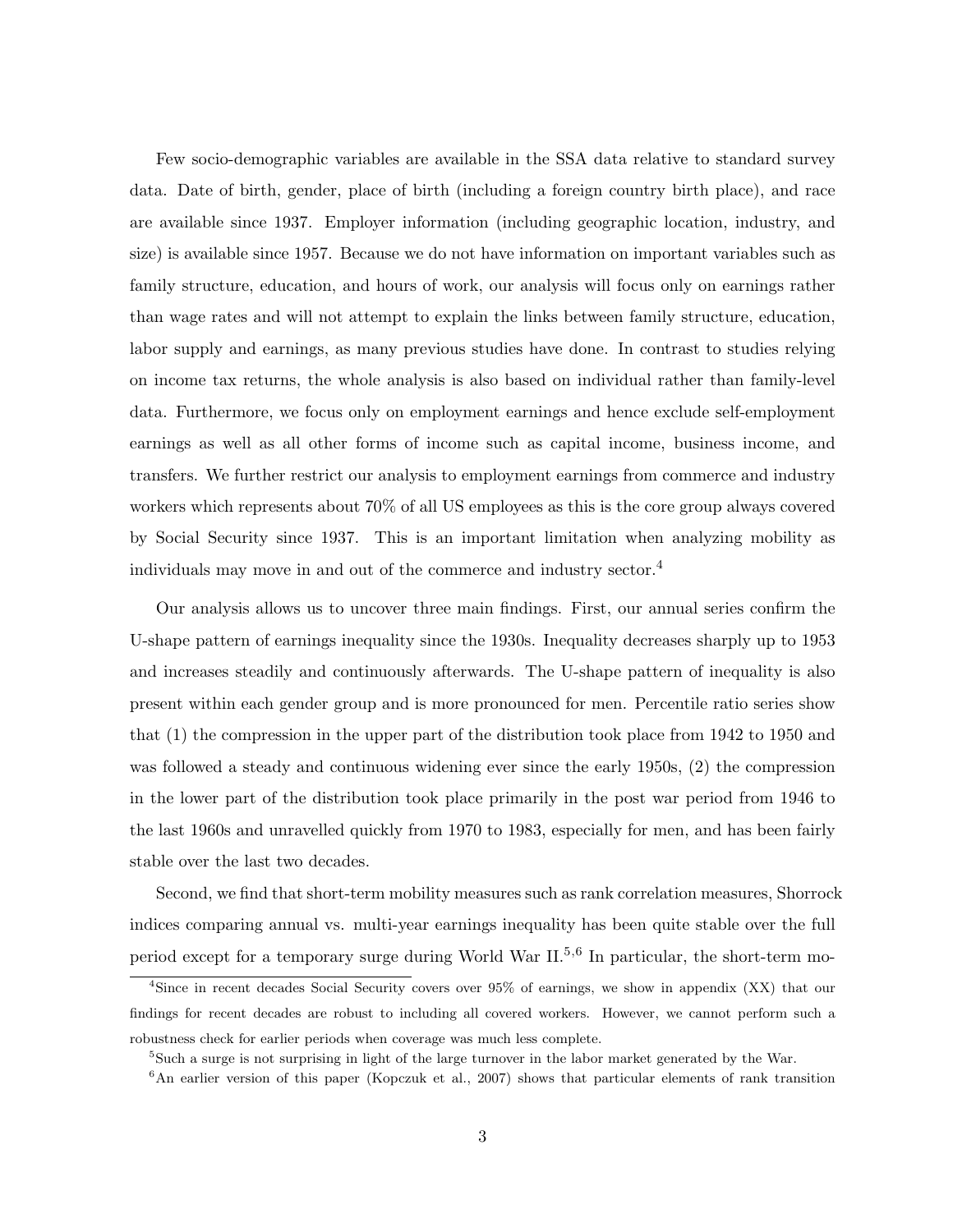bility has been remarkably stable since the 1950s, for a variety of mobility measures and also when restricting the sample to men only. Therefore, the evolution over time of annual earnings inequality is very close to the evolution of inequality of longer term earnings. Furthermore, mobility at the top of the earnings distribution, measured by the probability of staying in the top 0.1% after 1, 3, or 5 years has also been very stable since 1978 (the first year in our data with no top code). Therefore, in contrast to the stock-option scenario mentioned above, the SSA data show very clearly that mobility has not mitigated the dramatic increase in annual earnings concentration.

Third, we find that long term mobility measures among all workers, such as the earnings rank correlations from the early part of a working life to the late part of a working life display significant increases since 1951 either when measured unconditionally or when measured within cohorts. However, those increases mask substantial heterogeneity across demographic groups. Among men, we find stability of long-term mobility over most of the period with a slight decrease in recent decades. The decrease of the gender gap in earnings, which started in the late 1960s, has taken place throughout the distribution, including the very top, and has contributed greatly to reducing long-term inequality and increasing long-term mobility across all workers. In particular, upward mobility over a career was much lower for women than for men but this mobility gap has also been reduced significantly in recent decades. Economic progress of women is therefore the driving force behind the increase in overall long-term mobility measures which mask stability or even slight declines in long-term mobility among men.

The paper is organized as follows. Section 2 presents the conceptual framework linking inequality and mobility measures, the data, and our estimation methods. Section 3 presents inequality results based on annual earnings. Section 4 focuses on short-term mobility and its effects on inequality while Section 5 focuses on long-term career mobility and inequality. Finally, Section 6offers some concluding remarks. The complete details on the data and our methodology, as well as sensitivity analysis are presented in an electronic appendix. Complete tabulated results in electronic format are posted online.

matrices have been stable as well.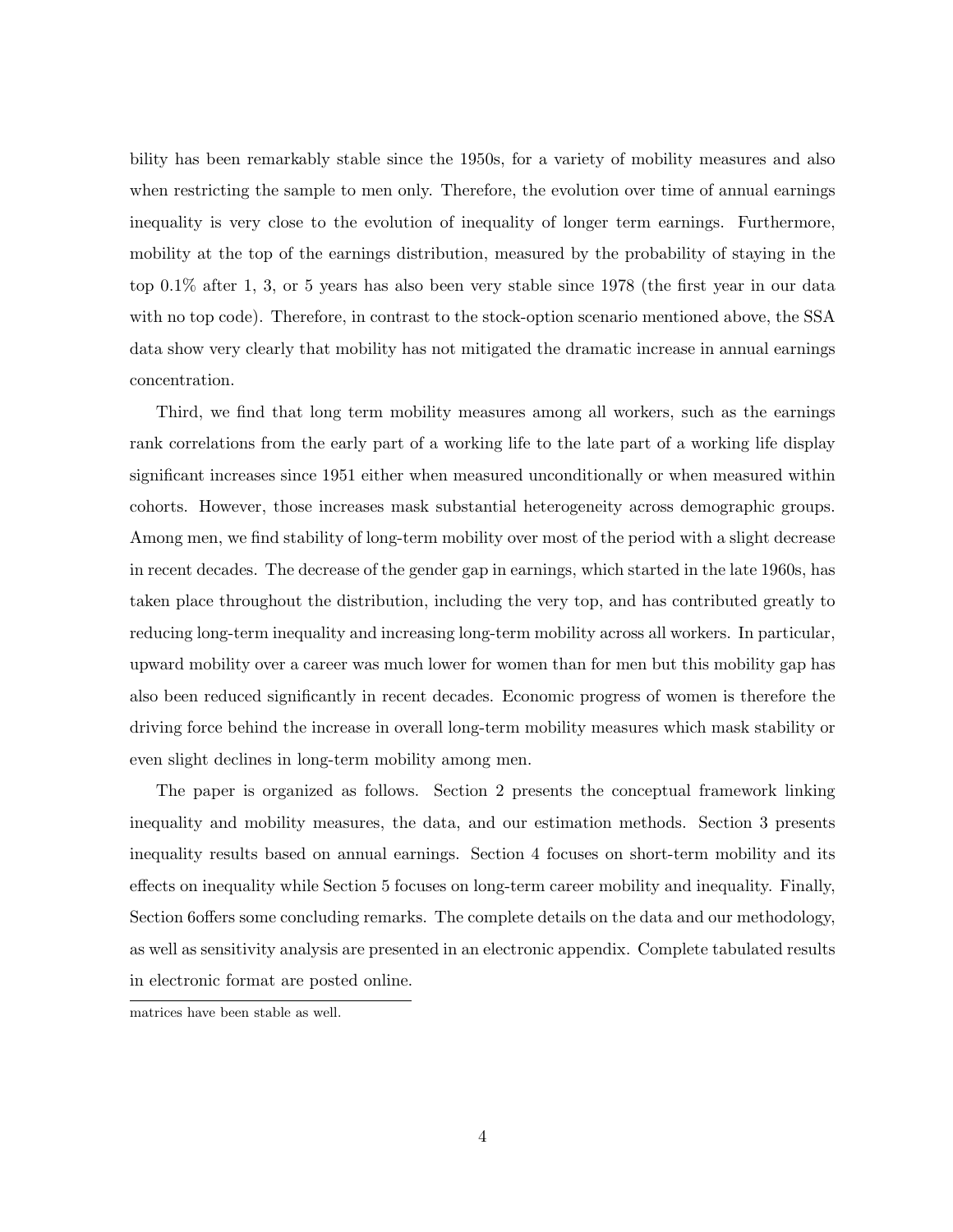# 2 Framework, Data, and Methodology

### 2.1 Conceptual Framework

Our main goal is to document the evolution of earnings inequality. Inequality can be measured over short-term (such as annual earnings) or over long-term (such as earnings averaged over several years or even a lifetime). With mobility in earnings, long-term inequality will be lower than short-term inequality as moving up and down the distribution of short-term earnings will make the distribution of long-term earnings more equal. Therefore, conceptually, a way to measure mobility (Shorrocks, 1978) is to compare inequality of short-term earnings to inequality of long-term earnings and define mobility as:

(1) Long-term earnings inequality  $=$  Short-term earning inequality  $*$  (1 - Mobility)

Alternatively, one can define mobility directly as changes or "shocks" in earnings. In our framework, such shocks are defined broadly as any deviation from long-term earnings. Those shocks could be indeed real shocks such as unemployment, disability, or an unexpected promotion. Changes could also be the consequence of voluntary choices in response to other economic shocks (such as changes in family structure, health, future job prospects etc.) such as reducing (or increasing) hours of work, voluntarily changing jobs, or obtaining an expected pay raise. Such shocks can be transitory (such as working overtime in response to a temporarily increased demand for employer's product or a short unemployment spell in the construction industry) or permanent (being laid off from a job in a declining industry). In that framework, both long-term inequality and the extent of shocks contribute to shaping short-term inequality:

 $(2)$  Short-term earnings inequality = Long-term earnings inequality + Variability in earnings

(1) and (2) are related by the formula:

(3) Variability in earnings  $=$  Short-term earnings inequality  $*$  Mobility  $=$  Long-term earnings inequality \* Mobility / (1-Mobility)

Thus, equation (3) shows that a change in mobility with no change in long-term inequality is due to an increase in variability in earnings. Conversely, an increase in inequality with no change in mobility implies an increased variability in earnings.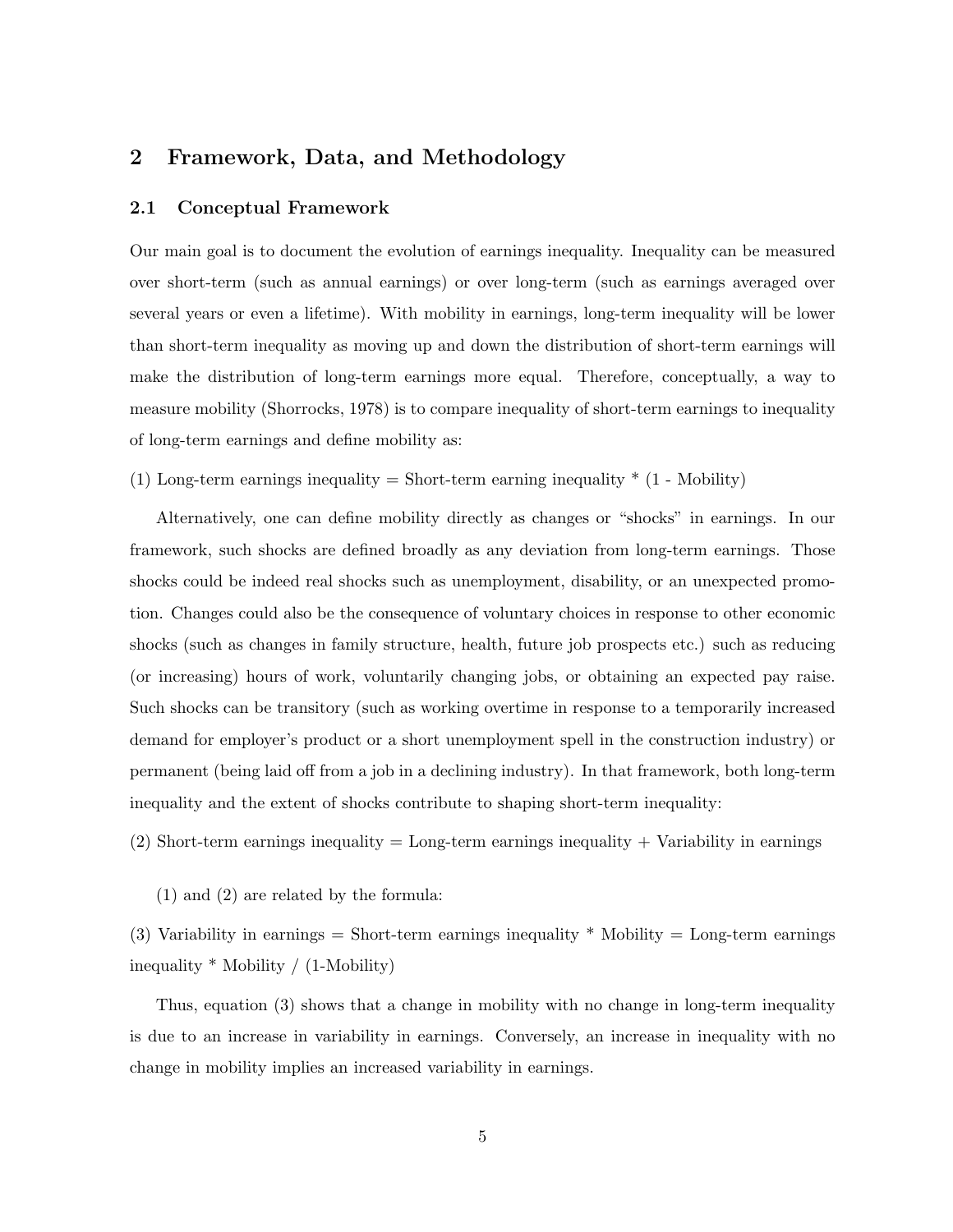In order to derive those formulas formally, we consider a situation where a fixed group of individuals  $i = 1, ..., I$  have *short-term* earnings  $z_{it} > 0$  in each period  $t = 1, ..., K$ . For example t can represent a year. We can define *long-term* earnings for individual  $i$  as the average across all K periods:  $\bar{z}_i = \sum_t z_{it}/K$ . We normalize earnings so that average earnings (across individuals) are the same in each period.<sup>7</sup>

From a vector of individual earnings  $z = (z_1, ..., z_I)$ , an inequality index can be defined as  $G(\mathbf{z})$ , where  $G(.)$  is convex in **z**. We also assume that  $G(.)$  is homogeneous of degree zero (multiplying all earnings by a given factor does not change inequality). For example,  $G(.)$  can be the Gini index or the variance of log earnings. Shorrocks (1978) shows that (Theorem 1a, p. XX):

$$
G(\overline{\mathbf{z}}) \leq \sum_{t=1}^K G(\mathbf{z_t})/K,
$$

where  $z_t$  is the vector of earnings in period t and  $\bar{z}$  the vector of average (across periods) earnings. This inequality captures the idea that movements in individual earnings up and down the distribution reduces long-term inequality (relative to short-term inequality). Hence we can define a related Shorrock mobility index  $0 \leq M \leq 1$  as:

$$
1 - M = \frac{G(\bar{\mathbf{z}})}{\sum_{t=1}^{K} G(\mathbf{z_t})/K},
$$

which is a formalization of equation (1) above.

It is also possible to define direct mobility indices such as the rank correlation in earnings from year t to year  $t + p$  (or quintile mobility matrices from year t to year  $t + p$ ). Such mobility indices are likely to be closely related to the Shorrock indices as re-ranking from one period to another is precisely what creates a wedge between long-term inequality and (the average of) short-term inequality. The advantage of direct mobility indices is that they are more concrete and transparent than Shorrock indices. In our paper, we will therefore use both and show that they evolve very similarly overtime.

Alternatively, introducing  $y_{it} = \log z_{it}$  and  $\bar{y}_i = \sum_t \log z_{it}/K$ , we can define deviations in (log) earnings as:

$$
\varepsilon_{it} = y_{it} - \bar{y}_i.
$$

<sup>&</sup>lt;sup>7</sup>In our empirical analysis, earnings will be indexed to the nominal average earnings index.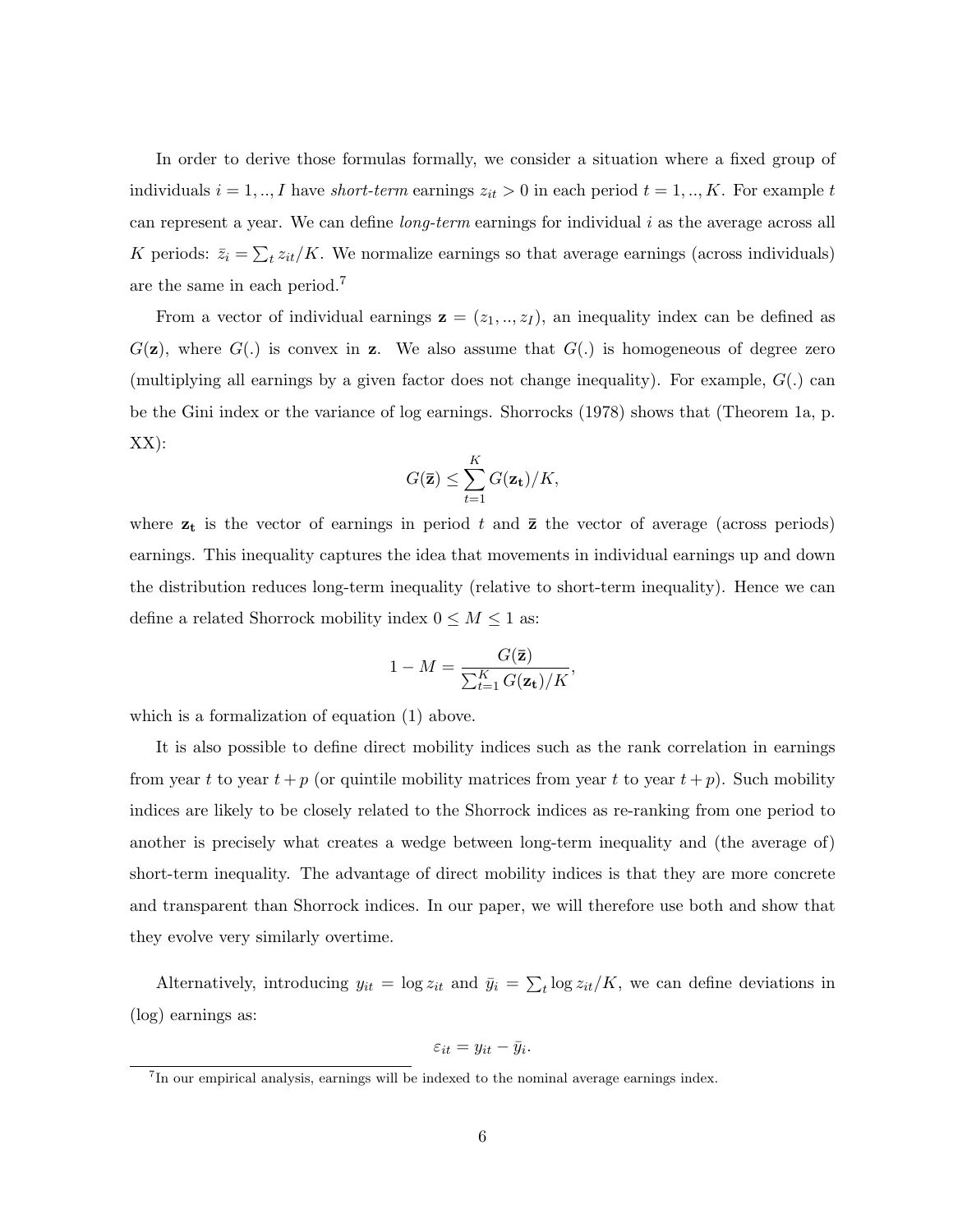It is important to note that  $\varepsilon_{it}$  incorporates both transitory earnings shocks (such as an iid process) and permanent earnings shocks (such as a Brownian motion). The deviation  $\varepsilon_{it}$  could either be uncertain ex-ante from the individual perspective, or predictable.<sup>8</sup>

The Shorrocks theorem applied to the inequality index variance of log-earnings implies that

$$
var_i(\bar{y_i}) \leq var_{it}(y_{it}),
$$

where the variance  $var_{it}(y_{it})$  is taken over both  $i = 1, ..., I$  and  $K = 1, ..., t$ . If, for illustration, we make the statistical assumption that  $\varepsilon_{it} \perp \bar{y}_i$  and  $var(\varepsilon_{it}) = \sigma_{\varepsilon}^2$ , then we have:

$$
var_{it}(y_{it}) = var_i(\bar{y}_i) + \sigma_{\varepsilon}^2,
$$

which is a formalization of equation (2) above. The Shorrocks inequality index in that case is

$$
M = \sigma_{\varepsilon}^2 / var_{it}(y_{it}) = \sigma_{\varepsilon}^2 / (var_i(\bar{y}_i) + \sigma_{\varepsilon}^2).
$$

This shows that short-term earnings variance can increase because of an increase in longterm earnings variance or an increase in the variance of earnings deviations. Alternatively and equivalently, short-term inequality can increase while long-term inequality is stable if mobility increases. This simple framework can help us reconcile the findings from the previous literature on earnings mobility in the United States. Rank based mobility measures (such as year-to-year rank correlation or quintile mobility matrices) are stable over time (XX cite) while there has been an increase in both the variance of transitory earnings (XX cite). Obviously, such findings can be reconciled if the disparity in permanent earnings has widened while rank-based mobility of earnings are remained stable so that earnings changes are larger on average in levels.

The theoretical framework we just described critically assumed that we consider the same set of individuals across the  $K$  short-term periods. In practice, because individuals leave or enter the labor force (or the "commerce and industry" sector we will be focusing on), the set of individuals with positive earnings varies across periods. As the number of periods  $K$  becomes large, the sample will become smaller. Therefore, we will only consider relatively small values

<sup>8</sup>Uncertainty is important conceptually as individuals facing no credit constraints can fully smooth predictable shocks while uncertain (large) shocks can only be smoothed with insurance. We do not pursue this distinction in our analysis as we cannot observe the degree of uncertainty in the empirical earnings shocks.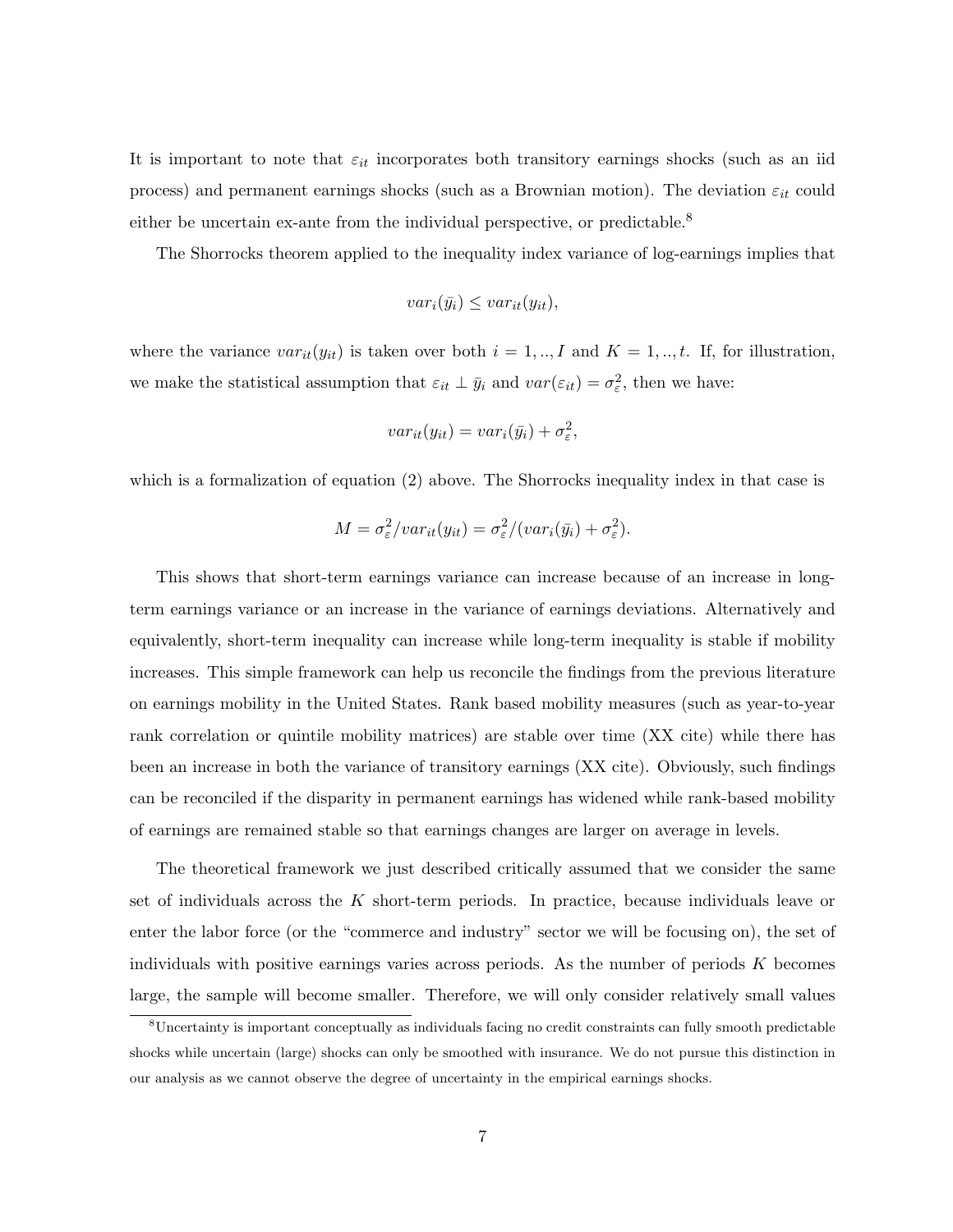of K such as  $K = 3$  or  $K = 5$ . When a period is a year, that allows us to analyze short term mobility. When a period is a longer period of time such as 12 consecutive years, with  $K = 3$ , we cover 36 years which is almost a full lifetime of work. This allows us to analyze long term mobility, i.e., mobility over a full working life.

Our analysis will focus on the time series of various inequality and mobility statistics. The framework we have considered can be seen as an analysis at a given point in time s. We can recompute those statistics for a various points in time in order to create time series.

### 2.2 Data and Methodology

### • Social Security Administration Data

We use primarily datasets constructed in the Social Security Administration for research and statistical analysis known as the Continuous Work History Sample (CWHS) system.<sup>9</sup>. The annual samples are selected based on a fixed subset of digits of the transformation of the Social Security Number. The same digits are used every year so that the sample is a balanced panel and can be treated as a random sample of the full population data. We use three main datasets from SSA.

(1) The 1% CWHS file contains information about taxable Social Security earnings from 1951 to date (2004), basic demographic characteristics such as year of birth, sex and race, type of work (farm or non-farm, employment or self-employment), self-employment taxable income, insurance status for the Social Security Programs, and several other variables. Because Social Security taxes apply up to a maximum level of annual earnings, however, earnings in this dataset are effectively top-coded at the annual cap before 1978. Starting in 1978, the dataset also contains information about full compensation derived from the W2 forms, and hence earnings are no longer top coded. Employment earnings (either FICA employment earnings before 1978 or W2 earnings from 1978 on) include full wage income compensation including all salaries, bonuses, and exercised stock-options exactly as wage income reported on individual income tax returns.

(2) The second file is known as the Employee-Employer file (EE-ER) and we will rely on its

 $^{9}$ Detailed documentation of these datasets can be found in Panis et al. (2000)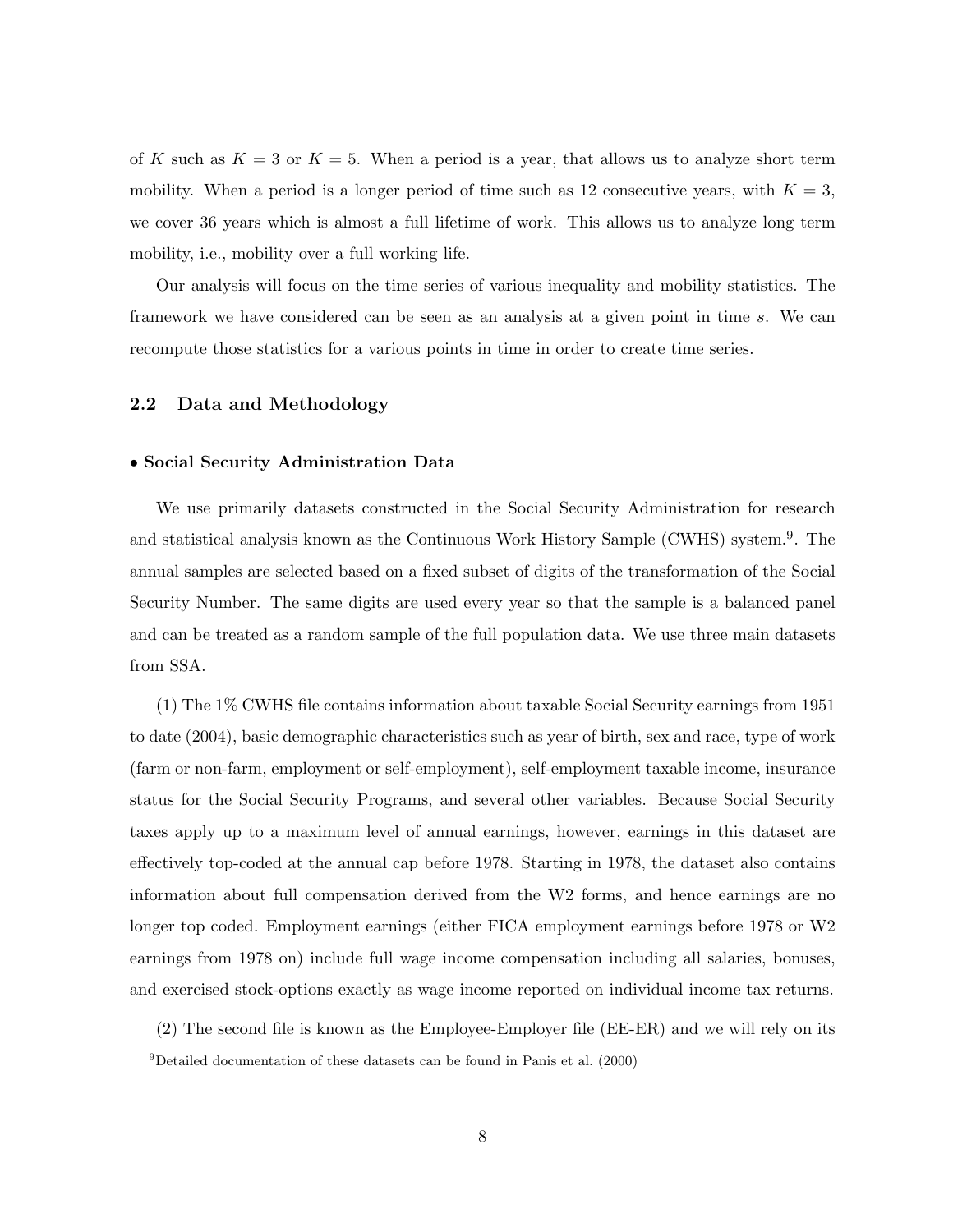longitudinal version (LEED) that covers 1957 to date. While the sampling approach based on the SSN is the same as the 1% CWHS, individual earnings are reported at the employer level so that there is a record for each employer a worker is employed by in a year. This dataset contains demographic characteristics, compensation information subject to top-coding at the employer-employee record level (and with no top code after 1978), and information about the employer including geographic information and industry at the three digit (major group and industry group) level. The industry information allows us to control for expansion in coverage overtime (see below). Importantly, the LEED (and EE-ER) dataset also includes quarterly earnings information from 1957 to 1977 which allows us to impute earnings above the top code (see below).

(3) Third, we also have access to the so-called .1% CWHS file (one tenth of one percent) that is constructed as a subset of the 1% file but covers 1937-1977. This file is unique in its covering the "Great Compression" of the 1940s. The .1% file contains the same demographic variables as well as quarterly earnings information starting with 1951 (and quarter at which the top code was reached for 1946-1950), thereby extending our ability to deal with top-coding problems (see below).

### • Top Coding Issues

From 1937 to 1945, no information above the taxable ceiling is available. From 1946 to 1950, the quarter at which the ceiling is reached is available. From 1951 to 1977, quarterly earnings (up to the quarter at which the annual ceiling is reached) are available.<sup>10</sup> Finally, since 1978, the data are fully uncapped.

For individuals with earnings above the taxable ceiling (from 1937 to 1945) or who reach the taxable ceiling in the first quarter (from 1946 to 1977), we impute earnings assuming a Pareto distribution above the top code (1937-1945) or four times the top code (1946-1977). The Pareto distribution is calibrated from wage income tax statistics published by the Internal Revenue Service to match the top wage income shares series estimated in Piketty and Saez (2003). From 1951 to 1977, we use earnings for quarters when they are observed to impute earnings in quarters

 $10$ To our knowledge, the quarterly earnings information seems to have been retained only in the LEED  $1\%$ sample since 1957 and in the 0.1% CWHS sample since 1951 that we are using in this study.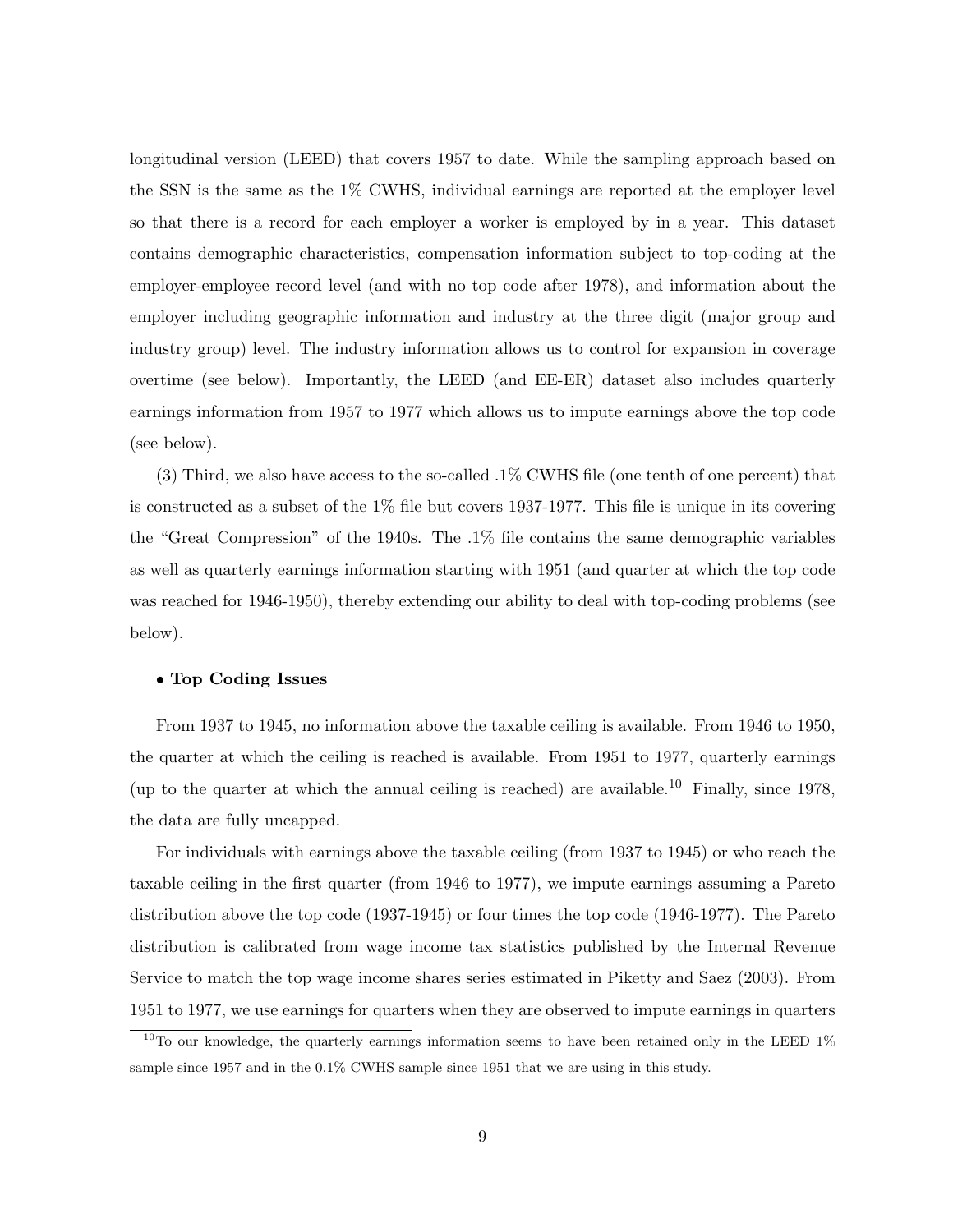that are not observed (when the taxable ceiling is reached after the first quarter). This method is discussed in more detail in Kestenbaum (1976, his method II).<sup>11</sup>

The number of individuals who were top-coded in the first quarter and whose earnings are imputed based on the Pareto imputation is less than 1% of the sample for virtually all years after 1951. Consequently, high-quality earnings information is available for the bottom 99% of the sample allowing us to study both inequality and mobility up to the top percentile. From 1937 to 1945, the fraction of workers top coded (in our sample of interest defined below) increases from 3.6% in 1937 to 19.5% in 1944 and 17.4% in 1945. The number of top-coded observations increases to 32.9% by 1950, but the quarter when a person reached taxable maximum helps in classifying people into broad income categories. This implies that we cannot study groups smaller than the top 1% from 1951 to 1977 and we cannot study groups smaller than the top quintile from 1937 to 1950.

In order to assess the sensitivity of our *mobility* and multi-year inequality estimates with respect to top code imputation, we use two Pareto imputation methods (see appendix). In the first or main method, the Pareto imputation is based on draws from a uniform distribution that are independent across individuals but also time periods. This generates an upper bound on mobility within top coded individuals. The alternative method, the uniform distribution draw is independent across individuals but fixed over time for a given individual. This generates a lower bound on mobility. We always test that the two methods generate virtually the same series (see appendix XX for examples). It is not too surprising because, starting with 1951, imputations matter for just the top 1% of the sample and mobility measures for the full population are not very sensitive to what happens within the very top group.

#### • Changing Coverage Issues

Initially, Social Security covered only "commerce and industry" employees defined as most private for-profit sector employees and excluding farm and domestic employees as well as selfemployed workers. Since 1951, there has been an expansion in the workers covered by Social Security and hence included in the data. An important expansion took place in 1951 when

 $11$ For 1946-1950, the imputation procedure Kestenbaum (1976, his method I) also uses Pareto distributions and preserves the rank order based on the quarter when the taxable maximum was reached.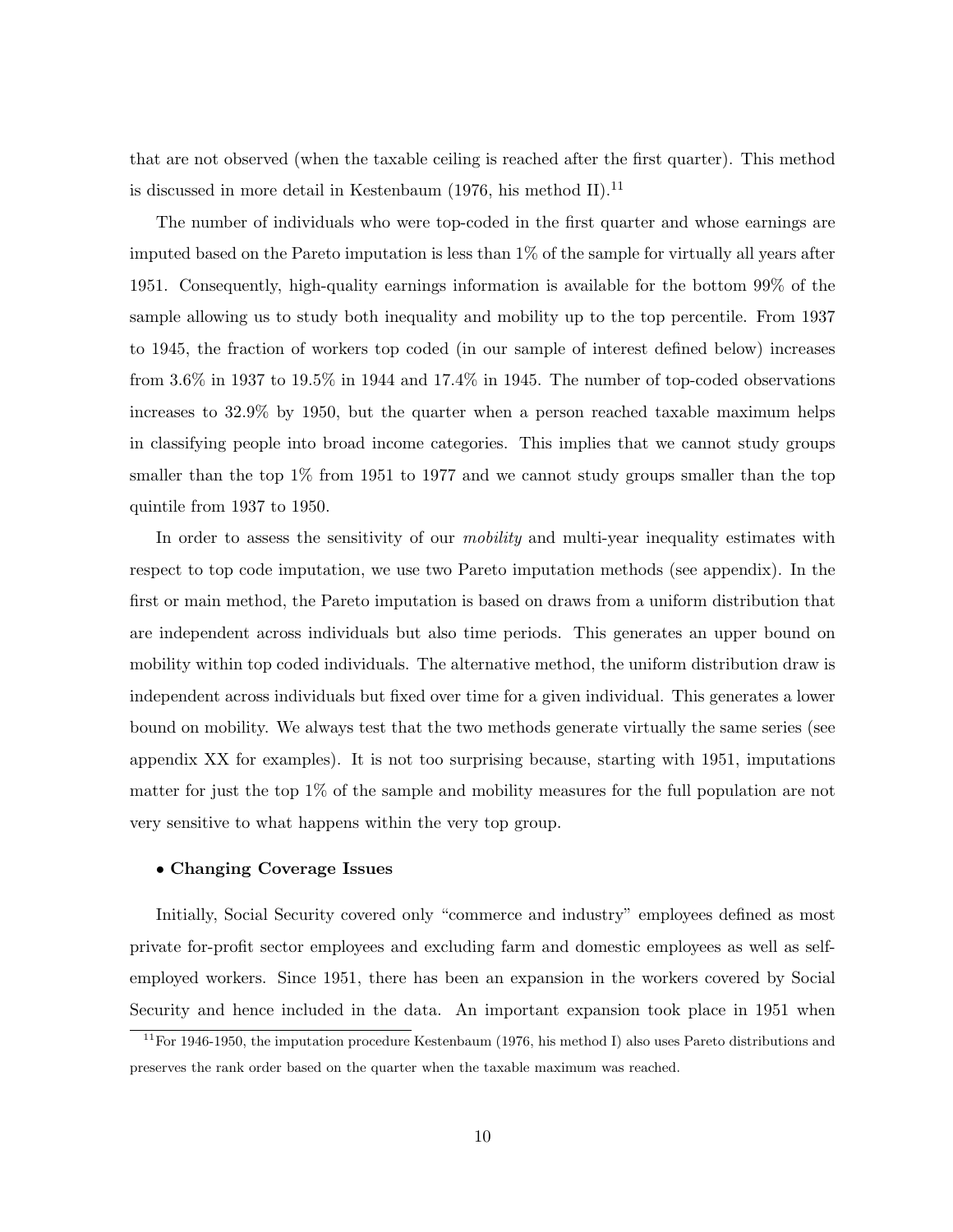self-employed workers, farm and domestic employees were included. This reform also expanded coverage to some government and non-profit employees (including large parts of education and health care industries), with coverage further significantly increasing in 1954 and then slowly expanding since then. In order to focus on a consistent definition of workers, we include in our sample only commerce and industry employment earnings. Using SIC classification in the LEED, we define commerce and industry as all SIC codes excluding agriculture, forestry and fishing (01-09), hospitals (8060-8069), educational services (82), social service (83), religious organizations and non-classified membership organizations (8660-8699), private households (88), public administration (91-97).

Between 1951 and 1956, we do not have industry information as the LEED starts in 1957. Therefore, we impute "commerce and industry" classification using 1957-1958 industrial classification as well as discontinuities in covered earnings from 1950 to 1951 (see Kopczuk et al. (2007) for complete details). In 2004, commerce and industry employees are about 70% of all employees and this proportion has declined only very modestly since 1937. Using only commerce and industry earnings is a limitation for our study, especially for the analysis of mobility (as workers may move in and out of the commerce and industry sector over a career). We show in appendix XX that our series for recent decades are robust to including all covered workers. However, we cannot test whether our series would also be robust to that extension in the early decades of the period we are considering.

### • Sample Selection

For our primary analysis, we are restricting the sample to adult individuals aged 25 and above (by January 1st of the corresponding year) up to age 60 (by January 1st of the corresponding year). This top age restriction allows us to concentrate on the working-age population..<sup>12</sup> Second, we consider for our main sample only workers with annual (commerce and industry) employment earnings above a minimum threshold defined as one-fourth of a full year-full time minimum wage in 2004 (\$2575 in 2004), and then indexed by nominal average wage growth for earlier years.<sup>13</sup> From now on, we denote this sample the "core sample"

 $12$ Kopczuk et al. (2007) used a wider age group from 18 and 70 and found the same overall time patterns for all the series.

<sup>&</sup>lt;sup>13</sup>We show in appendix XX that our results are not sensitive to choosing a higher minimum threshold such as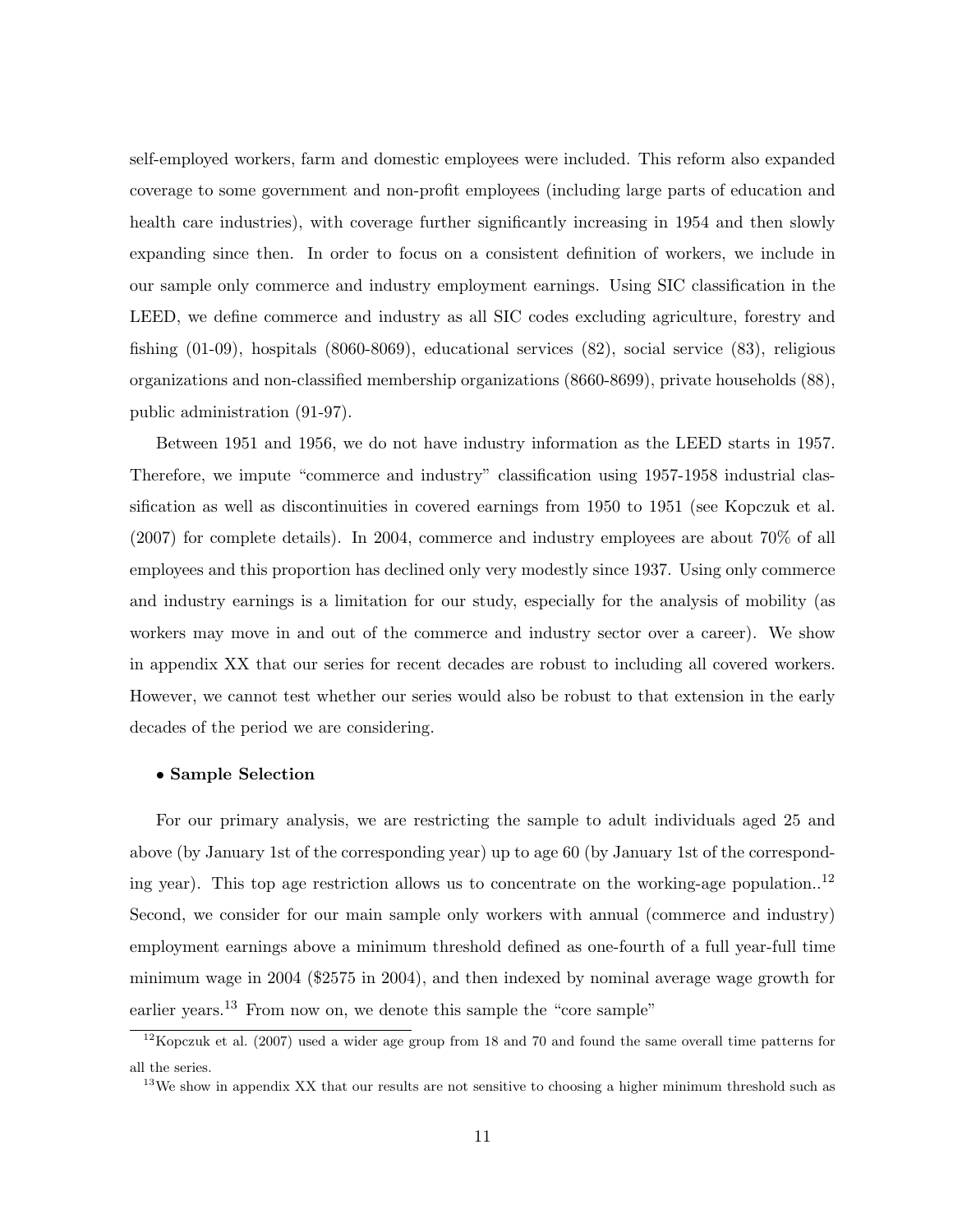## 3 Annual Earnings Inequality

Figure 1 plots the annual Gini coefficient from 1937 to 2004 for the core sample of all workers, and for men and women separately in lighter grey. The Gini series for all workers follows a U-shape over the period which is consistent with previous work based on decennial Census data (Goldin and Margo, 1992), wage income from tax return data for the top of the distribution (Piketty and Saez, 2003), and CPS data available since the early 1960s (Katz and Autor, 1999). The series displays a sharp decrease of the Gini coefficient from 0.44 in 1938 down to 0.36 in 1953 (the Great Compression) followed by a steady increase since 1953 which accelerates in the 1970s and especially the 1980s. The Gini coefficient surpassed the pre-war level in the late 1980s and is highest in 2004 at 0.47.

Our series shows that the Great Compression is indeed the period of most dramatic change in inequality since the late 1930s and that it took place in two steps. The Gini coefficient decreased sharply during the war from 1942 to 1944, rebounded partly from 1944 to 1946 and then declined again from 1946 to 1953. Among all workers, the increase in the Gini coefficient over the five decades from 1953 to 2004 is close to linear which suggests that changes in overall inequality were not just limited to an episodic event in the 1980s.

Figure 1 shows that the pattern for males and females separately displays the same U-shape pattern. Interestingly, the Great Compression as well as the upward trend in inequality are much more pronounced for men than for all workers. This shows that the rise in the Gini coefficient since 1970 cannot be attributed to changes in gender composition of the labor force. The Gini for men shows a dramatic increase in a short time period from 0.35 in 1979 to 0.43 in 1988 which is consistent with the CPS evidence extensively discussed in Katz and Autor (1999). On the other hand, stability of the Gini coefficients for men and for women from the 1950s through the late 1960s highlights that the overall increase in the Gini coefficient in that period has been driven by a widening of the gender gap in earnings (i.e., the between rather than within group component). Strikingly, there is more earnings inequality among women than among men in the 1950s and 1960s while the reverse is true before the Great compression and since the late 1970s.

a full year-full time minimum wage.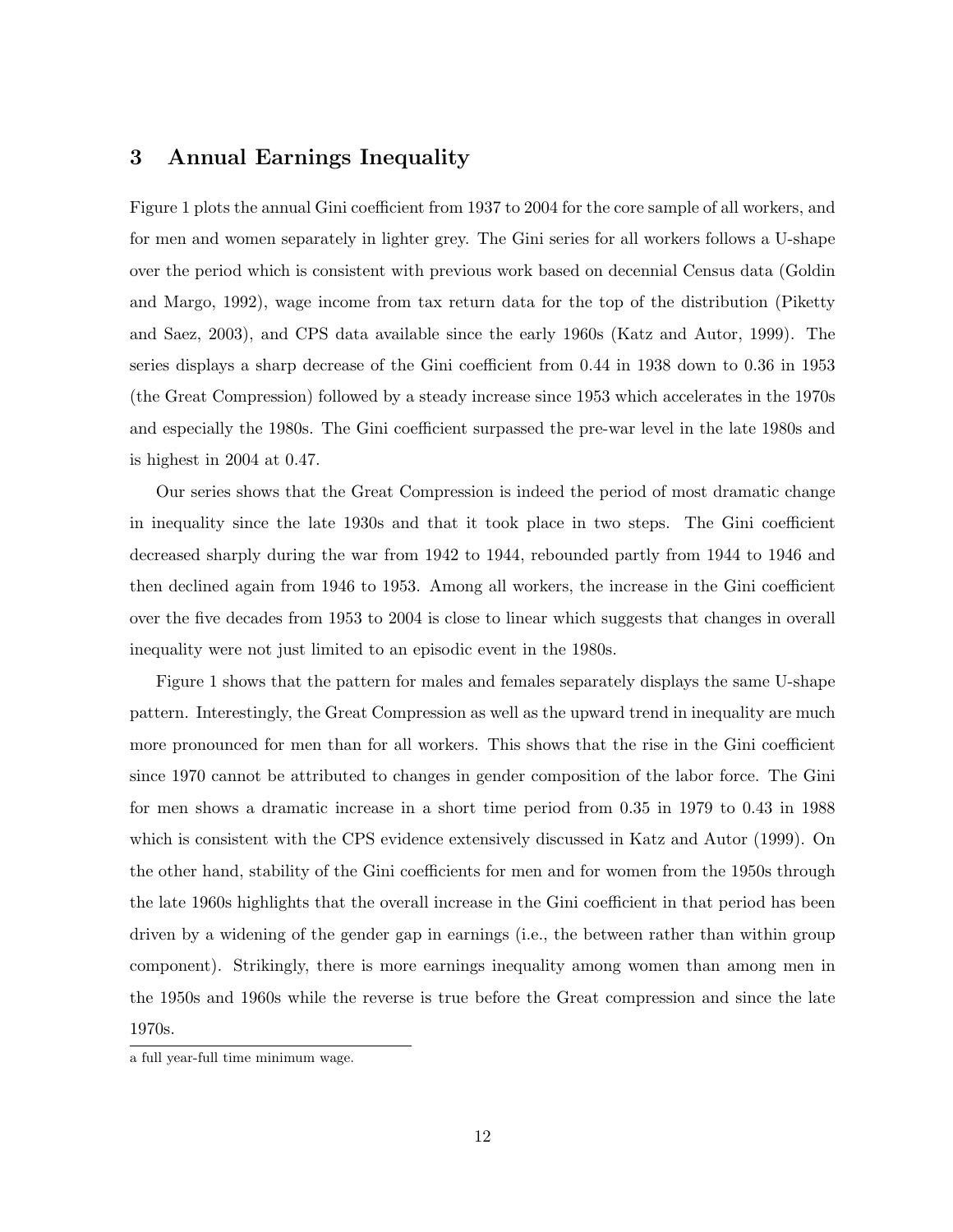Finally, the increase in the Gini coefficient has slowed since the late 1980s in the overall sample. It is interesting to note that a large part of the 3.5 points increase in the Gini from 1990 to 2004 is due to a surge in earnings within the top percentile of the distribution. The series of Gini coefficients estimated excluding the top 1% increases by less than 2 points since 1990 (see appendix XX).<sup>14</sup> It should also be noted that, since the late 1980s, the Gini coefficient has increased faster for men and women separately than for all workers. This has been driven by an increase in the earnings of women relative to men, especially at the top of the distribution as we shall see.

Most previous work has focused on gender specific measures of inequality. As men and women share a single labor market, it is also valuable to analyze the overall inequality generated in the labor market (in the "commerce and industry" sector in our analysis). Our analysis for all workers and by gender provides clear evidence of the importance of changes in women's labor market behavior and outcomes for understanding overall changes in inequality, a topic we will return to.

In order to understand where in the distribution the changes in inequality displayed on Figure 1 are occurring, Figure 2 displays the (log) percentile annual earnings ratios P80/P50– measuring inequality in the upper half of the distribution–and P50/P20–measuring inequality in the lower half of the distribution. We also depict the series for men and women only separately in lighter grey.<sup>15</sup>

The P80/P50 series also displays a U-shape over the period with a brief but substantial "Great Compression" from 1942 to 1947 and a steady increase starting in 1951 which accelerates in the 1970s. Interestingly, P80/P50 is virtually constant from 1985 to 2000 showing that the gains at the top of the distribution occurred well above P80. The series for men is similar except that P80/P50 increases sharply in the 1980s and continues to increase in the 1990s.

P50/P20 displays a fairly different time pattern than P80/P50. First, the compression

<sup>&</sup>lt;sup>14</sup>This shows that results based on survey data such as official Census Bureau inequality statistics which do not measure well the top 1% can give an incomplete view of inequality changes even when using global indices such as the Gini.

<sup>&</sup>lt;sup>15</sup>We choose P80 (instead of the more usual P90) in order to avoid top coding issues before 1951 and P20 (instead of the more usual P10) so that our low percentile estimate is not too closely driven by the average wage indexed and very low minimum we have chosen (\$2575 in 2004).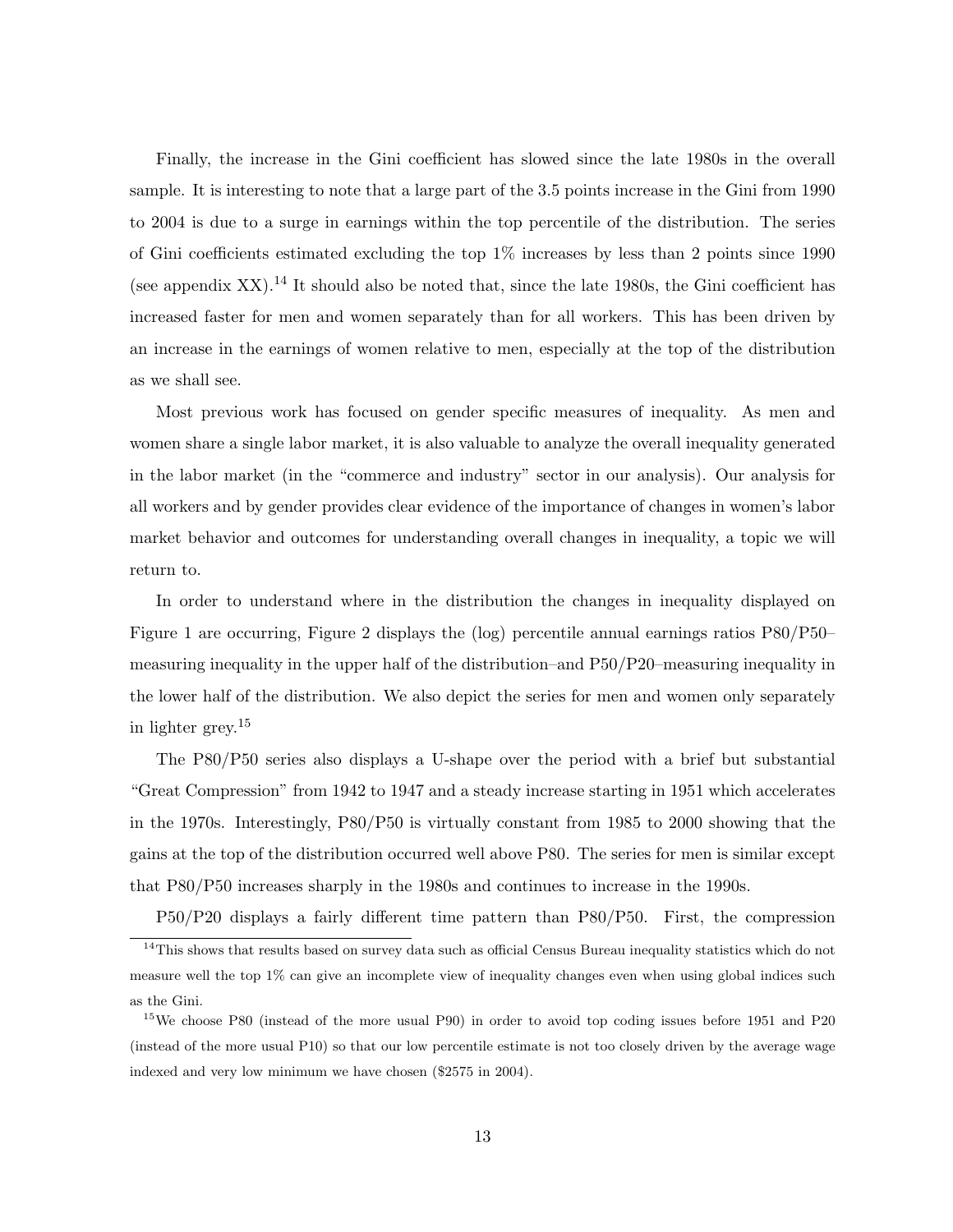happens primarily in the post war period from 1946 to 1953. There are large swings in P50/P20 during the war, especially for men, as many young low income earners leave and enter the labor force because of the war, but  $P50/P20$  is virtually the same in 1941 and 1946 or 1947.<sup>16</sup> After the Great Compression, P50/P20 for all workers remains fairly stable to the present alternating periods of increase and decrease. In particular, it decreases smoothly from the mid-1980s to 2000 implying that inequality in the bottom half shrunk in the last two decades although it started increasing after 2000. The pattern for men only is quite different and displays an overall U-shape with a sharper great compression which extends well into the post-war period with an absolute minimum in 1969 followed by a sharp increase up to 1983 and relative stability since then.

Table 1 summarizes the annual earnings inequality trends for all (Panel A), men (Panel B), women (Panel C) with various inequality measures for selective years (1937-1939, 1960, 1980, and 2004).

XX summarize key findings XX

# 4 The Effects of Short Term Mobility on Earnings Inequality

In this section, we use our theoretical framework from Section 2.1 to analyze multi-year inequality and relate it to annual earnings inequality analyzed in Section 3. In the theoretical framework, we will consider each period to be a year and the longer period will be 5 years  $(K = 5)^{17}$ We will compare inequality based on annual earnings and earnings averaged over 5 years. We will then derive the implied Shorrocks mobility index, and decompose annual inequality into multi-year inequality and the variability in earnings. We will also examine some direct measures of mobility such as rank correlations.

Figures 3 plots the Gini coefficient series for earnings averaged over 5 years<sup>18</sup> and annual

 $16$ In the working paper version (Kopczuk et al., 2007) we show that compositional changes during the war are strongly influencing the bottom of the distribution during the early 1940s and find some suggestive evidence that the "Great Compression" at the bottom of the distribution may have taken place in the early 1940s as well.

<sup>&</sup>lt;sup>17</sup>Computing series based on 3 year averages instead of 5 year generates very similar patterns. Increasing  $K$ beyond 5 would reduce substantially sample size as we require earnings to be above the minimum in each of the 5 years as described below.

<sup>&</sup>lt;sup>18</sup>The average is taken after indexing annual earnings by the average wage index.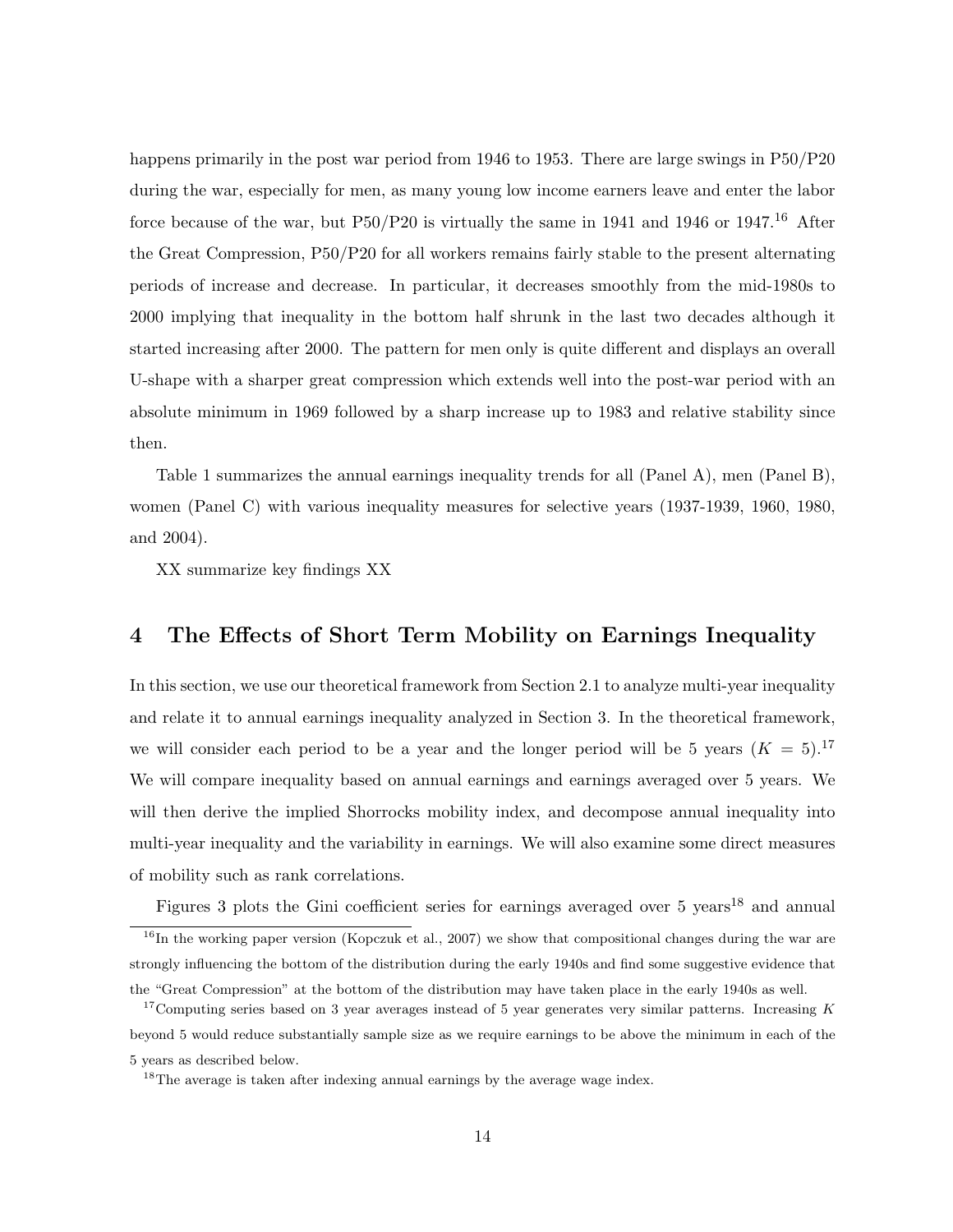earnings. For a given year  $t$ , the sample for both the five year Gini and the annual Gini is defined as all individuals with "Commerce and Industry" earnings above the minimum threshold in all 5 years,  $t-2$ ,  $t-1$ ,  $t$ ,  $t+1$ ,  $t+2$  (and aged 25 to 60 in the middle year t). We show the average of the five annual Gini coefficients between  $t-2$  and  $t+2$  as our measure of annual Gini coefficient, because it matches the Shorrocks' approach. Because the sample is the same for both series, Shorrocks' theorem implies that the five year Gini is always smaller than the average of the annual Gini (over the corresponding 5 years) as indeed displayed on the Figure. We also display the same series for men only (in lighter grey).<sup>19</sup> The annual Gini displays the same overall pattern as in Figure 1. The level is lower as there is naturally less inequality in the group of individuals with positive earnings for 5 consecutive years. The Gini coefficient estimated for 5 year annual average follows a very similar pattern and is actually extremely close to the annual Gini, especially in recent decades.

Interestingly, in this sample, the Great Compression takes place primarily during the war from 1940 to 1944. The war compression is followed by a much more modest decline till 1952. This suggests that the post war compression observed in annual earnings in Figure 1 was likely due to entry (of young men in the middle of the distribution) and exit (likely of war working women in the lower part of the distribution). The 5 year Gini displays an accelerated increase during the 1970s and especially the 1980s.

Figure 4 displays two measures of mobility (in black for all workers and in lighter grey for men only). The first one is the Shorrock measure defined as the ratio of five year Gini to the (average of) annual Gini. This measure is very close to one after a temporary dip during the war. In particular, it has steadily increased since the early 1970s from 0.945 to 0.967 in 2004. This small change further confirms, as we expected from Figure 3, short-term mobility has played a minor role in the surge in annual earnings inequality documented on Figure 1. The second measure is the straight rank correlation in earnings between year t and year  $t+1$  (in the sample of individuals present in our core sample in both years t and  $t + 1$ ). Rank mobility follows the same overall pattern as the Shorrock mobility index: a temporary dip during the war followed

<sup>&</sup>lt;sup>19</sup>Alternatively, we could have defined the sample as all individuals with earnings above the minimum threshold in any of the 5 years,  $t-2$ ,  $t-1$ ,  $t$ ,  $t+1$ ,  $t+2$ . Those series follow the same pattern and are presented in appendix XX. We prefer to use the positive earnings in all 5 years criterion because this is a necessity when analyzing variability in log-earnings.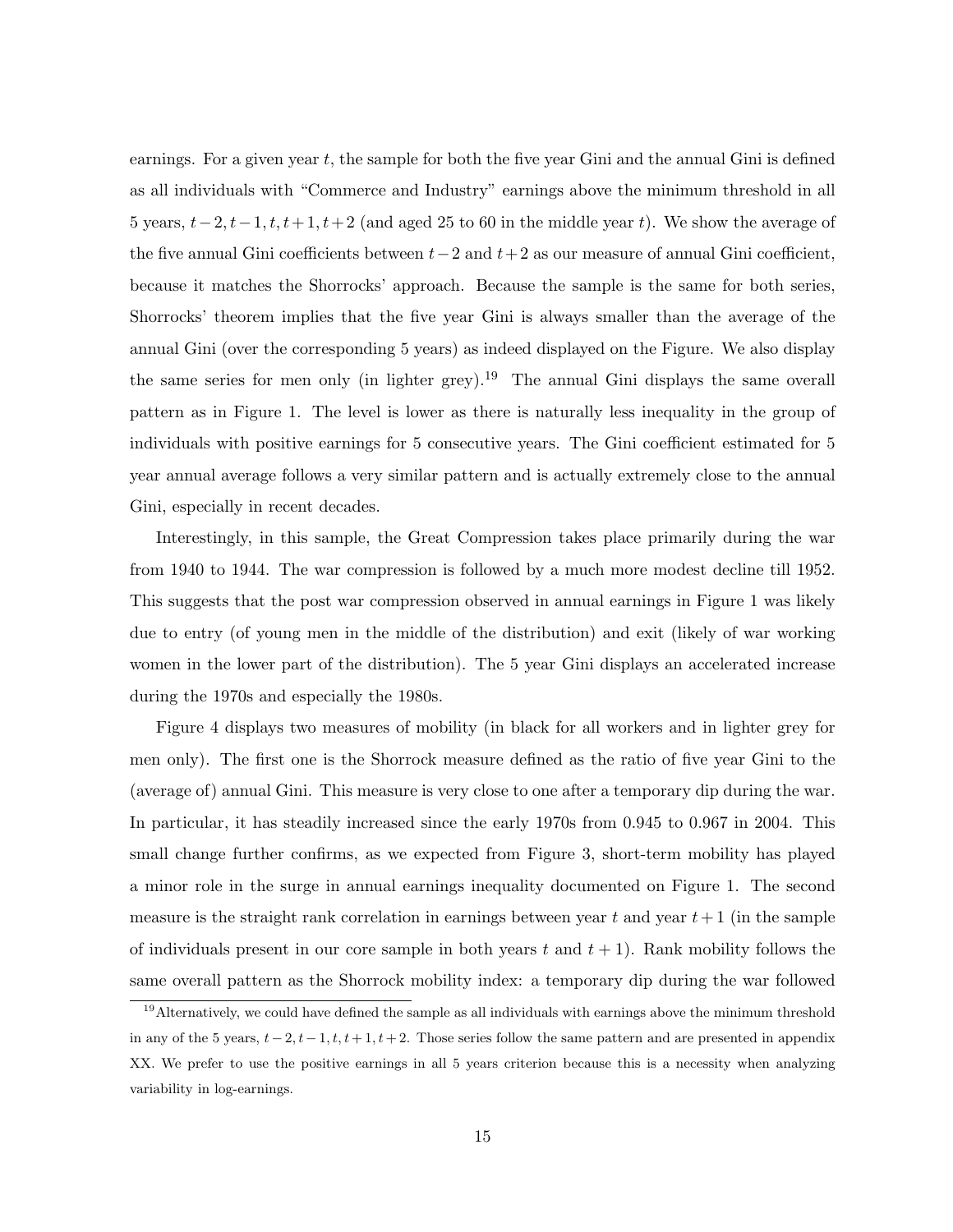a slight increase. Over the last two decades, the rank correlation in year-to-year earnings has been very stable and very high around 0.9.

Figure 5 displays the average of variance of annual log earnings over  $t-2$  to  $t+2$  (defined on the stable sample as before), the variance of five year average log-earnings, var  $\left(\frac{\sum_{s=t-2}^{t+2} \log z_{is}}{5}\right)$ 5  $\setminus$ , and the variance of log earnings deviations estimated as

$$
D_t = \text{var}\left(\log(z_{it}) - \frac{\sum_{s=t-2}^{t+2} \log z_{is}}{5}\right),\,
$$

where the variance is taken across all individuals  $i$  with earnings above the minimum threshold in all 5 years  $t - 2, ..., t + 2$ . As the previous two mobility measures, those series, displayed in black for all workers and in grey for men only, show a temporary surge in the variance of transitory earnings during the war, followed by a fairly stable pattern after 1960. In particular, it is striking that we do not observe an increased earnings variability over the last 20 years so that all the increase in the log-earnings variance can be attributed to the increase in the variance of permanent (five year average) log-earnings. Our results stand in some contrast to Gottschalk and Moffitt (1994) using PSID data found that over one third of increase in the variance of log-earnings from the 1970s to the 1980s was due to an increase in transitory earnings (Table 1, row 1, p. 223). It should be pointed out though that a part of an autoregressive process (which is a part of the G-M model) would show up in our permanent component and that innovations to G-M permanent component occurring over the five-year window would show up in the variance of our transitory component. The small magnitude of our temporary component suggests that most of the variance is due to a persistent component — be it random walk or a relatively persistent component of a mean-reverting process.<sup>20</sup>

The absence of top code since 1978 allows us to zoom on top earnings which, as we showed in Table 1, have surged in recent decades. Figure 6A uses the uncapped data since 1978 to plot the annual earnings share for the top  $1\%$  (those with earnings above \$236,000 in 2004). The top  $1\%$ annual earnings share doubles from  $6.5\%$  in 1978 to 13\$ in 2004.<sup>21</sup> Figure 6A then compares the

 $^{20}$ Our results could differ from Gottschalk and Moffitt (1994) for many other reasons such as measurement error and earnings definition consistency issues in the PSID or the sample definition. Gottschalk and Moffitt focus exclusively on white males, use a different age cut-off, take out age-profile, and include earnings from all industrial sectors. Gottschalk and Moffitt use 9 year earnings periods (instead of 5 as we do) and include all years with positive annual earnings years (instead of requiring positive earnings in all 9 years as we do).

<sup>21</sup>The closeness of our SSA based (individual-level) results and the tax return based (family-level) results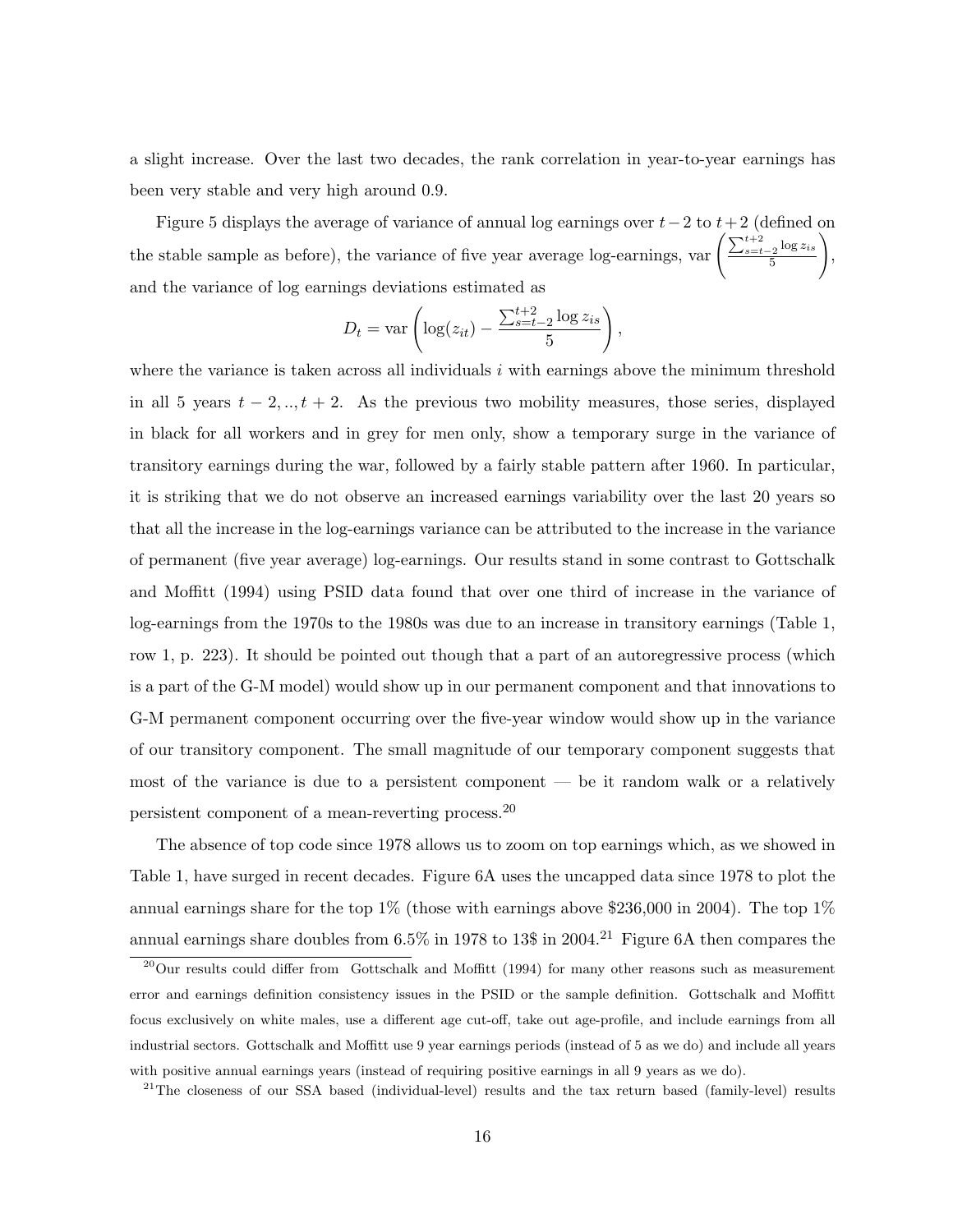share of earnings of the top 1% based on annual data with shares of the top 1% defined based on earnings averaged on the individual level over 5 years (displayed in lighter grey). The 5 year average earnings share series naturally smoothes short-term fluctuations but shows the same pattern of robust increase as the annual measure.<sup>22</sup> This shows that the surge in top earnings is not due to increased mobility at the top. This finding is confirmed in Figure 6B which shows the probability of staying in the top  $1\%$  earnings group after 1, 3, 5 and 10 years (conditional on staying in our core sample) starting in 1978. The one-year probability is between 60% and 70% and it shows no overall trend. Therefore, our analysis shows that the dramatic surge in top earnings has not been accompanied by a similar surge in mobility in and out top earnings groups. Hence, annual earnings concentration measures provide a very good approximation to longer-term earnings concentration measures.<sup>23</sup>

Table 2 summarizes the key short-term mobility trends for all (Panel A) and men (Panel B) with various mobility measures for selective years (1939, 1960, 1980, and 2002).

#### XX summarize key findings XX

In sum, the movements in short-term mobility series appear to be much smaller than changes in inequality over time. As a result, changes in short-term mobility have had no significant impact on inequality trends in the United States. Those findings are consistent with previous studies for recent decades based on PSID data (see e.g., Gottschalk, 1997, for a summary) as well as the most recent SSA data based analysis of Congressional Budget Office  $(2007)^{24}$  and the tax return based analysis of Carroll et al. (2007). They are more difficult to reconcile, however, with the findings of Hungerford (1993) and especially Hacker (2006) who find great increases in *family* income variability in recent decades using PSID data. Our finding of stable transitory earnings variance is also at odds with the findings of Gottschalk and Moffitt (1994)

of Piketty and Saez (2003) show that changes in assortative mating played at best a minor role in the surge of family employment earnings at the top of the earnings distribution.

 $^{22}$ In order to follow the framework from Section 2.1 (applied in this case to the top 1% earnings share measure of inequality), we have computed such shares (in year  $t$ ) on the sample of all individuals with minimum earnings in all 5 years,  $t - 2, ..., t + 2$ .

 $^{23}$ In particular, the development of bonuses and stock-options (whose exercise profits are included in our earnings measure) paid to highly compensated employees does not seem to have increased dramatically mobility.

<sup>&</sup>lt;sup>24</sup>The CBO study focuses on probabilities of large earnings increases (or drops) instead of quantile mobility as we do here.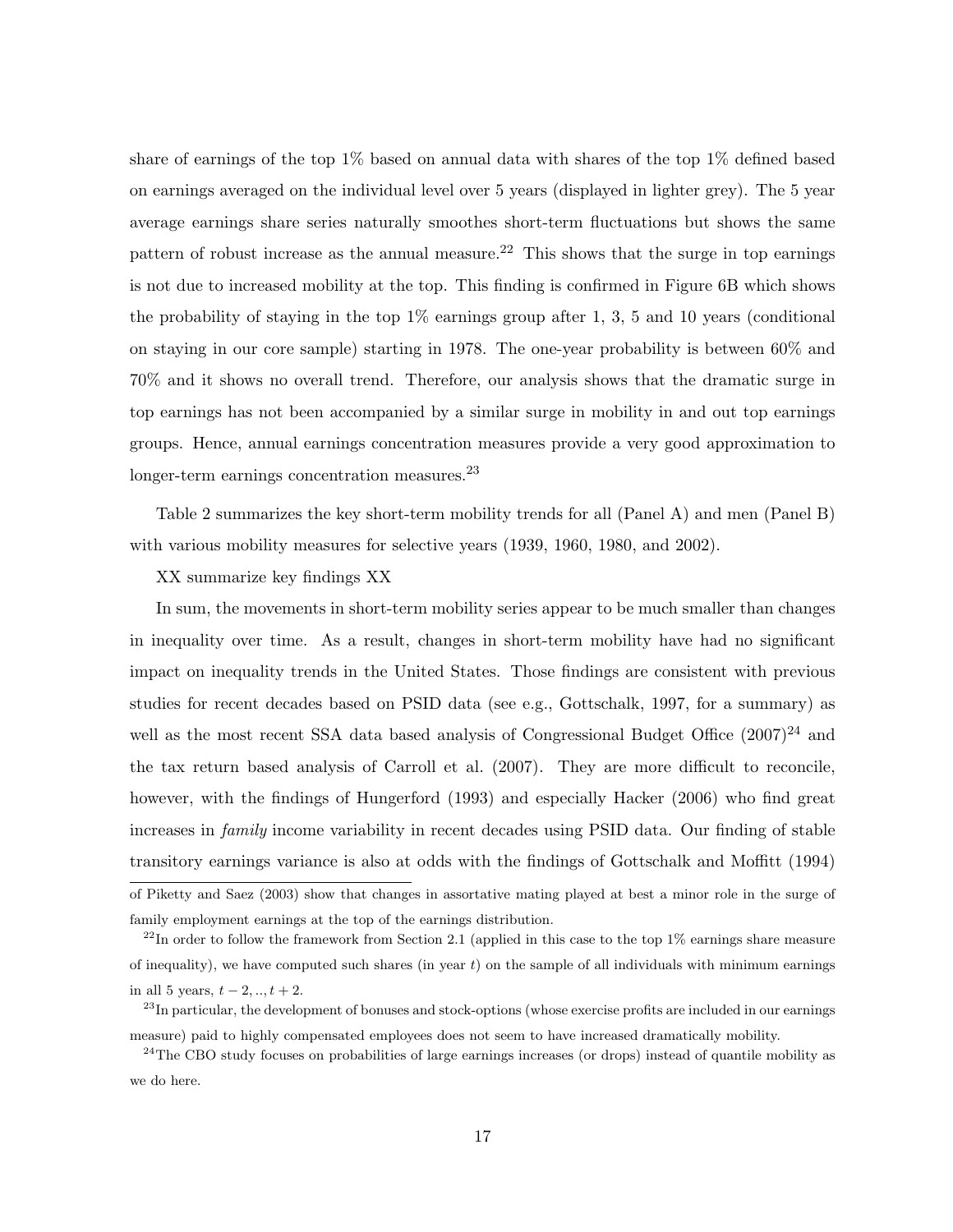who decompose transitory and permanent variance in log-earnings using PSID data and show an increase in both components. Our decomposition using SSA data shows that only permanent earnings variance has increased in recent decades.

### 5 Long-term mobility and Life-Time Inequality

The very long span of our data allows us to estimate long-term mobility. Such mobility measures go beyond the issue of transitory earnings analyzed above and describe instead mobility across a full working life. Such estimates have not yet been produced for the United States in any systematic way because of the lack of very long and large panels.

### 5.1 Unconditional Long-Term Inequality and Mobility

We begin with the simplest extension of our previous analysis to a longer-term horizon. In the context of the theoretical framework from Section 2.1, we now assume that a period is 11 consecutive years. We define the "core long-term sample" in year t as all individuals aged 25-60 in year t with average earnings (using the standard wage indexation) from year  $t - 5$  to year  $t + 5$  above the minimum threshold. Hence, our sample includes individuals with zeros in some years as long as average earnings are above the threshold.<sup>25</sup>

Figure 7 displays the Gini coefficients for all workers, and men and women separately based on those 11 year average earnings from 1942 to 1999. The overall picture is actually strikingly similar to our annual Figure 1. The Gini coefficient series for all workers displays on overall U-shape with a Great compression from 1942 to 1953, an absolute minimum in 1953, followed by a steady increase which accelerates in the 1970s and 1980s and slows down in the 1990s. The U-shape pattern is also much more pronounced for men than for women and shows that, for men, the inequality increase was concentrated in the 1970s and 1980s.<sup>26</sup>

After exploring base inequality over those 11 year spells, we turn to long-term mobility. Figure 8 displays the rank correlation between 11 year earnings spell centered in year  $t$  and 11 year earnings spell after T years (i.e., centered in year  $t + T$  respectively) in the same sample

<sup>&</sup>lt;sup>25</sup>This allows us to analyze large and representative samples as the number of individuals with positive "commerce and industry" earnings in 11 consecutive years is only between 35 and 50% of the core annual samples.

 $^{26}$ We show in appendix XX that those results are robust to using a higher minimum threshold.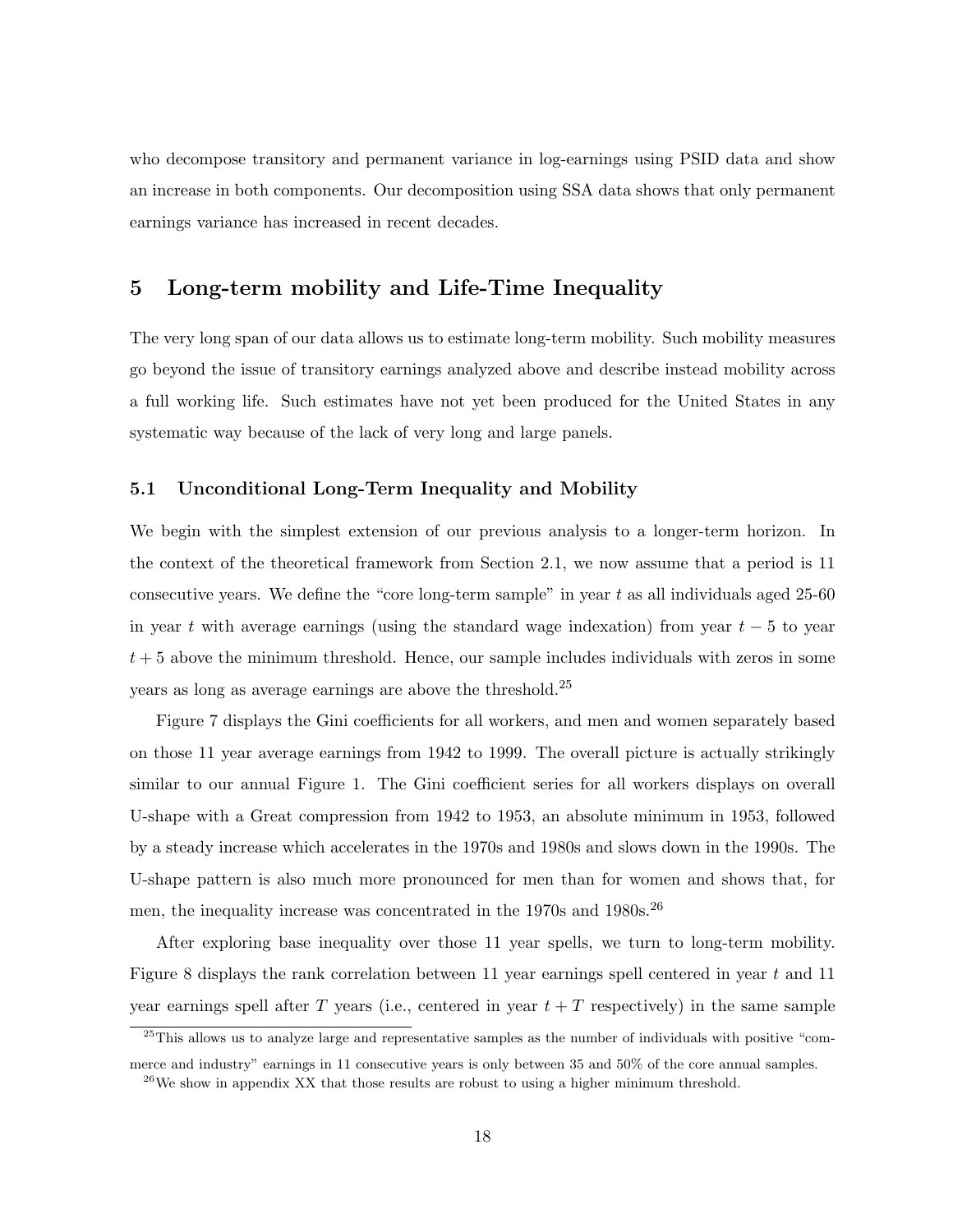of individuals present in the "long-term core sample" in both year t and year  $t + T$ . The figure presents such correlations for three choices of T: 10 years, 15 years, and 20 years. Given our 25-60 age restriction (which applies in both year t and  $t + T$ ), for  $T = 20$ , in sample in year t is aged 25 to 40 (and the sample in year  $t + 20$  is aged 45 to 60). Thus, this measure captures mobility from early career to late career. The figure also displays the same series for men only in lighter grey. Three points are worth noting.

First, the correlation is unsurprisingly lower as T increases but it is striking to note that even after 20 years, the correlation is still substantial (in the vicinity of 0.5). Second, the series for all workers show that rank correlation has actually significantly decreased over time: from example the rank correlation between 1950s and 1970s earnings was around 0.57 but it is only 0.49 between 1970s and 1990s earnings. This shows that long-term mobility has increased significantly over the last five decades. This result stands in contrast to our short-term mobility results displaying substantial stability. Third however, Figure 8 shows that this increase in longterm mobility disappears in the sample of men. The series for men displays a slight decrease in rank correlation in the first part of the period followed by an increase in the last part of the period. On net, the series for men display a slight overall increase in rank correlation and hence a slight decrease in long-term mobility over the full period.

### 5.2 Cohort based Long-Term Inequality and Mobility

The analysis so far ignored changes in the age structure of the population as well as changes in the wage profiles over a career. In order to control for those effects, we turn to cohort-level analysis. We divide working lifetimes from age 25 to 60 into three stages: Early career is defined as the calendar year the person reaches 25 to the calendar year the person reaches 36. Middle and later careers are defined similarly from age 37 to 48 and age 49 to 60 respectively. For example, for a person born in 1944, the early career is calendar years 1969-1980, middle career is 1981-1992, and late career is 1993-2004. For a given year of birth cohort, we define the "core early career sample" as all individuals with average "commerce and industry" earnings (using again the standard wage indexation) above the minimum threshold in the early career. We define similarly the "core mid career" and "core late career" are defined similarly for each birth cohort. The earnings in early, mid, or late career are defined as average "commerce and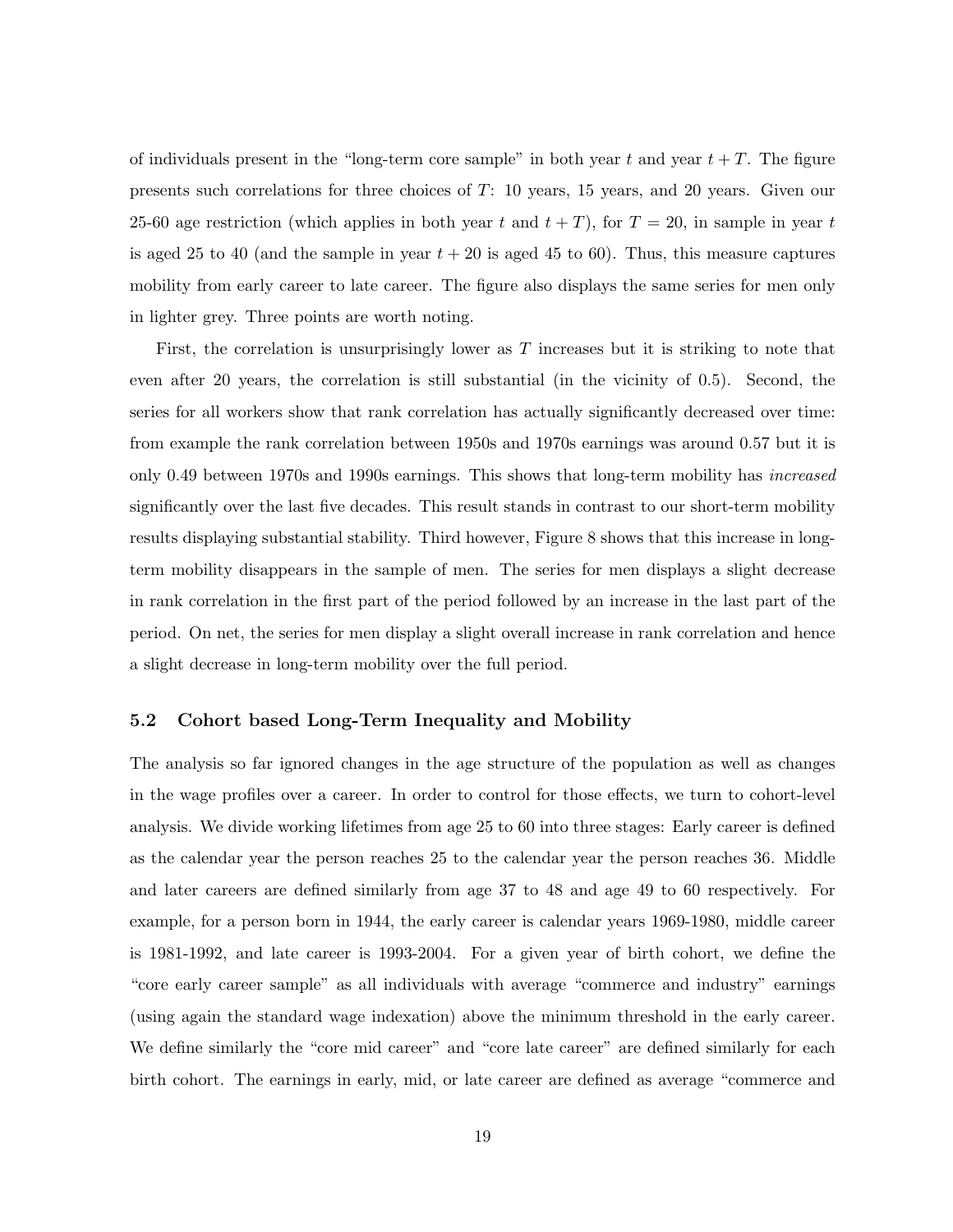industry" earnings during the corresponding stage (always using the average wage index).

Figure 9 reports the Gini coefficient series by year of birth for early, mid, and late career. The Gini coefficients for men only are also displayed in lighter grey. The cohort based Gini coefficients are consistent with our previous findings and display a U-shape over the full period. Two points are worth noting. First, there is much more inequality in late career than in middle career, and in middle career than in early career showing that long-term inequality fans out over the course of a working life. Second, the Gini series show that long-term inequality has been stable for the baby-boom cohorts born after 1945 in the sample of all workers. Those results are striking in light of our previous results showing a worsening of inequality in annual cross-sections and for multi-year averages. Third, however, the Gini series for men only show that inequality has increased substantially across baby-boom cohorts. This sharp contrast between series for all workers versus men only reinforces our previous findings that gender effects play an important role in shaping the trends in overall inequality.

Figure 10 reports the rank correlation between (1) early career earnings and middle career earnings, (2) middle career earnings and late career earnings, (3) early career earnings and late career earnings. It also displays the same series for men only in lighter grey. Two important results should be noted. First, as we found in the unconditional mobility series, mobility over a career is fairly modest with a correlation over 0.5 from early to late career. Second, the pattern of mobility over the period displays modest increases in mobility over the period we analyze. Those changes are most visible in decreases in rank correlation from early to late career. However, those results of increasing mobility disappear in the sample for men only suggesting again that they are driven by gender effects, to which we now turn.

### 5.3 The Role of Gender Gaps in Long-Term Inequality and Mobility

As we saw, there are striking differences in the long-term inequality and mobility series for all workers vs. for men only: Long-term inequality has increased much less in the sample of all workers than in the sample of men only. Long-term mobility has increased over the last 4 decades in the sample of all workers but not in the sample of men only. Such differences can be explained by the reduction in the gender gap that has taken place over the period.

Figure 11 plots the fraction of women in our core sample and in various upper earnings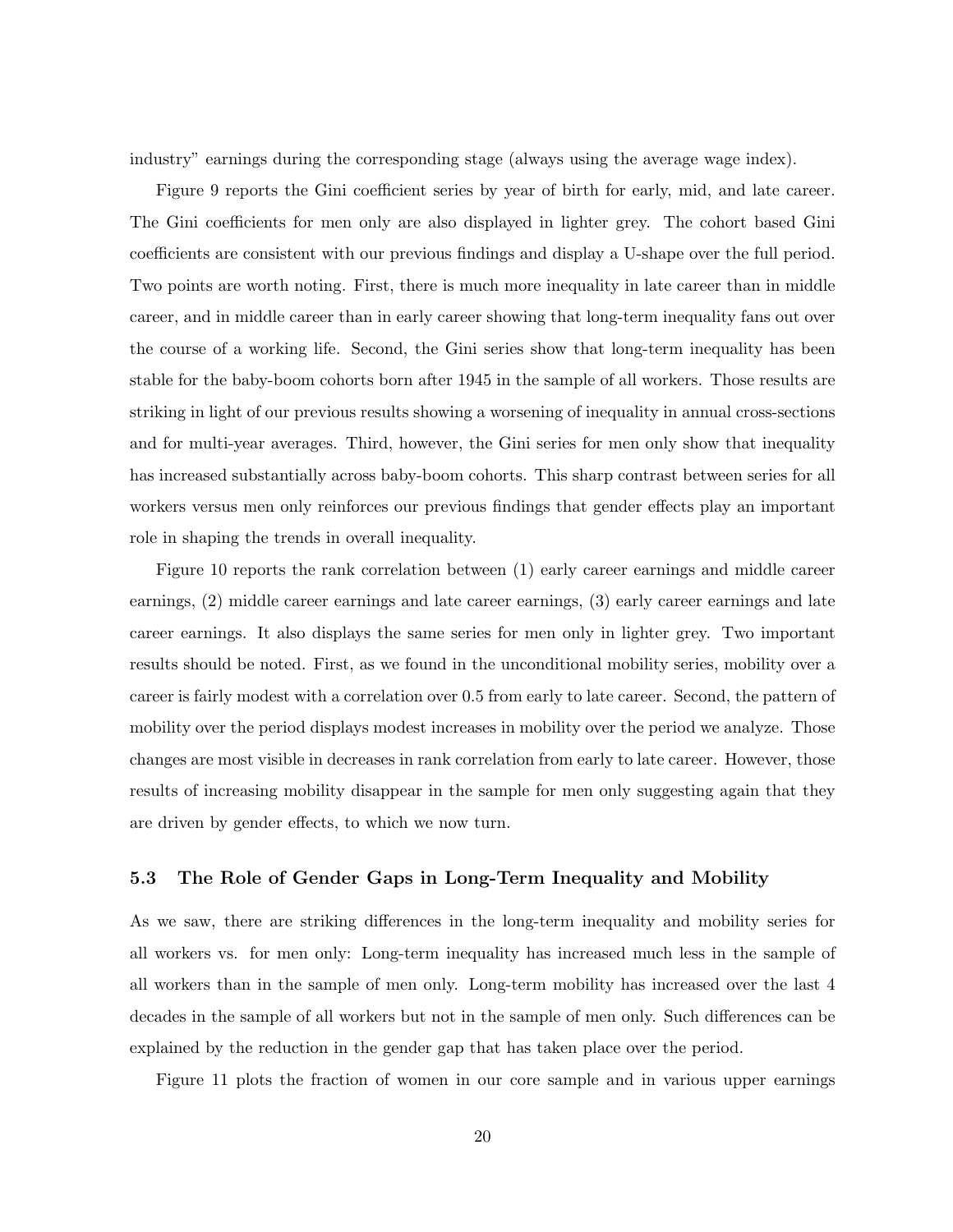groups: the fourth quintile group (P60-80), the ninth decile group (P80-90), the top decile group (P90-100), and the top percentile group (P99-100). As adult women aged 25 to 60 are about half of the adult population aged 25 to 60, with no gender differences, those fractions should be approximately 0.5. Those representation indices with no adjustment capture the total realized gaps including labor supply decisions.<sup>27</sup> We use those representation indices instead of the traditional ratio of mean (or median) female earnings to male earnings because such representation indices remain meaningful in the presence of differential changes in labor force participation or changes in the wage structure, and we do not have covariates to control for such changes as is done in survey data (see e.g. Blau et al., 2006). Two elements on Figure 11 are worth noting.

First, the fraction of women in the core sample of commerce and industry workers has increased from around 23% in 1937 to about 44% in 2004. World War II generated a temporary surge in women labor force participation, two thirds of which was reversed immediately after the war.<sup>28</sup> Women labor force participation has been steadily and continuously increasing since the mid 1950s and has been stable at around 43-44% since 1990.

Second, Figure 11 shows that the representation of women in upper earnings groups has increased significantly over the last four decades and in a staggered pattern across upper earnings groups.<sup>29</sup> For example, the fraction of women in P60-80 starts to increase in 1966 from around 8% and reaches about 34% in the early 1990s and has remained about stable since then. The fraction of women in the top percentile (P99-100) does not really start to increase significantly before 1980. It grows from around 2% in 1980 to almost 14% in 2004 and is still quickly increasing.

Figure 12 displays the upward mobility (defined as the probability of moving from the bottom two quintile groups to the top quintile group) after 20 years for all workers, men only, and women

 $^{27}$ As a result, they combine not only the traditional wage gap among workers but also the labor force participation gap (including the decision to work in the commerce and industry sector rather than other sectors or self-employment).

<sup>&</sup>lt;sup>28</sup>This is consistent with the analysis of Goldin (1991) who uses a unique micro survey data covering women workforce history from 1940 to 1951.

 $^{29}$ There was a surge in women in P60-80 during World War II but this was entirely reversed by 1948. Strikingly, women were better represented in upper groups in the late 1930s than in the 1950s.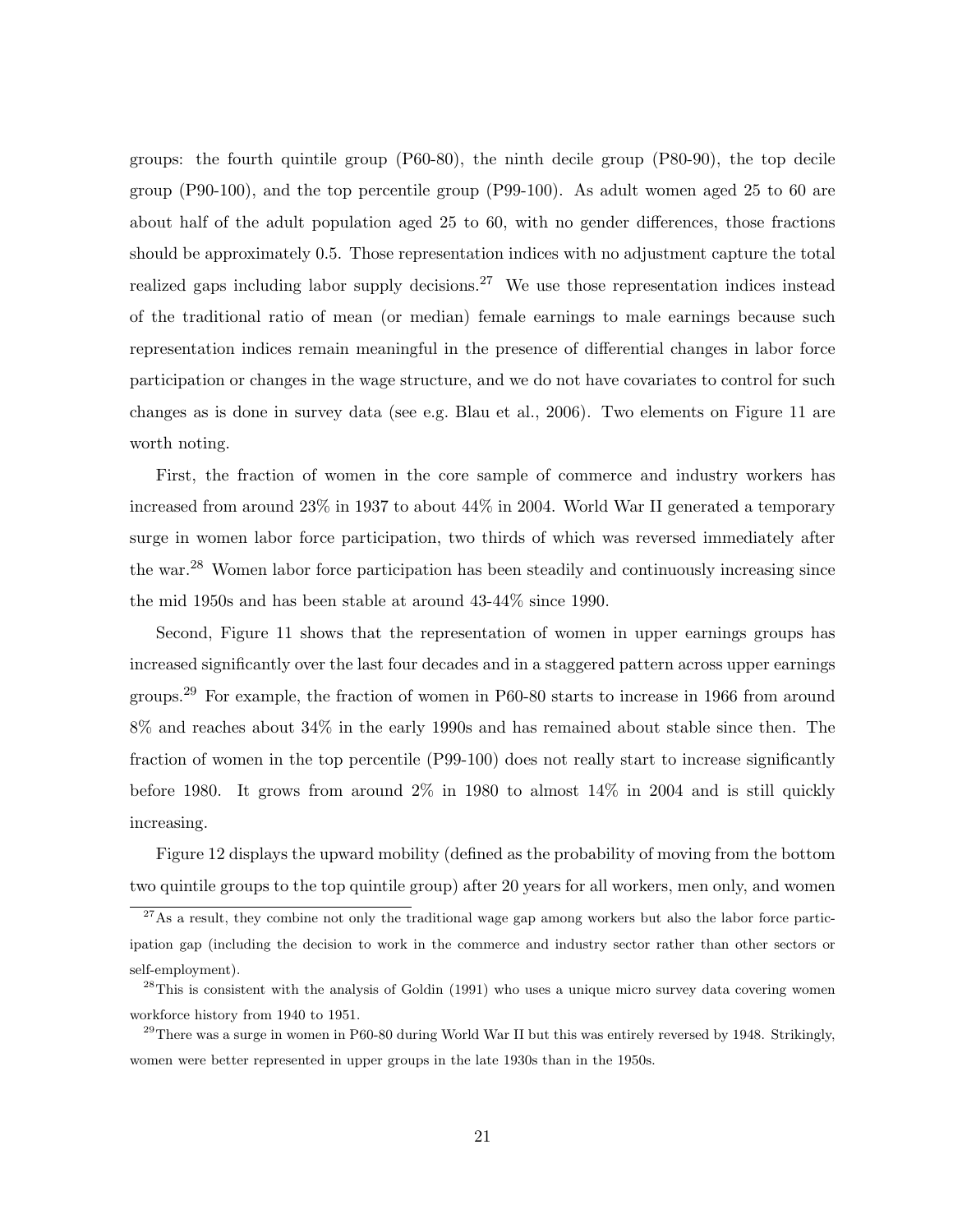only. The figure shows a striking heterogeneity across groups. First, men have significantly higher levels of upward mobility than overall workers while women have significantly lower levels of upward mobility than overall workers. Thus, in addition to the annual earnings gap we documented, there is an upward mobility gap as well across groups. Second, the mobility gap has also been closing overtime: the probability of upward mobility among men has been stable overall since World War II with a slight increase up to the 1960s and declines after the 1970s. In contrast, the probability of upward mobility of women has continuously increased from a very low level of less than 1% in the 1950s to about 7% in the 1980s. The increase in upward mobility for women compensate for the stagnation or slight decline in mobility for men so that the overall upward mobility for all workers is slightly increasing.<sup>30</sup> Figure 12 also suggests that the gains in annual earnings made by women documented earlier were in part due to women already in the labor force making earnings gains rather than gains entirely due to the entry of new cohorts of women with higher earnings.

It is important to emphasize here that including only commerce and industry earnings is a limitation for our study. For example, if women who start their career as teachers are more likely today (relative to decades ago) to shift to a commerce and industry occupation later in their career, then our series will display higher upward mobility in commerce and industry earnings today than decades ago although upward mobility in total earnings (including covered and uncovered occupations) might not have changed. We can show that upward mobility is very similar in the full sample and in the commerce and industry sample in recent decades. This is re-assuring but it does not rule out entirely the possibility that mobility patterns across those two groups were different decades ago.<sup>31</sup>

 $30$ It is conceivable that upward mobility is lower for women (or Blacks) because even within P0-40, they are more likely to be in the bottom half of P0-40 than men. Kopczuk et al. (2007) show that controlling for those differences leaves the series virtually unchanged. Therefore, controlling for base earnings does not affect our results.

 $31$ The same critique can be made for movements between employment and self-employment.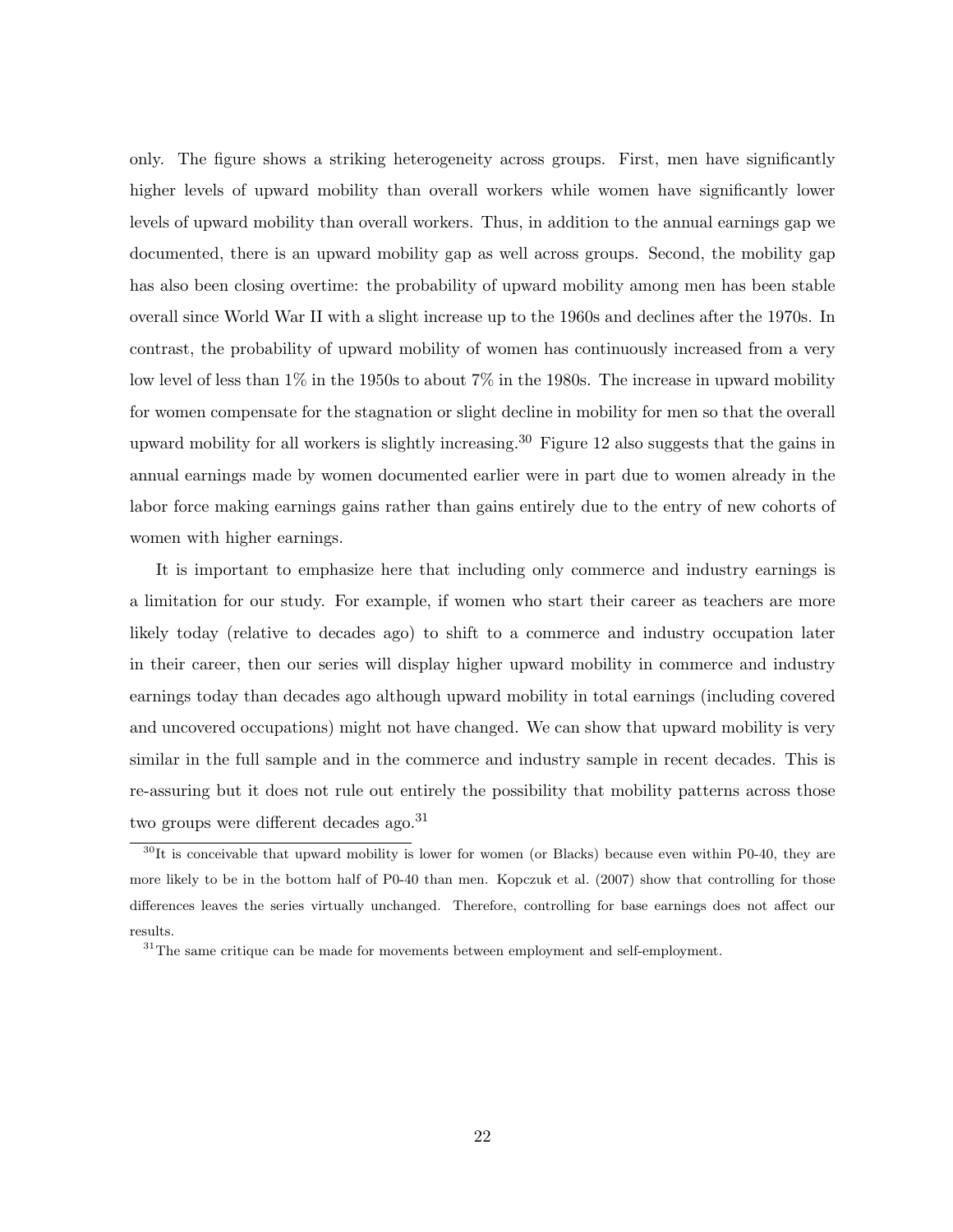# 6 Conclusion

Our paper has used U.S. Social Security earnings administrative data to construct series of inequality and mobility in the United States since 1937. The analysis of these data has allowed us to start exploring the evolution of mobility and inequality over a full career as well as complement the more standard analysis of annual inequality and short term mobility in several ways. We found that changes in short-term mobility have not substantially affected the evolution of inequality, so that annual snapshots of the distribution provide a good approximation of the evolution of the longer term measures of inequality. In particular, we find that increases in annual earnings inequality are driven almost entirely by increases in permanent earnings inequality with much more modest changes in the variability of transitory earnings.

However, our key finding is that while the overall measures of mobility are fairly stable, they hide heterogeneity by gender groups. Inequality and mobility among male workers has worsened along almost any dimension since the 1950s: our series display sharp increases in annual earnings inequality, slight reductions in short-term mobility, large increases in long-term career wide inequality with slight reduction or stability of long-term mobility. Against those developments stand the very large earning gains achieved by women since the 1950s, due to increases in labor force attachment as well as increases in earnings conditional on working. Those gains have been so great that they compensate for the increase in inequality for males.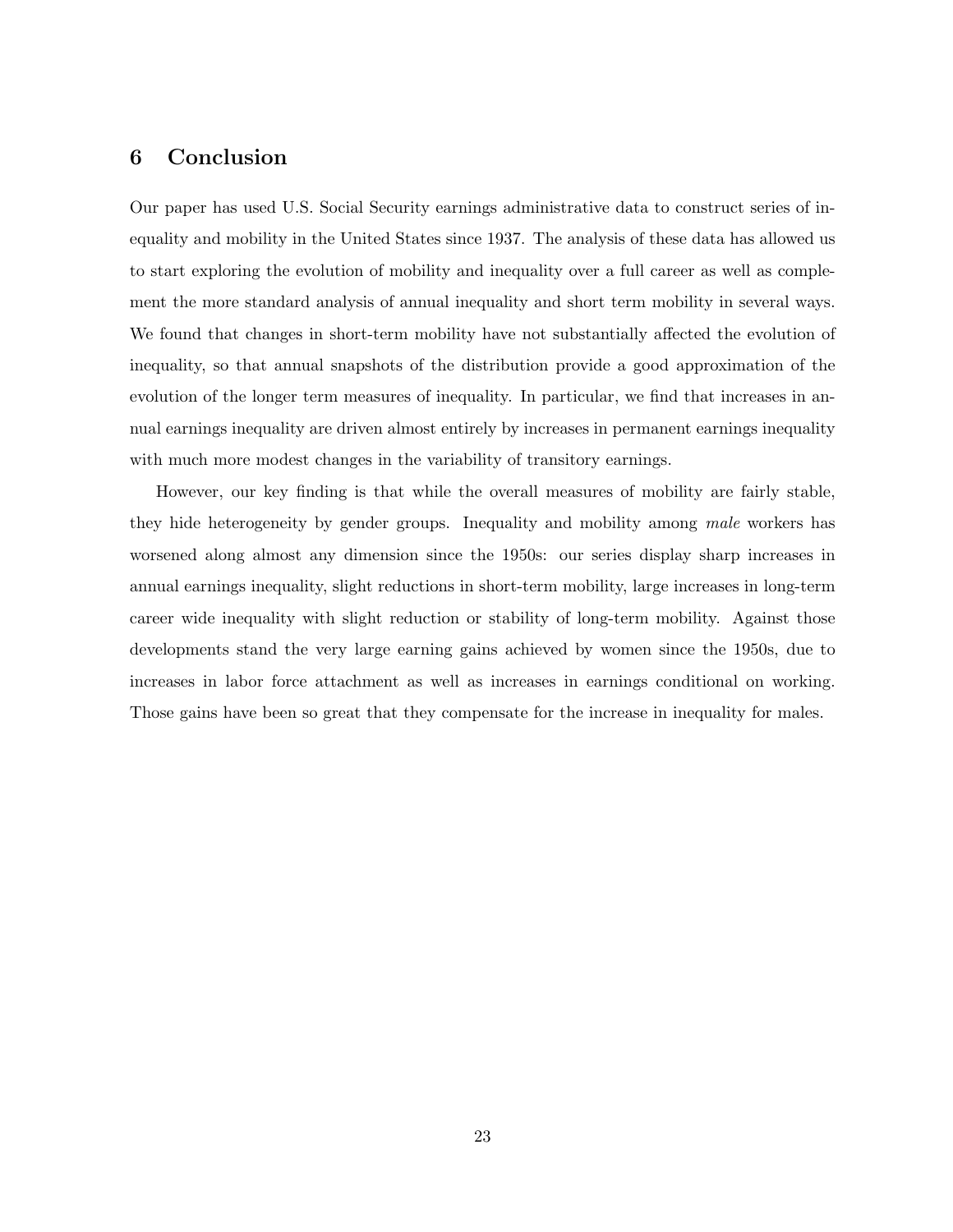# References

- Attanasio, Orazio, Erich Battistin, and Hidehiko Ichimura, "What Really Happened to Consumption Inequality in the US?," in Ernst Berndt and Charles Hulten, eds., Measurement Issues in Economics - The Paths Ahead. Essays in Honor of Zvi Griliches, Chicago: University of Chicago Press, 2007.
- **Blau, Francine D.**, "Trends in the Well-being of American Women, 1970-1995," *Journal of* Economic Literature, March 1998, 36 (1), 112–165.
- $\hspace{0.05cm}\underline{\ \ }\hspace{0.1cm}$  , Marianne Ferber, and Anne Winkler, The Economics of Women, Men and Work,  $4^{\text{th}}$ ed., Prentice-Hall, 2006.
- Carroll, Robert, David Joulfaian, and Mark Rider, "Income Mobility: The Recent American Experience," Working Paper 07-18, Andrew Young School of Policy Studies, Georgia State University March 2007.
- Congressional Budget Office, "Trends in Earnings Variability Over the Past 20 Years," Letter to the Honorable Charles E. Schumer and the Honorable Jim Webb April 2007. Online at http://www.cbo.gov/ftpdocs/80xx/doc8007/04-17-EarningsVariability.pdf.
- Cutler, David and Lawrence Katz, "Macroeconomic Performance and the Disadvantaged," Brookings Papers on Economic Activity, 1991, 2, 1–74.
- Ferrie, Joseph, "Moving Through Time: Mobility in America Since 1850," Manuscript under contract, Cambridge University Press 2008.
- Goldin, Claudia, Understanding the gender gap: An economic history of American women NBER Series on Long-Term Factors in Economic Development, New York; Oxford and Melbourne: Oxford University Press, 1990.
- $\Box$ , "The Role of World War II in the Rise of Women's Employment," American Economic Review, September 1991, 81 (4), 741–56.
- , "The Quiet Revolution That Transformed Women's Employment, Education, and Family," American Economic Review Papers and Proceedings, May 2006, 96 (2), 1–21.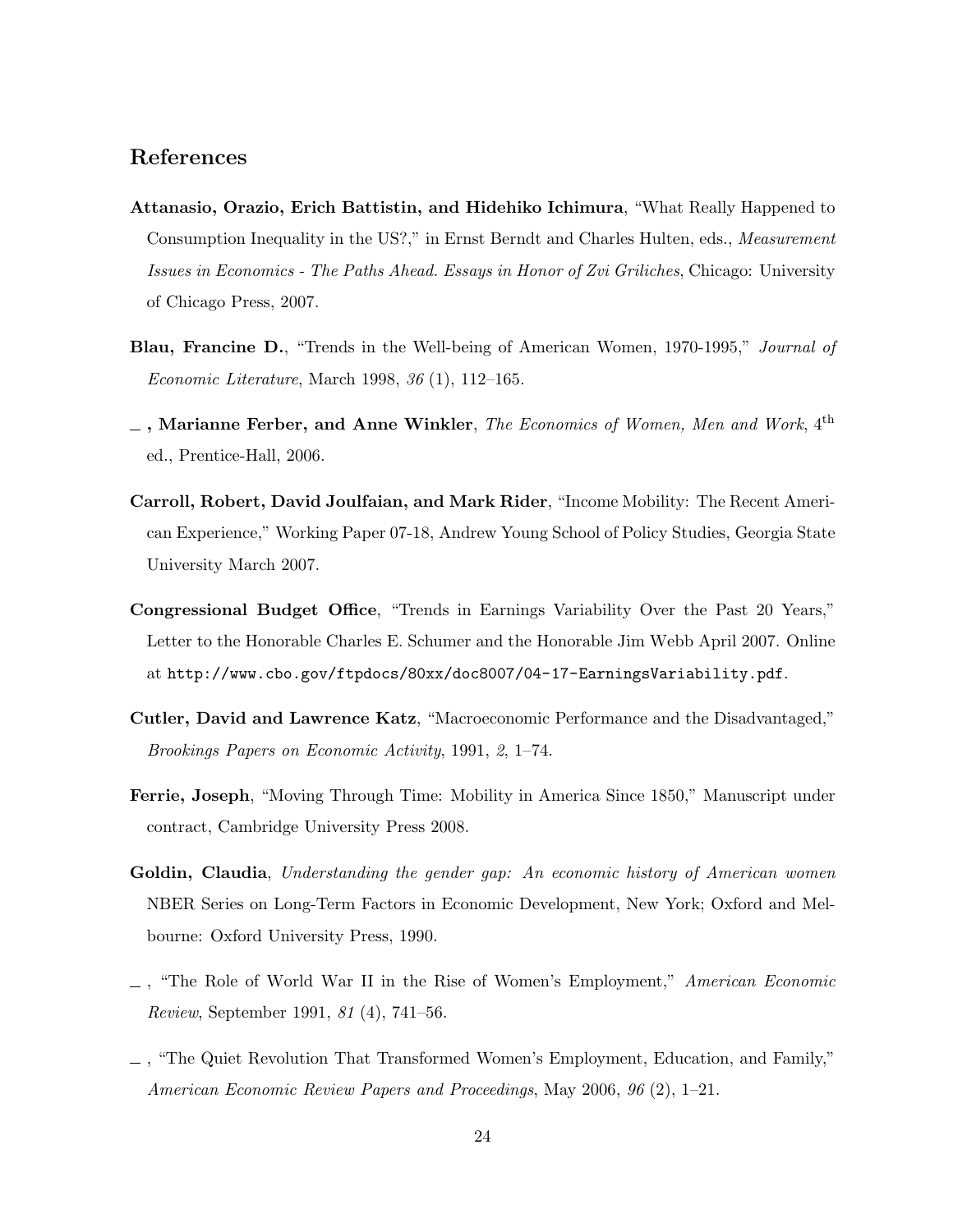- $\equiv$  and Robert A. Margo, "The Great Compression: The Wage Structure in the United States at Mid-Century," Quarterly Journal of Economics, February 1992, 107 (1), 1–34.
- Gottschalk, Peter, "Inequality, Income Growth, and Mobility: The Basic Facts," *Journal of* Economic Perspectives, Spring 1997, 11 (2), 21–40.
- $\Delta$  and Robert Moffitt, "The growth of earnings instability in the U.S. labor market," Brookings Papers on Economic Activity, 1994, (2), 217–54.
- Hacker, Jacob S, The Great Risk Shift: The Assault on American Jobs, Families Health Care, and Retirement - And How You Can Fight Back, Oxford University Press, 2006.
- Hungerford, Thomas L, "U.S. Income Mobility in the Seventies and Eighties," Review of Income and Wealth, December 1993, 39 (4), 403–417.
- Katz, Lawrence F. and David Autor, "Changes in the Wage Structure and Earnings Inequality," in Orley Ashenfelter and David Card, eds., *Handbook of Labor Economics*, Amsterdam; New York: Elsevier/North Holland, 1999.
- and Kevin M. Murphy, "Changes in Relative Wages, 1963-87: Supply and Demand Factors," Quarterly Journal of Economics, February 1992, 107 (1), 35–78.
- Kestenbaum, Bert, "Evaluating SSA's Current Procedure for Estimating Untaxed Wages," American Statistical Association Proceedings of the Social Statistics Section, 1976, Part 2, 461–465.
- Kopczuk, Wojciech, Emmanuel Saez, and Jae Song, "Uncovering the American Dream: Inequality and Mobility in Social Security Earnings Data since 1937," Working Paper 13345, National Bureau of Economic Research August 2007.
- Krueger, Dirk and Fabrizio Perri, "Does Income Inequality Lead to Consumption Inequality? Evidence and Theory," Review of Economic Studies, January 2006, 73 (1), 163–93.
- Lindert, Peter, "Three Centuries of Inequality in Britain and America," in Anthony B. Atkinson and Francois Bourguignon, eds., *Handbook of Income Distribution*, Amsterdam; New York: Elsevier/North Holland, 2000, 167–216.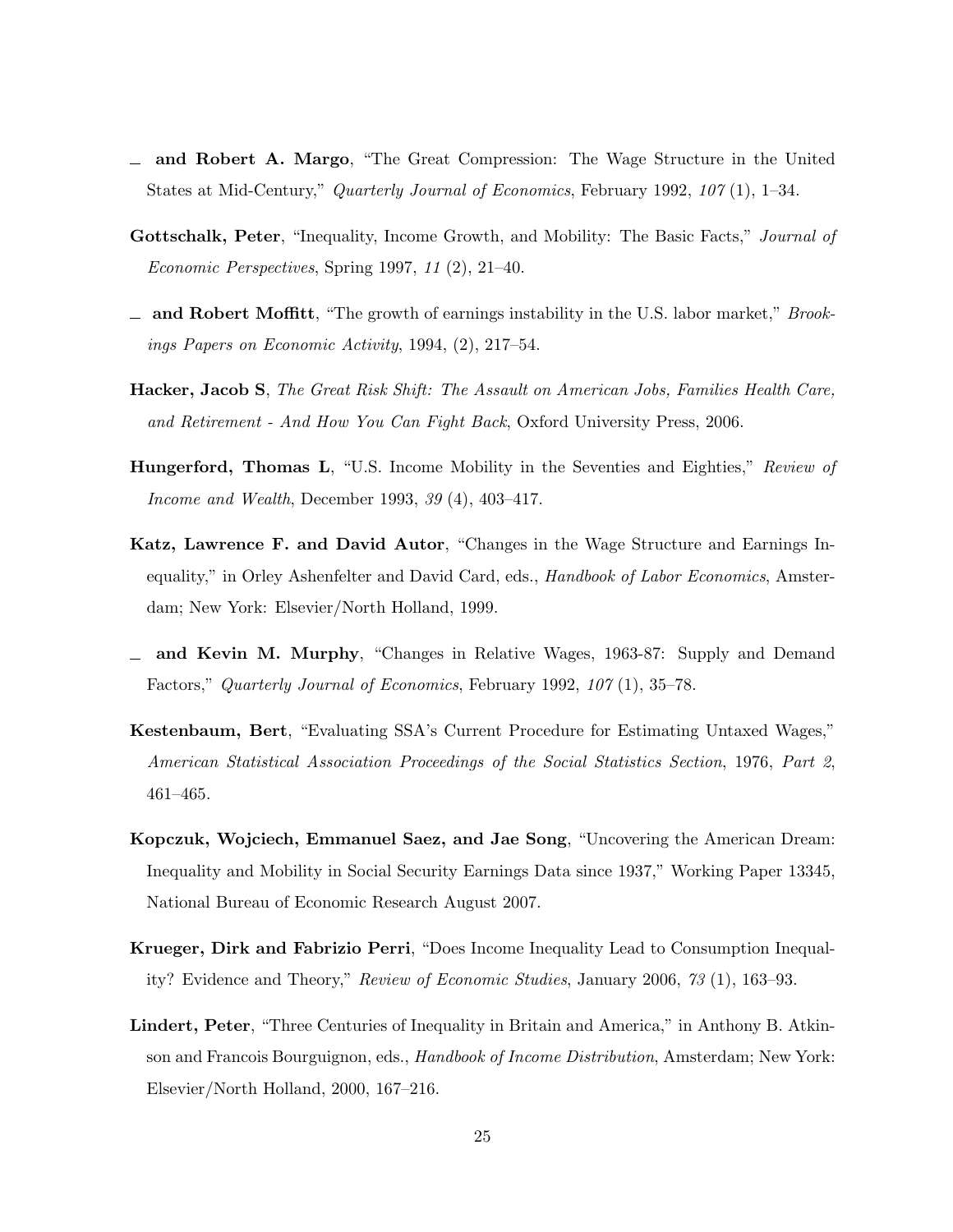- Panis, Constantijn, Roald Euller, Cynthia Grant, Melissa Bradley, Christine E. Peterson, Randall Hirscher, and Paul Steinberg, SSA Program Data User's Manual RAND June 2000. Prepared for the Social Security Administration.
- Piketty, Thomas and Emmanuel Saez, "Income Inequality in the United States, 1913-1998," Quarterly Journal of Economics, February 2003, 118, 1–39.
- Shorrocks, Anthony F., "Income Inequality and Income Mobility," Journal of Economic Theory, December 1978, 19 (2), 376–93.
- Slesnick, Daniel T., Consumption and Social Welfare: Living Standards and Their Distribution in the United States, Cambridge, New York and Melbourne: Cambridge University Press, 2001.
- Social Security Administration, Handbook of Old-Age and Survivors Insurance Statistics (annual), Washington, D.C.: US Government Printing Office, 1937-1952.
- , Social Security Bulletin: Annual Statistical Supplement, Washington, DC: Government Printing Press Office, 1967.
- Solow, Robert M., "On the Dynamics of the Income Distribution." PhD dissertation, Harvard University 1951.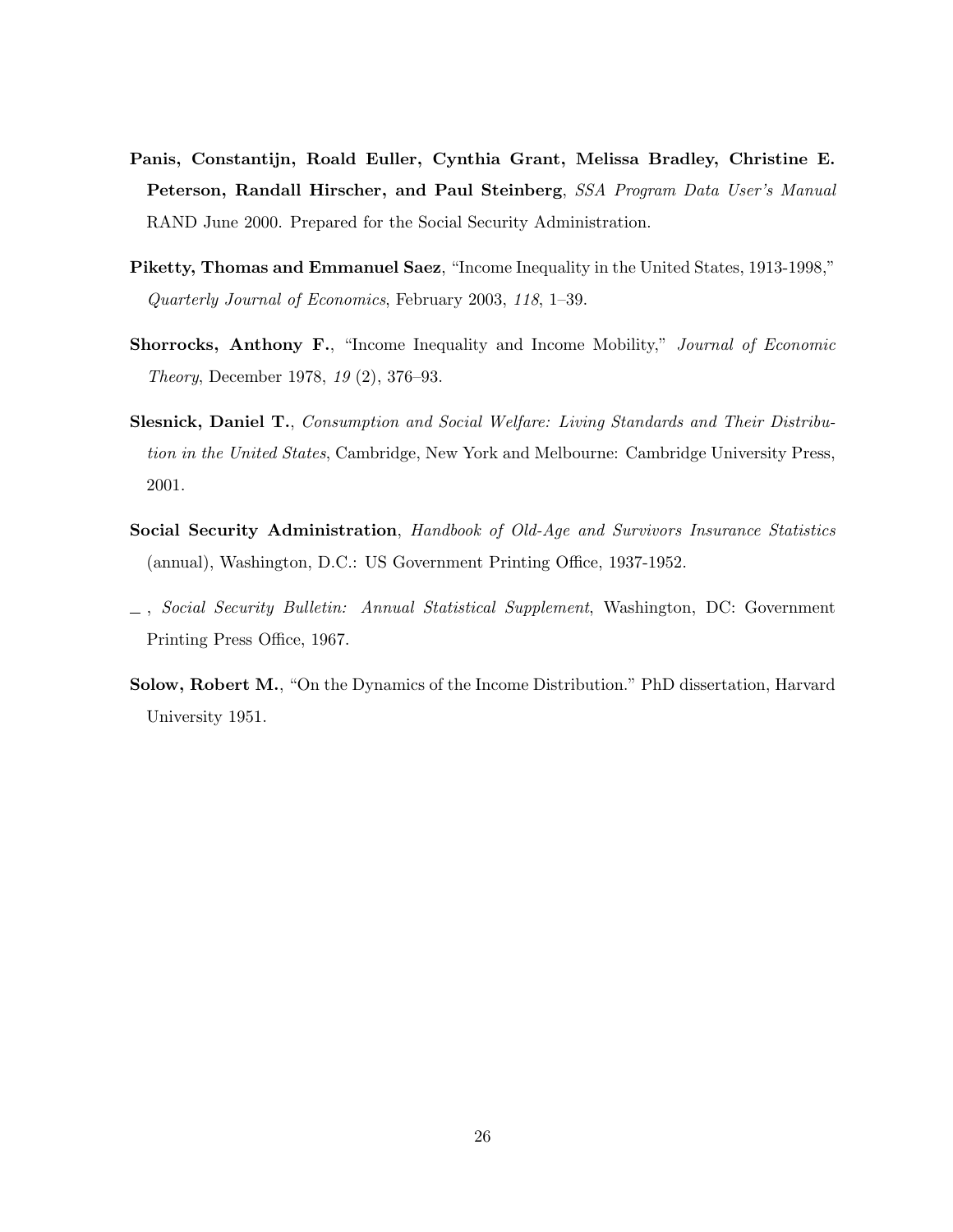## Figures footnotes

- Figure 1: The figure displays the Gini coefficients from 1937 to 2004 for earnings of (1) individuals in the core sample, (2) men in the core sample, (3) women in the core sample. The core sample in year  $t$  is defined as all employees with Commerce and Industry earnings above a minimum threshold (\$2,575 in 2004 and indexed using average wage for earlier years) and aged 25 to 60 (by January 1st of year  $t$ ). Commerce and Industry is defined as all industrial sectors excluding government employees, agriculture, hospitals, educational services, social services, religious and membership organizations, and private households. Self-employment earnings are fully excluded. See appendix XX for complete details.
- Figure 2: Sample is the core sample (commerce and industry employees aged 25 to 60, see Figure 1 footnote). The figure displays the log of the 50th to 20th percentile earnings ratio (upper part of the figure) and the log of the 80th to 50th percentile earnings ratio (lower part of the figure) for the distribution of all workers and for the distribution of men only (in lighter grey).
- **Figure 3:** The Figure displays the Gini coefficient for annual earnings and for earnings averaged over 5 years from 1939 to 2002. In year  $t$ , the sample for both series is defined as all individuals aged 25 to 60 in year  $t$ , with commerce and industry earnings above the minimum threshold in all 5 years  $t-2$ ,  $t-1$ ,  $t$ ,  $t+1$ ,  $t+2$ . Earnings are averaged over the 5 year span using the average earnings index. The Gini coefficient for annual earnings displayed for year t is the average of the Gini coefficient for annual earnings in years  $t - 2, ..., t + 2$ . The same series are reported in lighter grey for the sample restricted to men only.
- Figure 4: The Figure displays the Shorrock mobility coefficient based on annual earnings Gini vs. five year average earnings Gini and the rank correlation between earnings in year t and year  $t + 1$ . The Shorrock mobility coefficient in year t is defined as the ratio of the 5 year earnings (from  $t - 2$  to  $t + 2$ ) Gini coefficient to the average of the annual earnings Gini for years  $t - 2, ..., t + 2$  (those two series are displayed on Figure 3). The rank correlation in year  $t$  is estimated on the sample of individuals present in the core sample (commerce and industry employees aged 25 to 60, see Figure 1 footnote) in both year t and year  $t+1$ .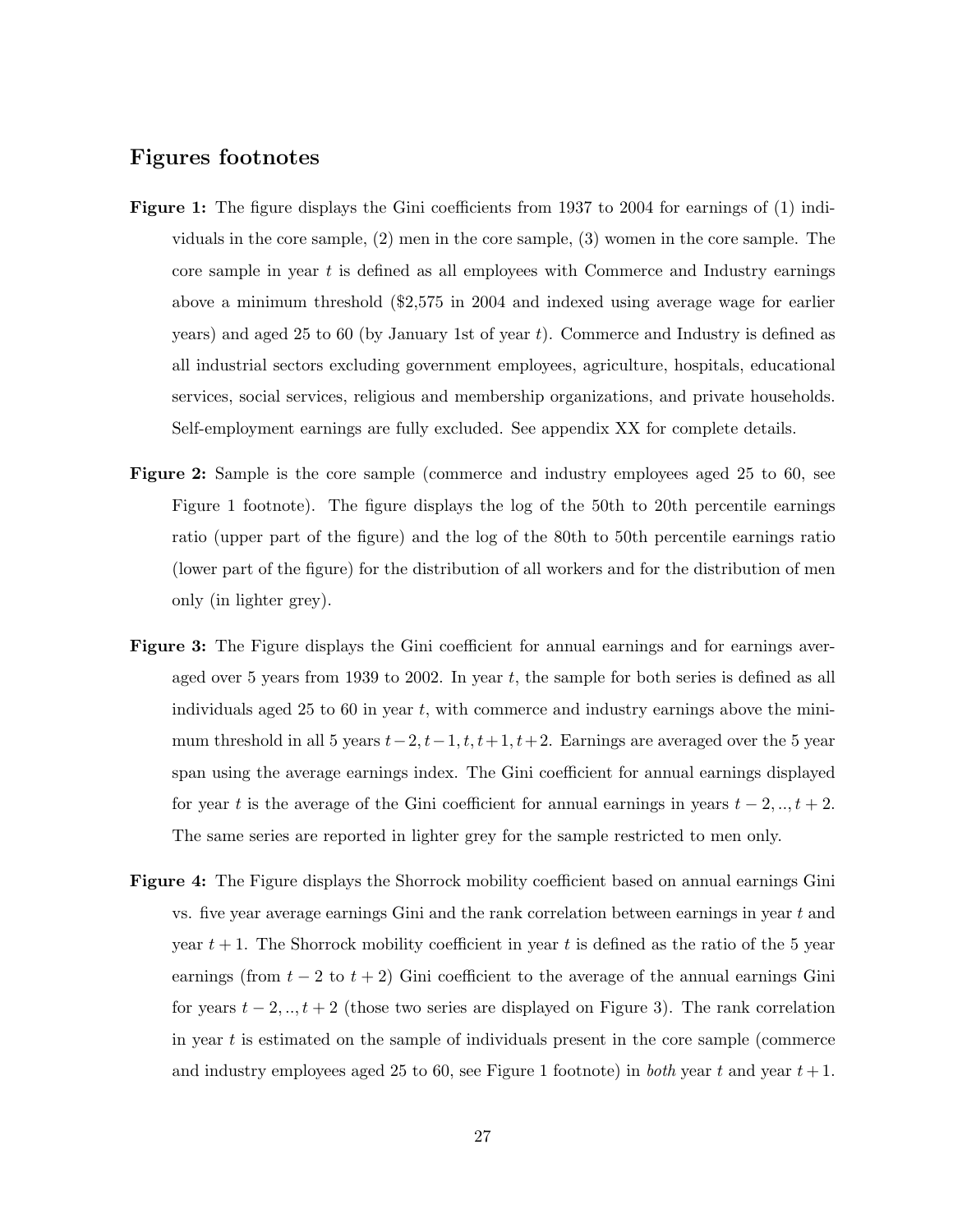The same series are reported in lighter grey for the sample restricted to men only.

- Figure 5: The Figure displays the variance of (log) annual earning, the variance of (log) five year average earnings, and the variance of the difference between (log) annual earnings and (log) five year average earnings. In year  $t$ , the sample for all three series is defined as all individuals aged  $25$  to  $60$  in year t, with commerce and industry earnings above the minimum threshold in all 5 years  $t - 2$ ,  $t - 1$ ,  $t$ ,  $t + 1$ ,  $t + 2$ . The (log) annual earnings variance is estimated as the average (across years  $t - 2, \ldots, t + 2$ ) of the variance of (log) annual earnings. The same series are reported in lighter grey for the sample restricted to men only.
- **Figure 6A:** The sample in year t is all individuals aged 25 to 60 in year t and commerce and industry earnings above the minimum threshold in all 5 years  $t - 2$ ,  $t - 1$ ,  $t$ ,  $t + 1$ ,  $t + 2$ . In year t, the Figure displays (1) the share of total year t earnings accruing to the top  $1\%$ earners in that year, (2) the share to total five year average earnings (from year  $t-2, ...t+2$ ) accruing to the top 1% earners (in terms of average 5 year earnings).
- Figure 6B: The figure displays the probability of staying in the top  $1\%$  annual earnings group after X years (where  $X = 1, 3, 5$ ). The sample in year t is all individuals present in the core sample (commerce and industry employees aged 25 to 60, see Figure 1 footnote) in both year t and year  $t + X$ .
- Figure 7: The figure displays the Gini coefficients from 1942 to 1999 for 11 year average earnings for all workers, men only, and women only. The sample in year  $t$  is defined as all employees aged 25 to 60 in year t, alive in all years  $t - 5$  to  $t + 5$ , and with average Commerce and Industry earnings (averaged using the average wage index) from year  $t - 5$  to  $t + 5$  above the minimum threshold.
- **Figure 8:** The figure displays in year t the rank correlation between 11 year average earnings centered around year t and 11 year average earnings centered around year  $t + X$  where  $X = 10, 15, 20$ . The sample is defined as all individuals aged 25 to 60 in year t and  $t + X$ , with average 11 year earnings around years t and  $t + X$  above the minimum threshold. Because of small sample size, series including earnings before 1957 are smoothed using a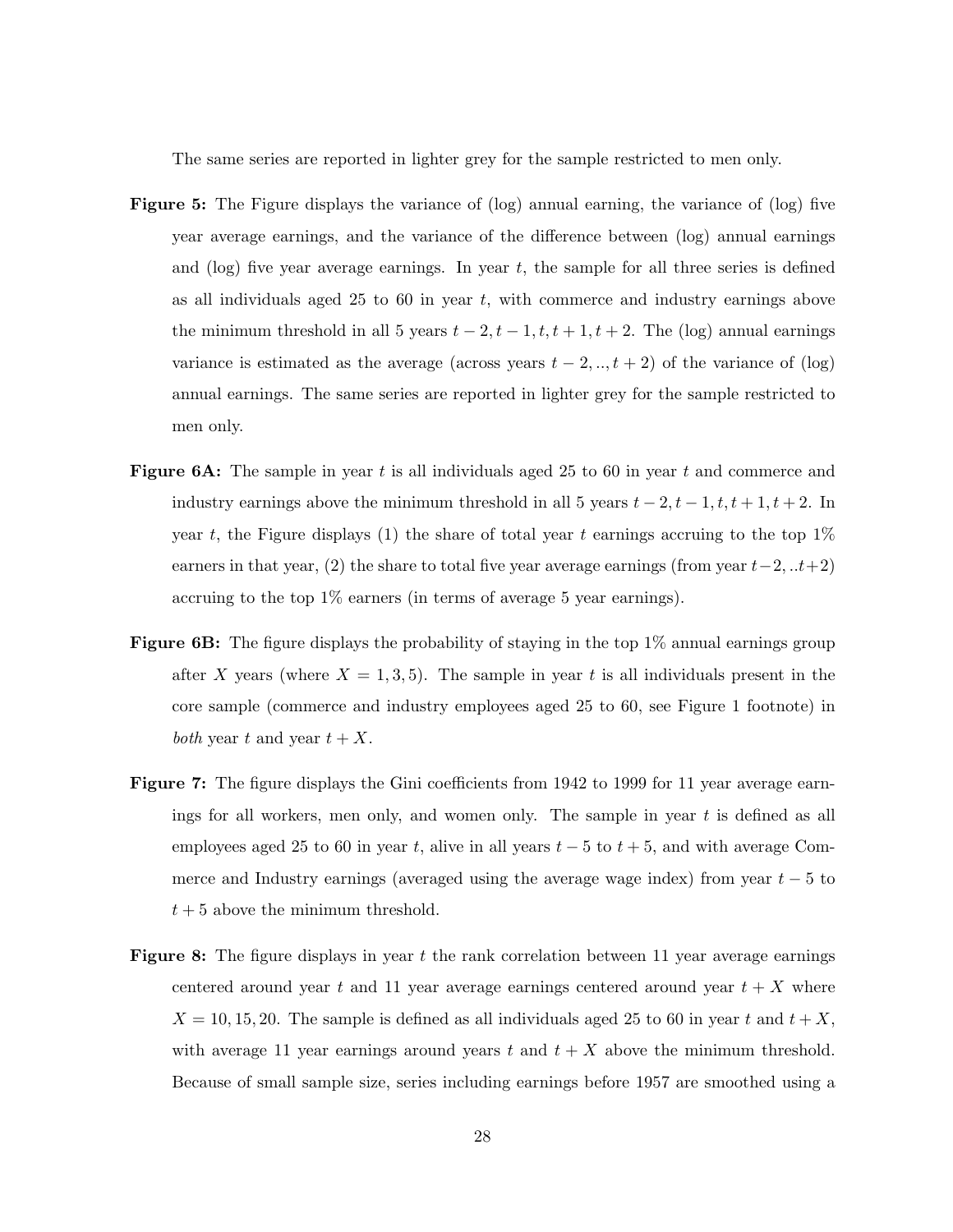weighted 3-year moving average with weight of .5 for cohort t and weights of .25 for  $t-1$ and  $t + 1$ . The same series are reported in lighter grey for the sample restricted to men only (in which case, rank is estimated within the sample of men only).

- Figure 9: Sample is career sample defined as follows for each career stage and birth cohort: all employees with average Commerce and Industry earnings (using average wage index) over the 12-year career stage above the minimum threshold (\$2,575 in 2004 and indexed on average wage for earlier years). Note that earnings can be zero for some years. Early career is from age 25 to 36, middle career is from age 37 to 48, late career is from age 49 to 60. Because of small sample size, series including earnings before 1957 are smoothed using a weighted 3-year moving average with weight of .5 for cohort t and weights of .25 for  $t-1$ and  $t+1$ . Estimates in lighter grey are imputed based on less than 12 year of earnings (as the career stage is right-censored in 2004), see Kopczuk et al. (2007) for details.
- Figure 10: The figure displays the rank correlation between earnings in two stages of the career. The sample is defined as individuals present in the career sample (see Figure 9) for both corresponding stages of the career.
- Figure 11: Sample is core sample (commerce and industry employees aged 25 to 60, see Figure 1 footnote). The figure displays the fraction of women in various group. P60 − 80 denotes the fourth quintile group from percentile 60th to percentile 80, P90-100 denotes the top 10%, etc. Because of top coding in the micro-data, estimates from 1943 to 1950 for P80-90 and P90-100 are estimated using published tabulations in Social Security Administration (1937-1952) and Social Security Administration (1967) and reported in lighter grey.
- **Figure 12:** The figure displays in year t the probability of moving to the top quintile group  $(P80-100)$  for 11 year average earnings centered around year  $t + 20$  conditional on having 11 year average earnings centered around year t in the bottom two quintile groups (P0-40). The sample is defined as all individuals aged 25 to 60 in year t and  $t + 20$ , with average 11 year earnings around years t and  $t + 20$  above the minimum threshold. Because of small sample size, series including earnings before 1957 are smoothed using a weighted 3-year moving average with weight of .5 for cohort t and weights of .25 for  $t-1$  and  $t+1$ . The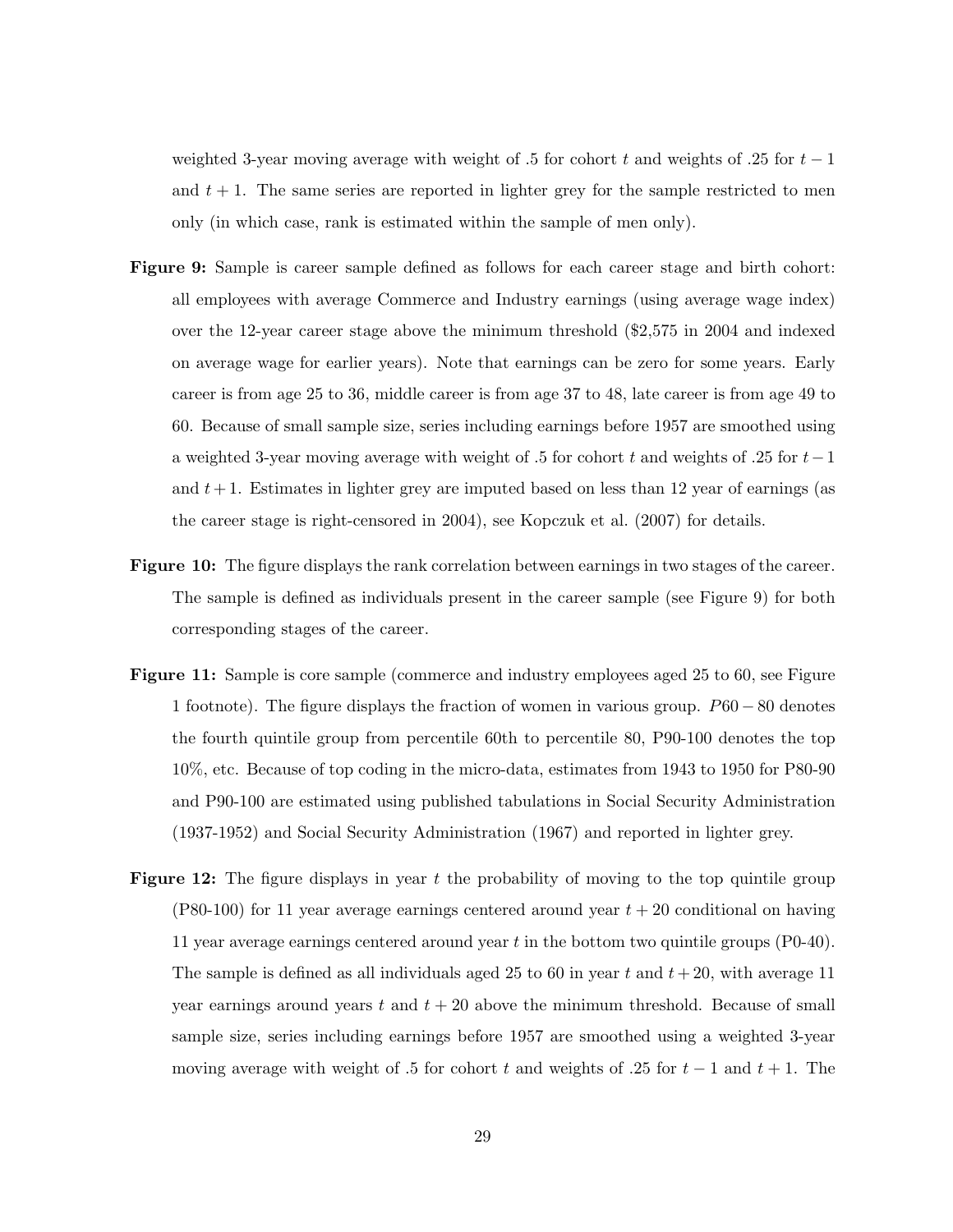series are reported for all workers, men only, and women only. In all three cases, quintile groups are defined based on the sample of all workers.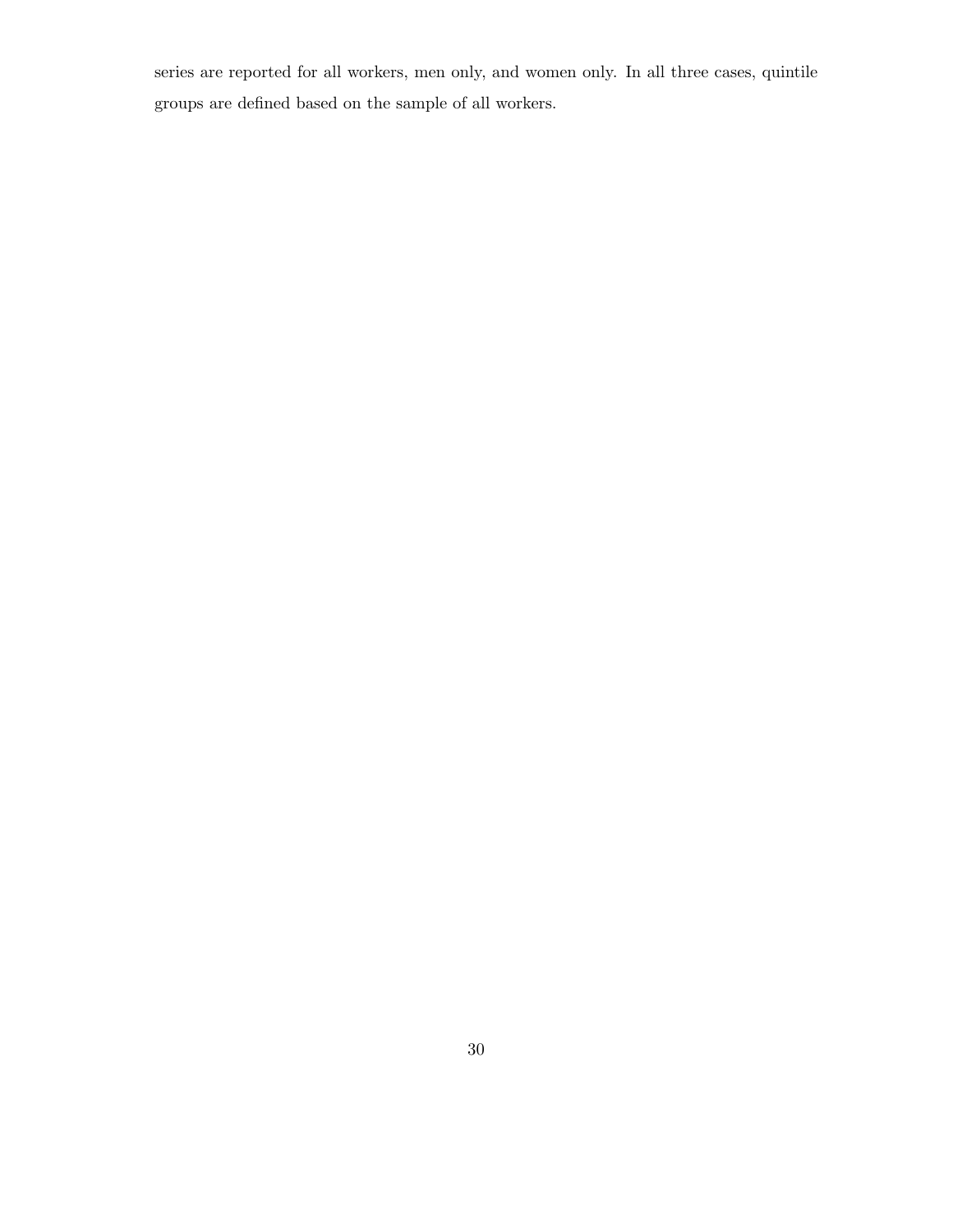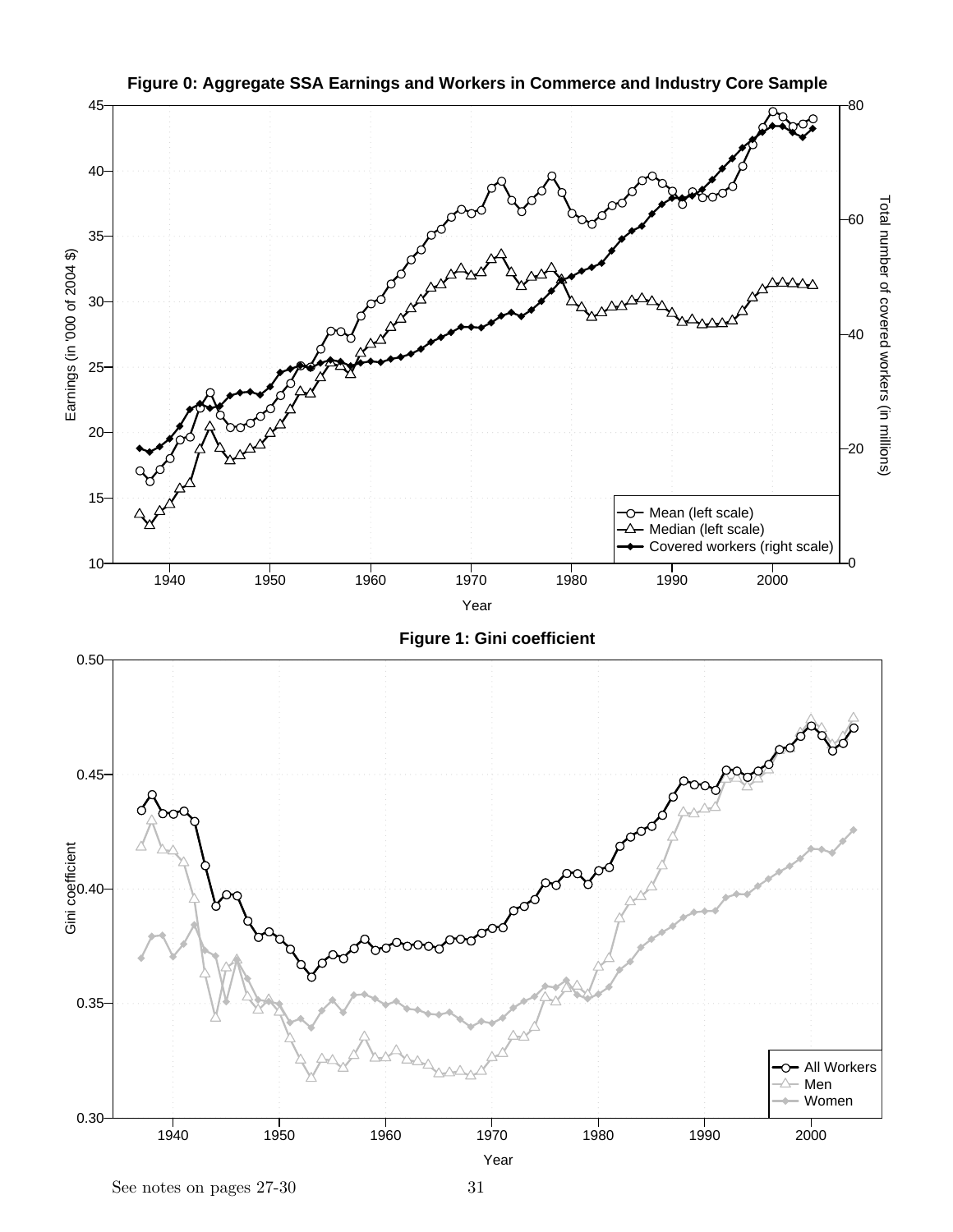

**Figure 2: Percentile ratios Log(P80/P50) and Log(P50/P20)**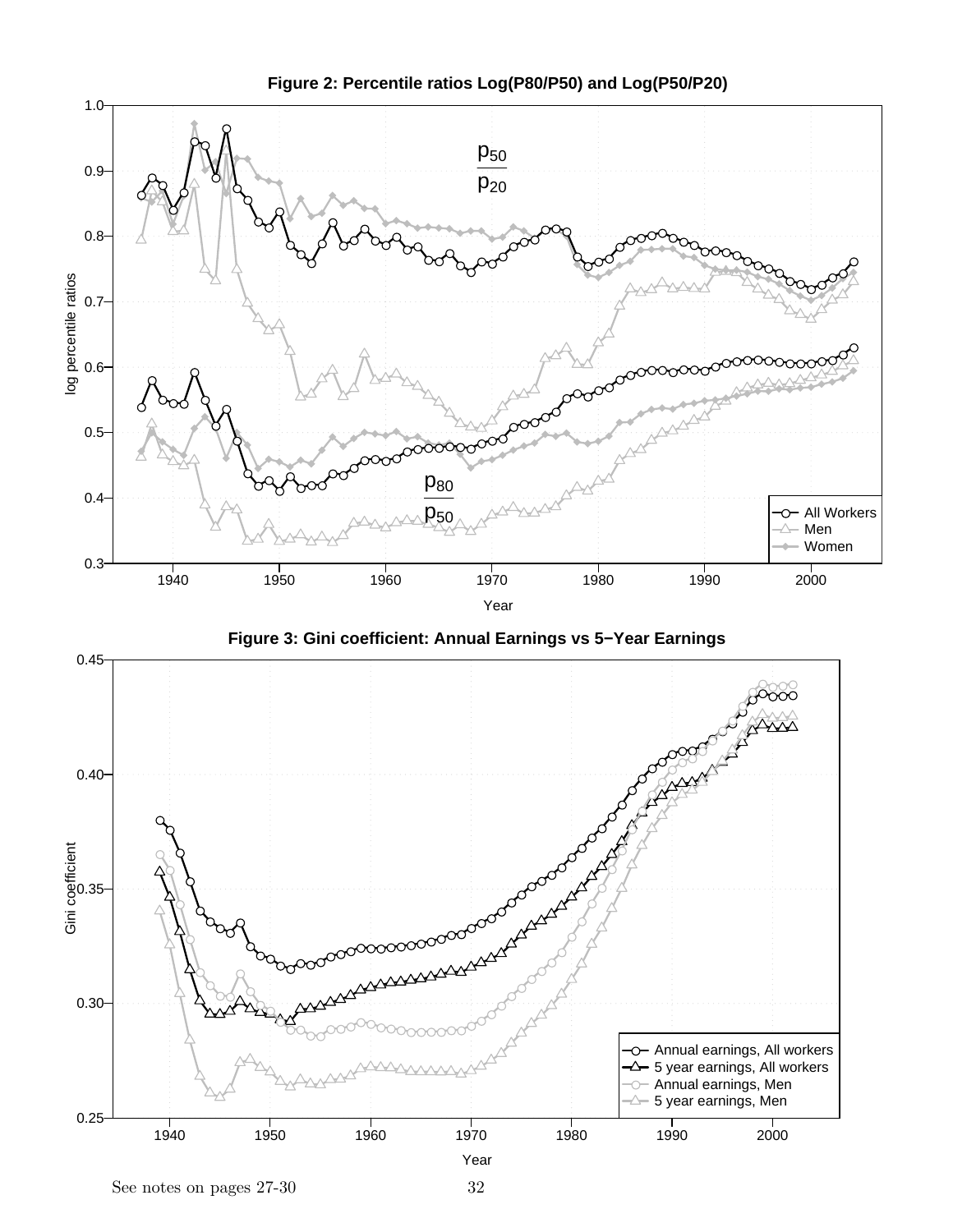

**Figure 4: Mobility: Shorrocks Index and Rank Correlation**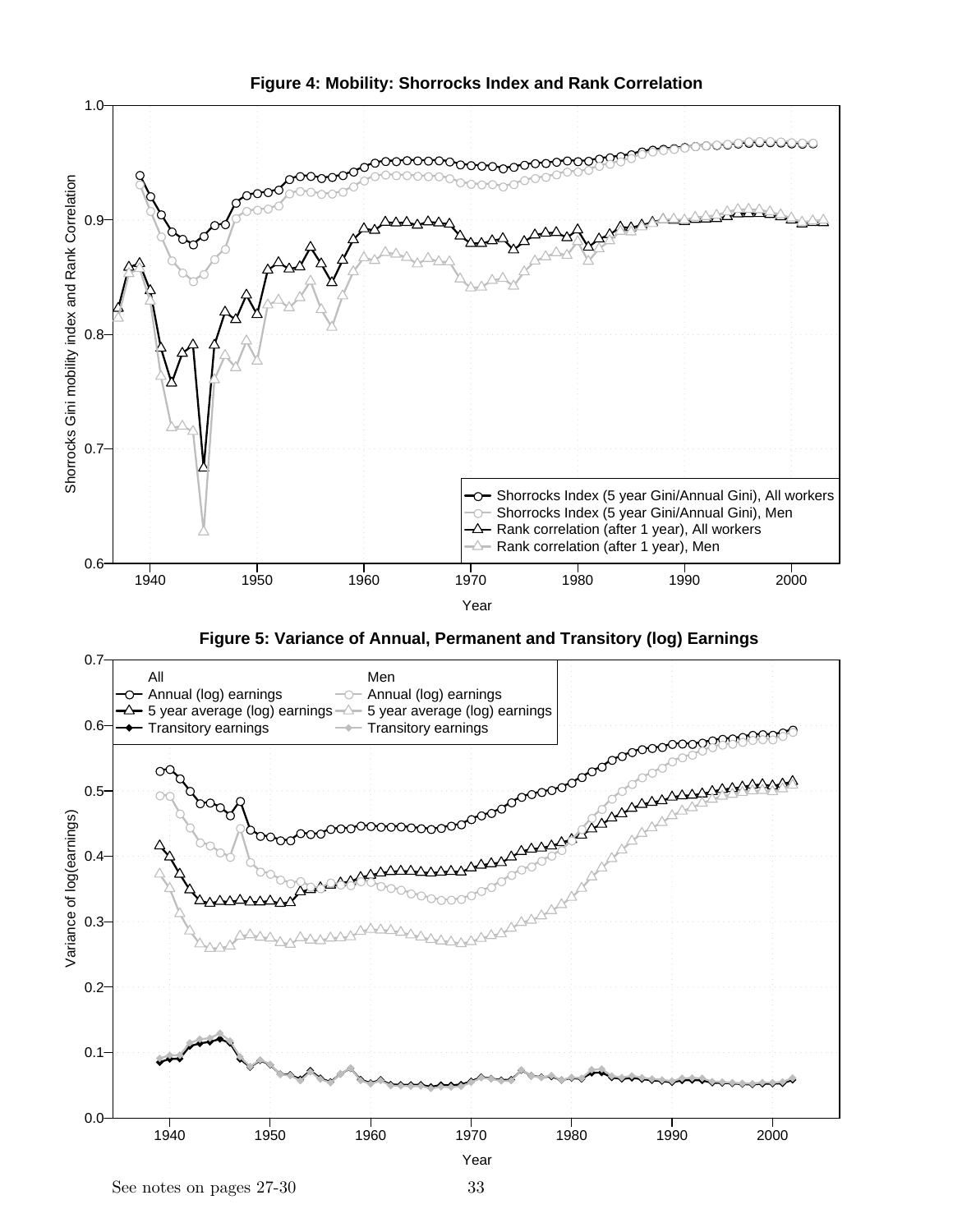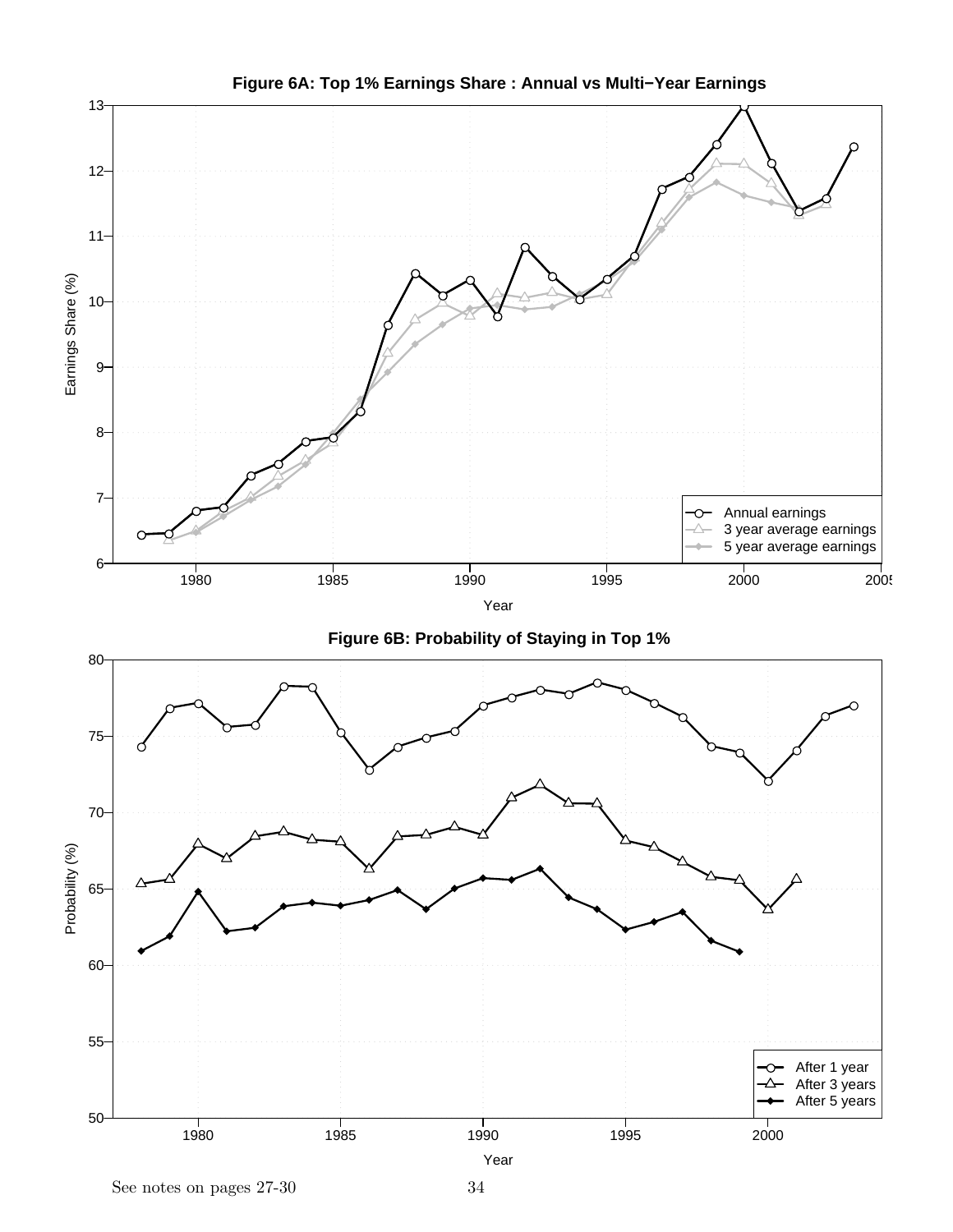

**Figure 7: Gini coefficient: 11 Year Average Earnings**

**Figure 8: Long−Term Mobility: Rank Correlation between 11 Year Earnings Spans**

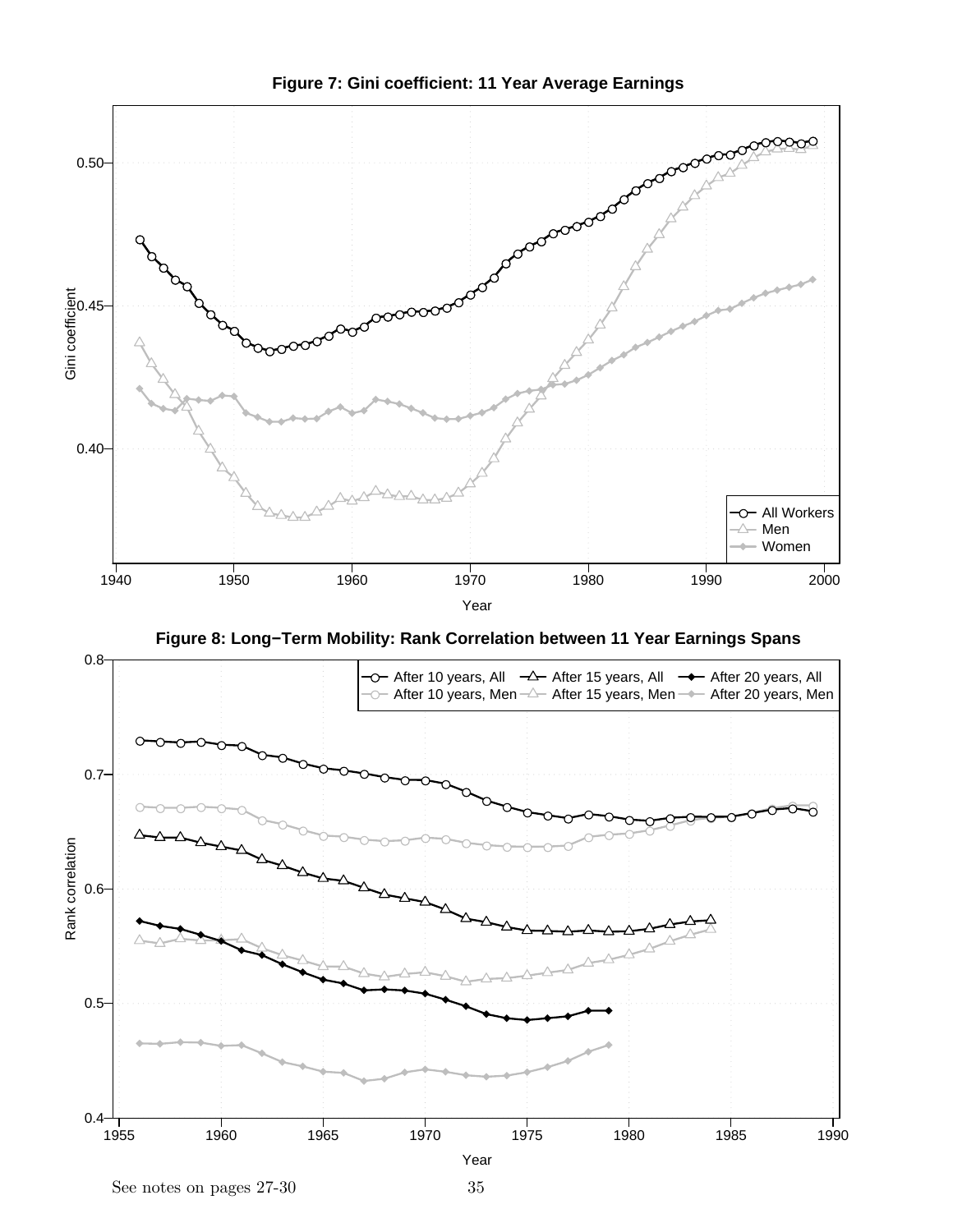

**Figure 10: Cohort−Based Long−Term Mobility: Earnings Correlation across Career Stages**

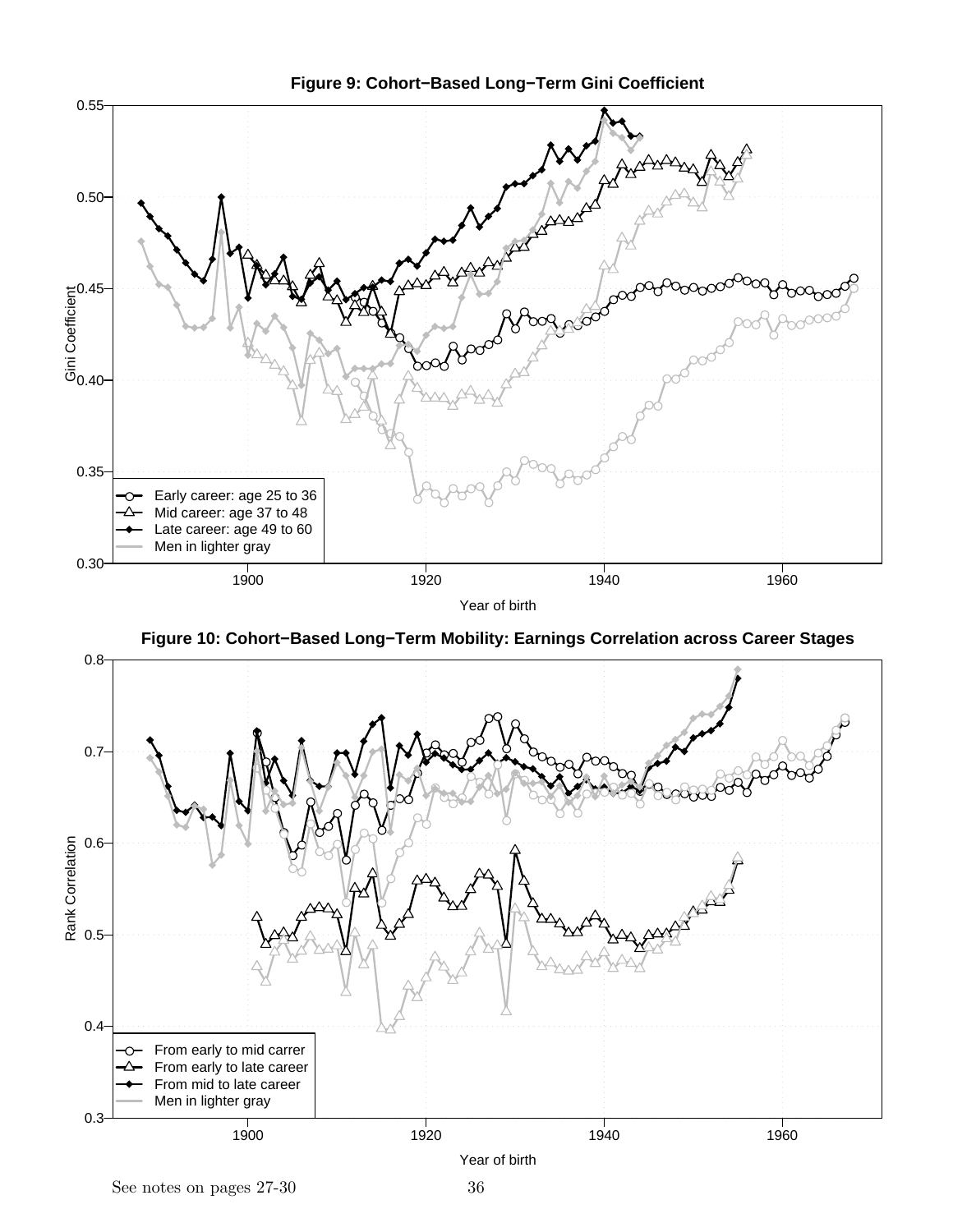





See notes on pages 27-30 37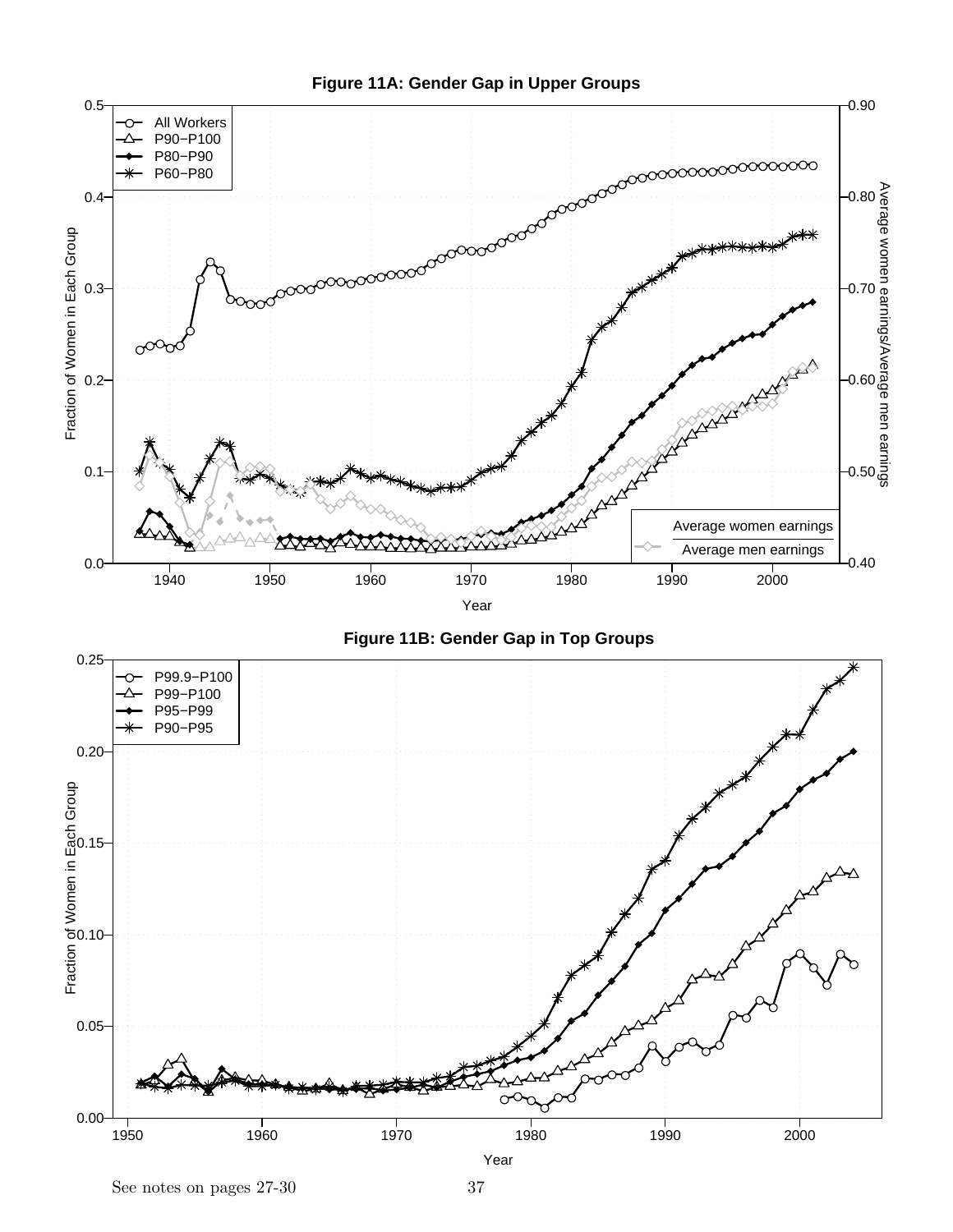

**Figure 12: Upward Mobility After 20 Years (11 year averages)**

Year of birth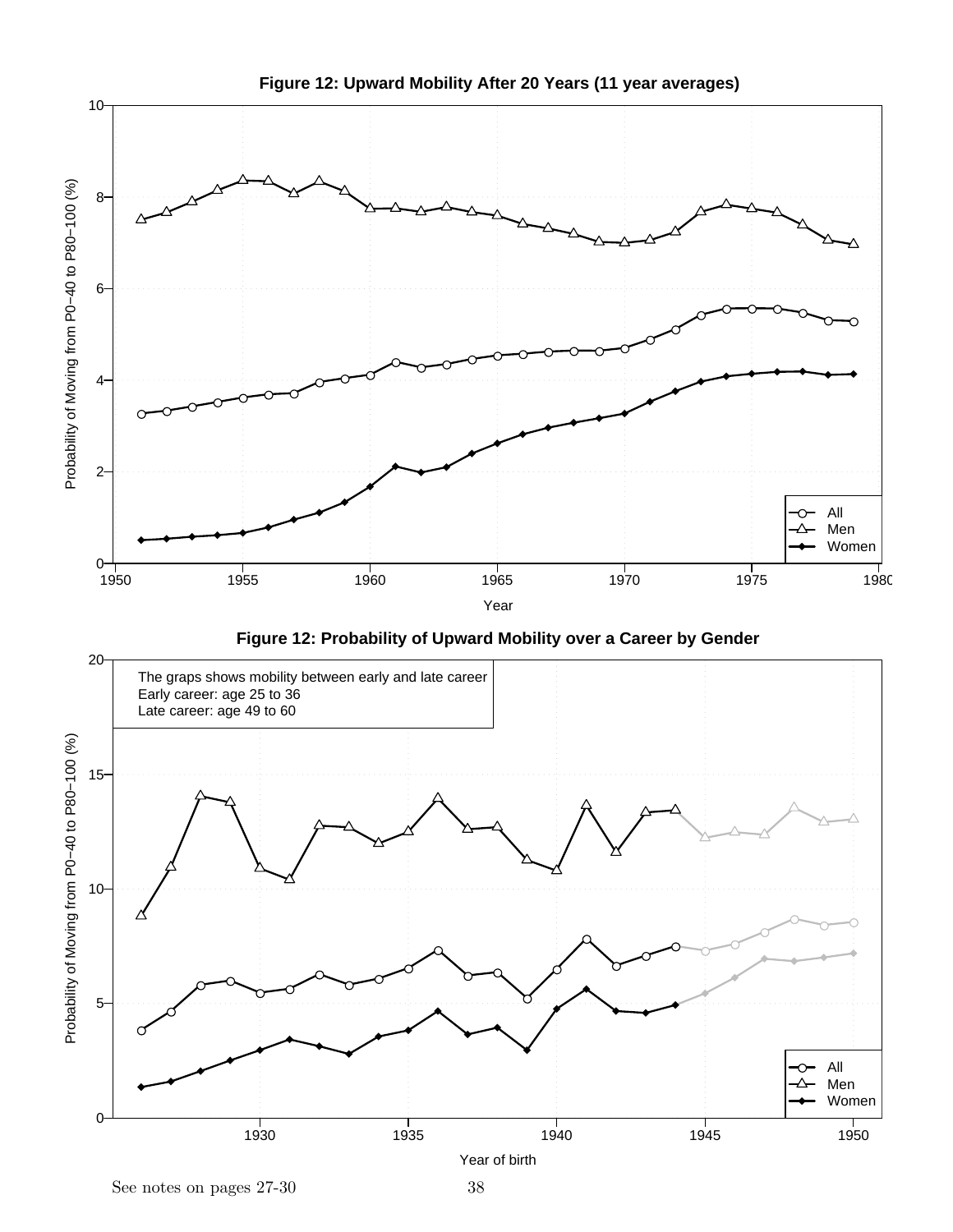



**Figure A2: Percentile ratios Log(P80/P50) and Log(P50/P20)**



Year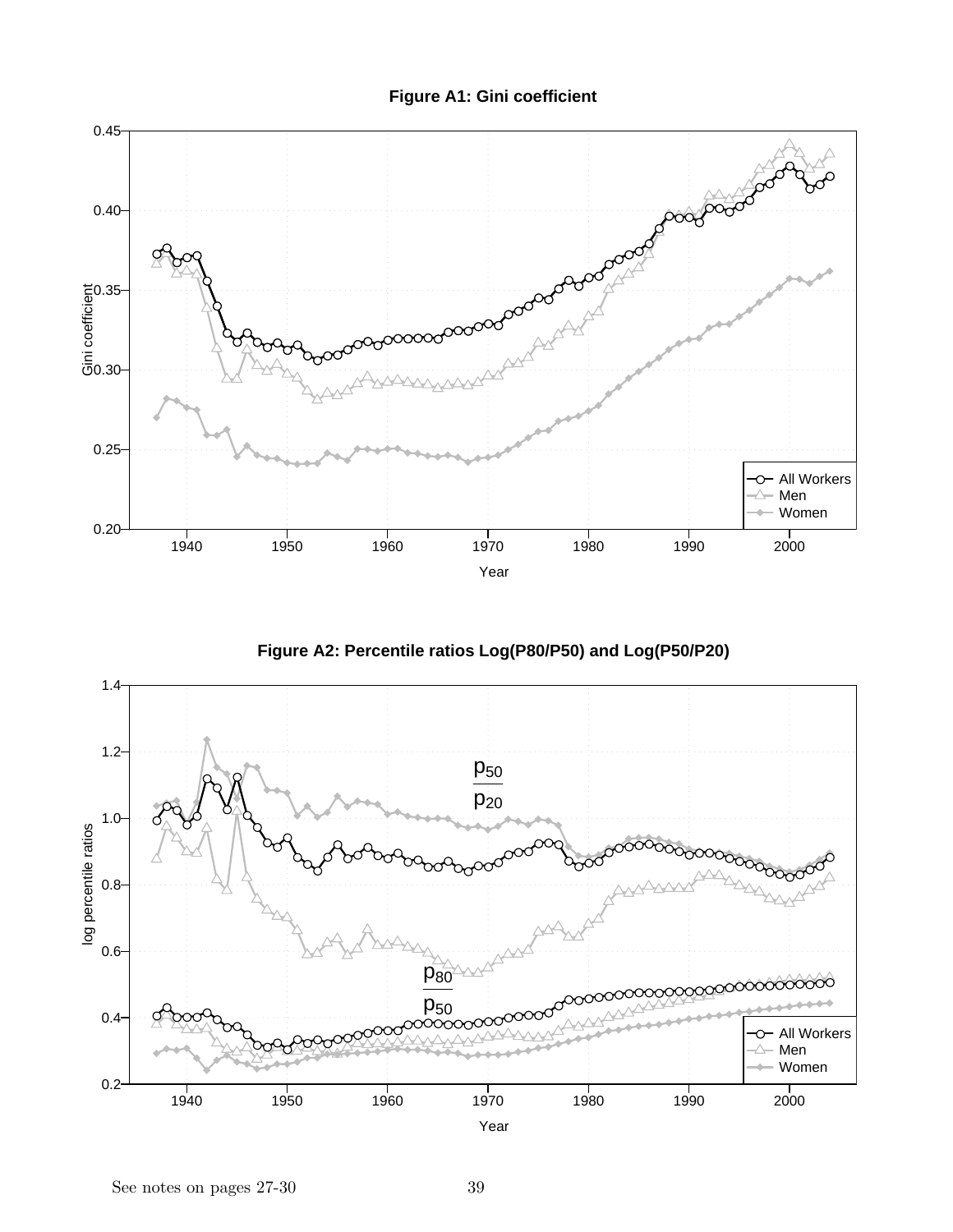

**Figure A3: Gini coefficient: Annual Earnings vs 5−Year Earnings**



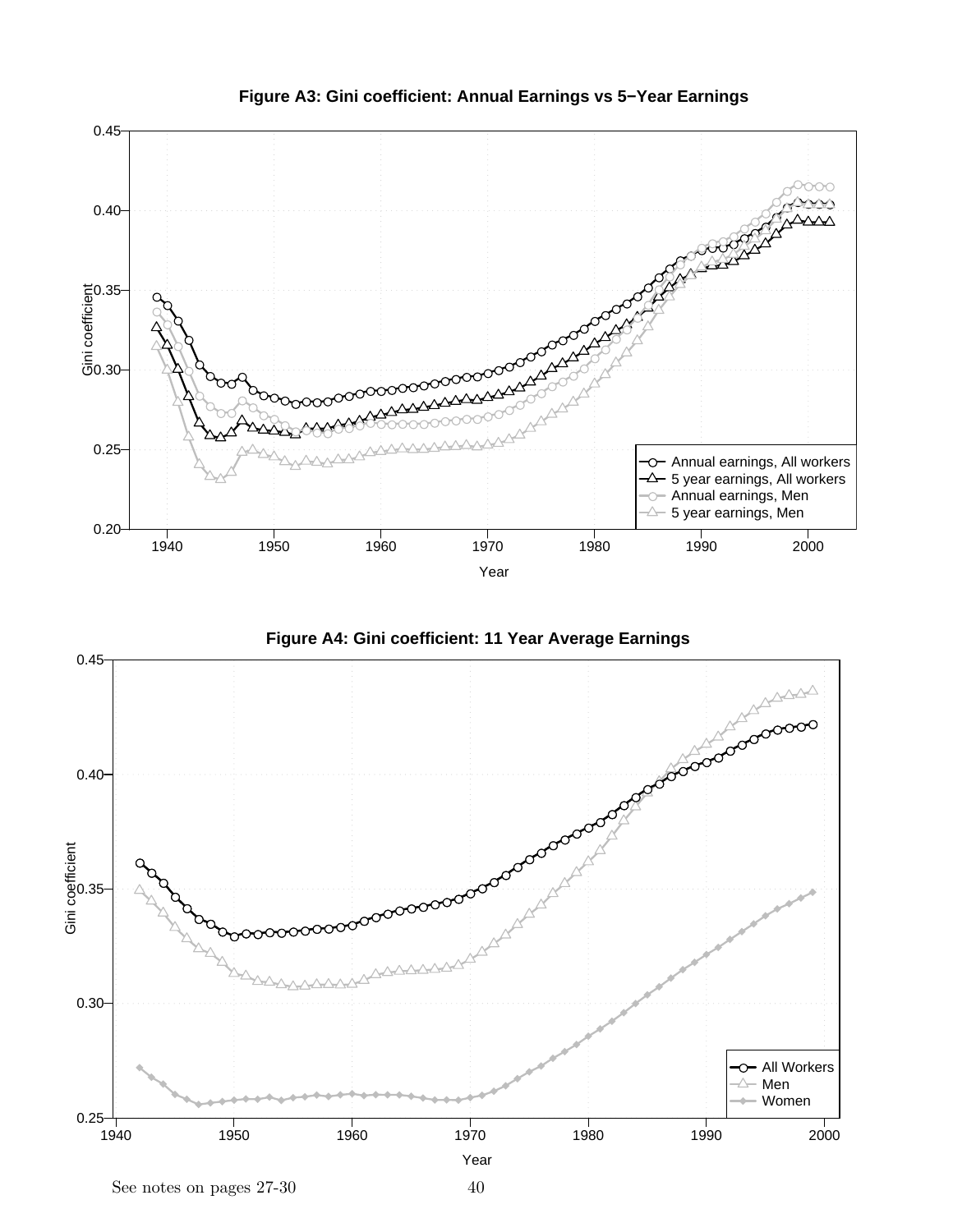

**Figure A5: Long−Term Mobility: Rank Correlation between 11 Year Earnings Spans**

**Figure B1: Gini coefficient**

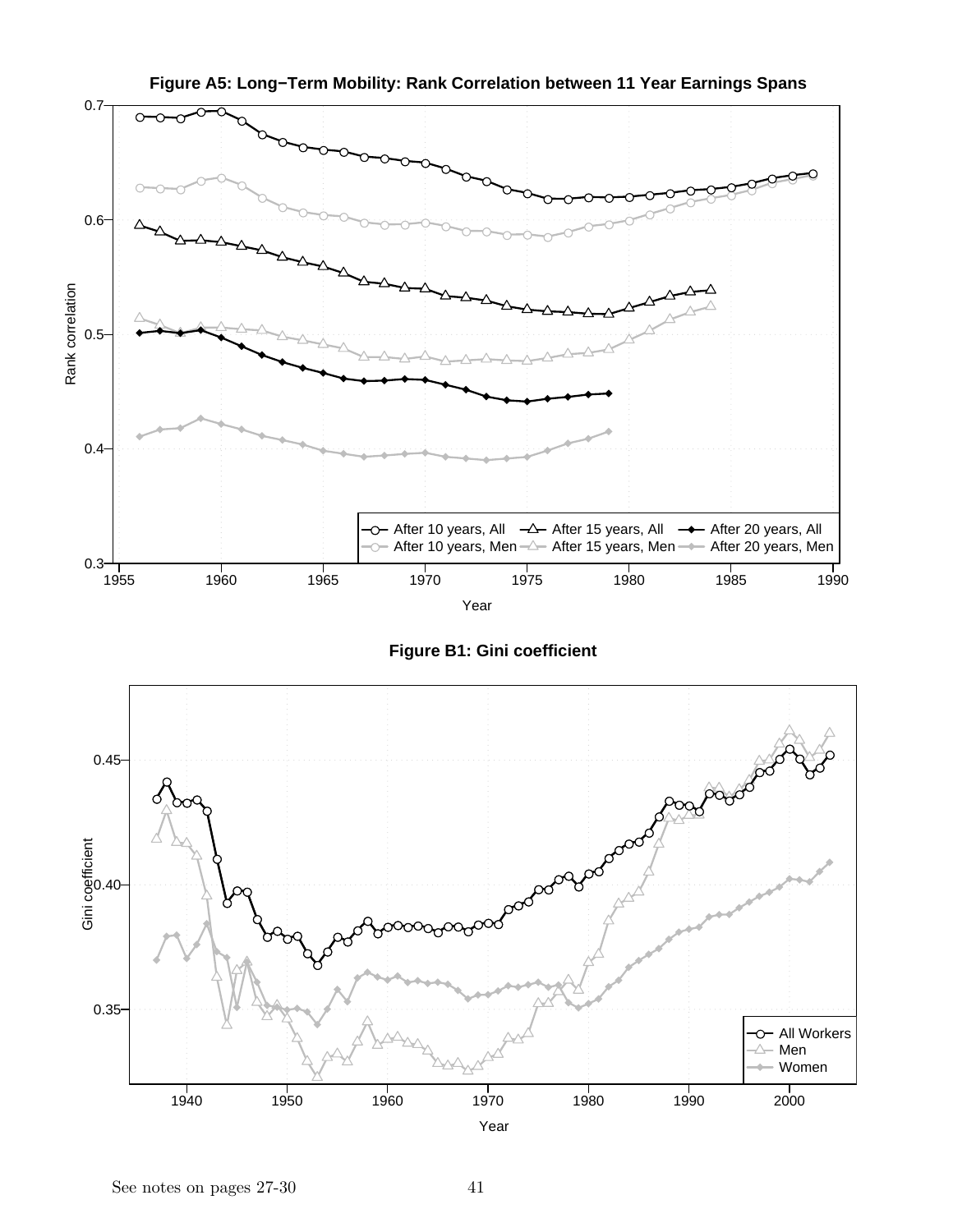

**Figure B2: Percentile ratios Log(P80/P50) and Log(P50/P20)**



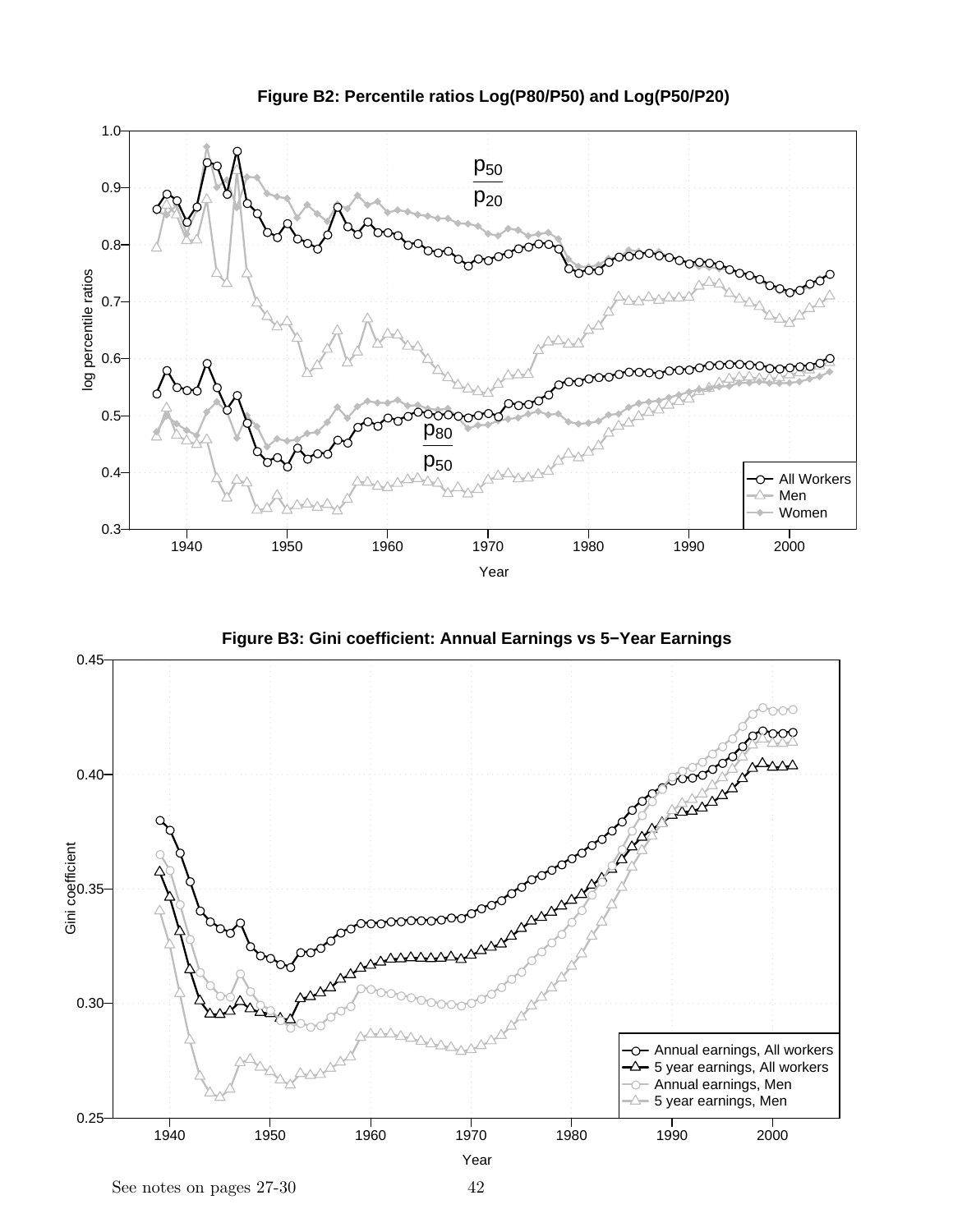

**Figure B4: Mobility: Shorrocks Index and Rank Correlation**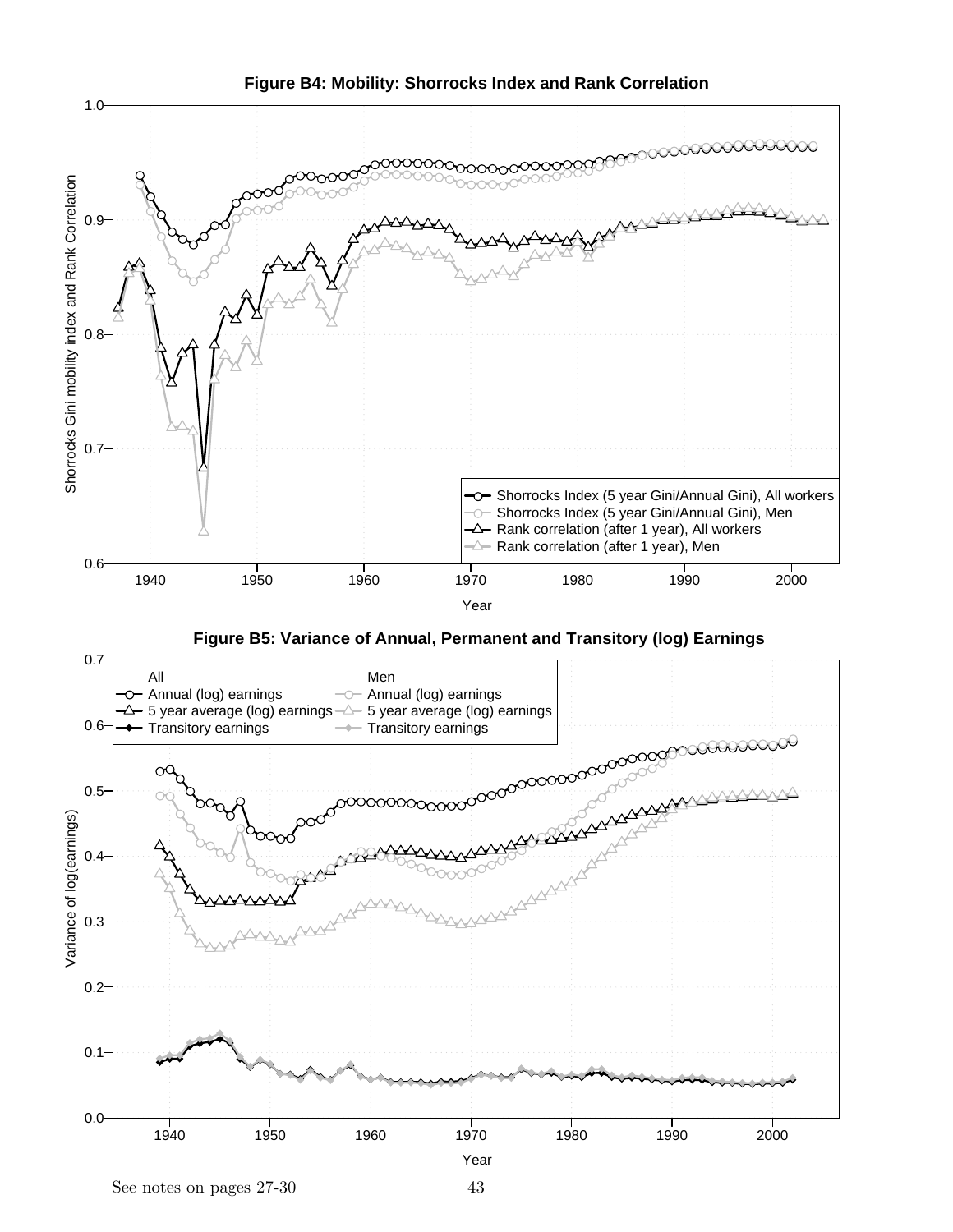





See notes on pages 27-30 44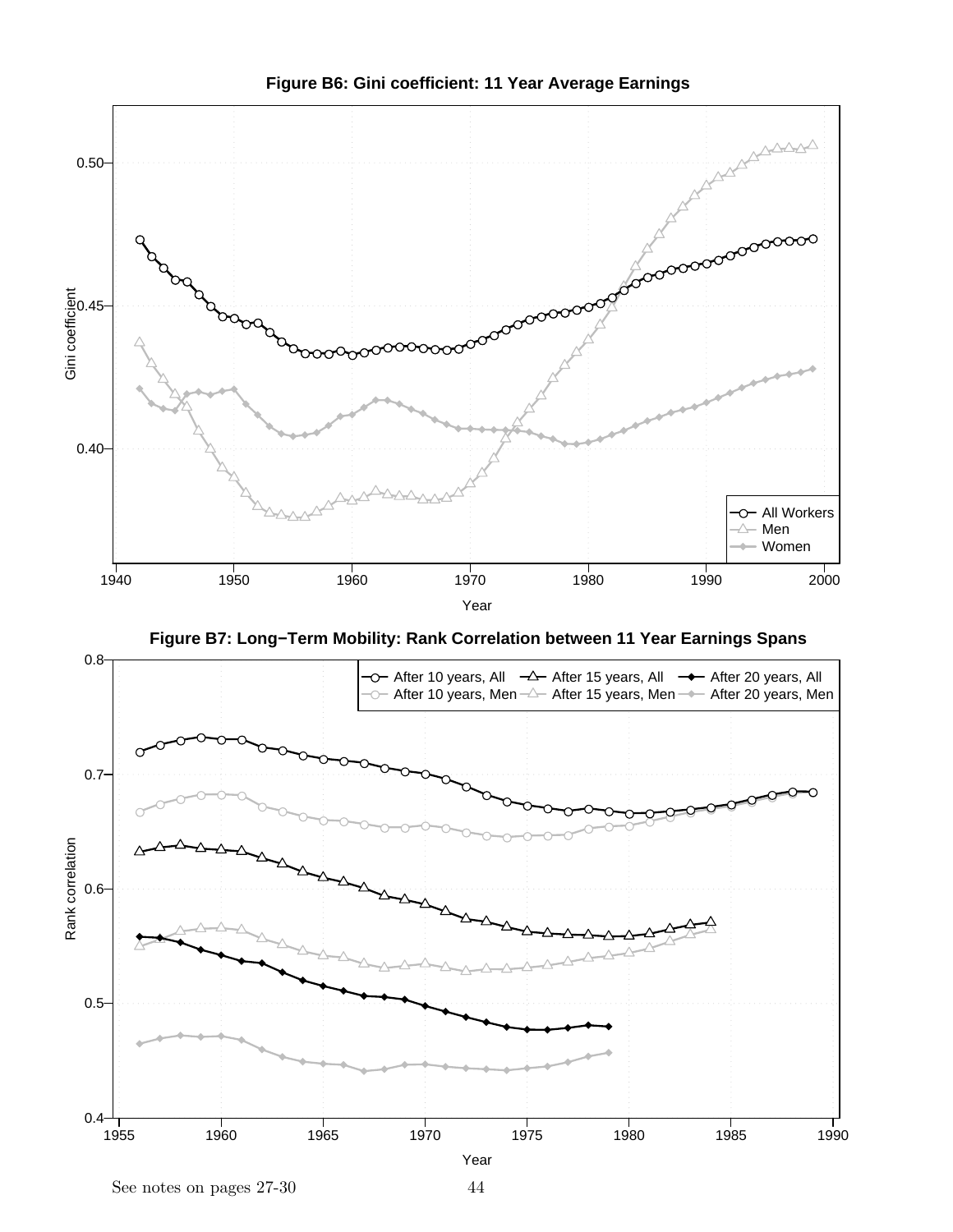**Figure C1: Gini coefficient**

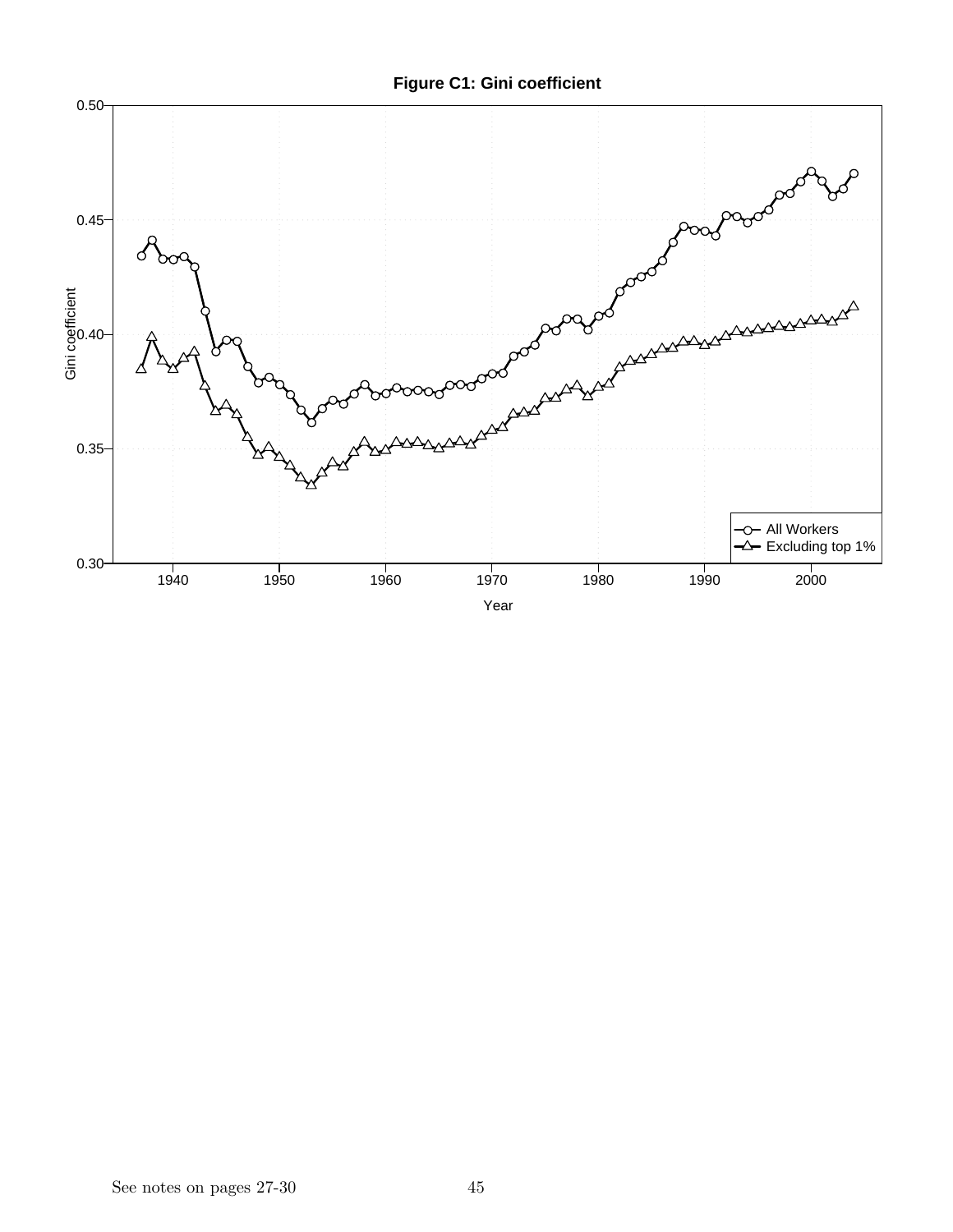Percentile  $\begin{array}{c} \mbox{threshold} \\ \hline \mbox{P50} \end{array}$ Earnings threshold<br> $\frac{(2)}{31,245}$ Earnings  $\begin{array}{c}\n\text{group} \\
(3) \\
\hline\n\text{P0-100}\n\end{array}$ Average earnings Number of workers<br>(5)  $(1)$   $(2)$   $(3)$   $(4)$   $(5)$ 44,052 75,970,900 P0 2,575 P0-20 8,606 15,193,400 P20 14,578 P20-40 20,097 15,189,700 P40 25,500 P40-60 31,393 15,198,300 P60 37,888 P60-80 46,929 15,194,900 P80 58,722 P80-90 68,883 7,597,500 P90 81,530 P90-95 90,788 3,798,500 P95 106,245 P95-99 145,179 3,038,800 P99 235,786 P99-99.5 280,130 379,900 P99.5 343,310 P99.5-99.9 489,854 303,900 2,050,142

Table 1: Thresholds and Average Earnings by Group in 2004 — Commerce and Industry Sample